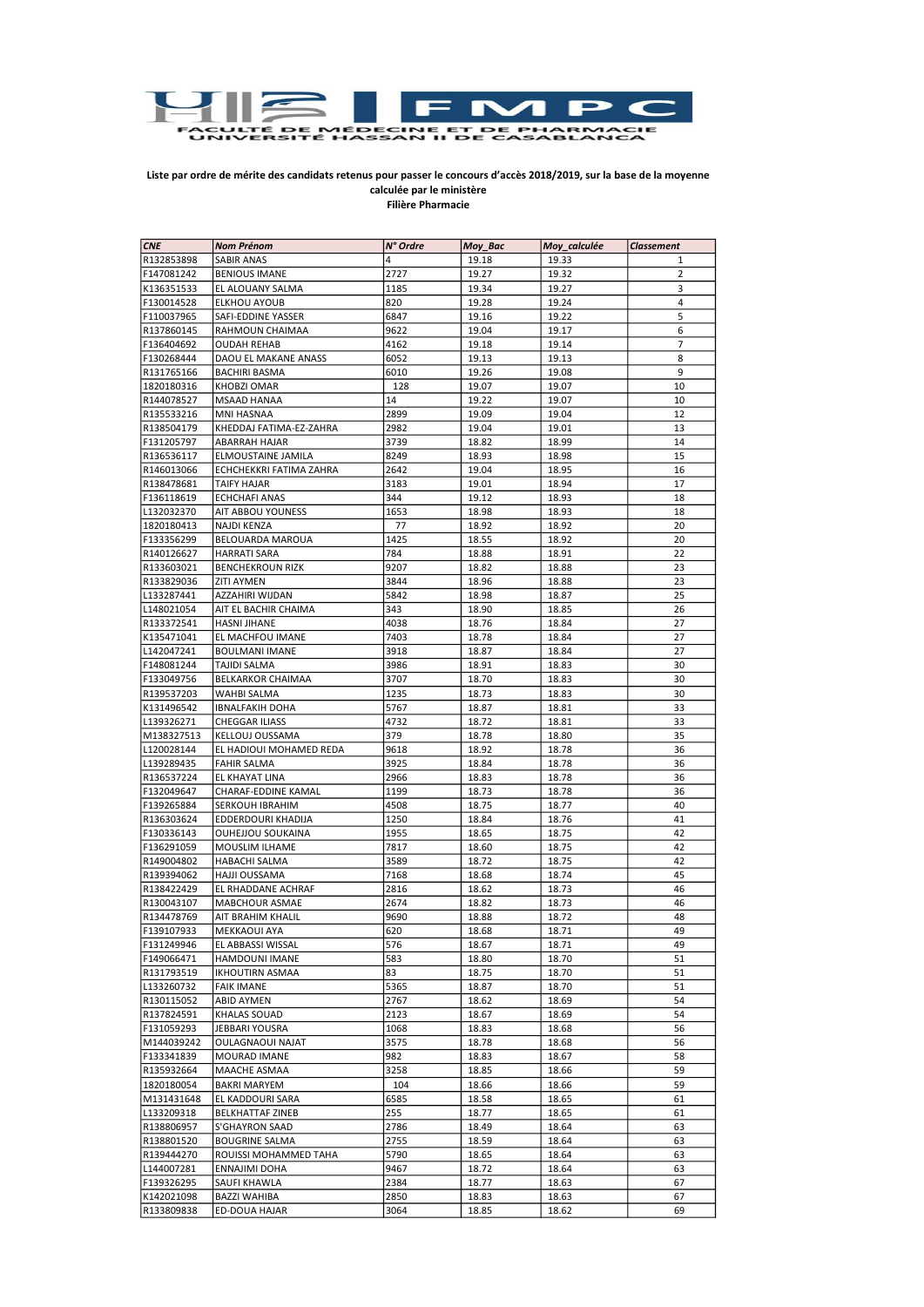| R133539079               | <b>DARIOUI AMINE</b>                        | 9187         | 18.46          | 18.62          | 69         |
|--------------------------|---------------------------------------------|--------------|----------------|----------------|------------|
| R135540576               | <b>NAJI ZINEB</b>                           | 98           | 18.58          | 18.62          | 69         |
| R133293950               | <b>BOUSSIF RACHID</b>                       | 6803         | 18.65          | 18.61          | 72         |
| R131489294<br>R130560853 | MAAD FATIMA-EZZAHRA<br>CHAAIRI MANAL        | 3371<br>3346 | 18.67<br>18.73 | 18.61<br>18.61 | 72<br>72   |
| L136371671               | <b>OUMAARIR NORA</b>                        | 7908         | 18.46          | 18.61          | 72         |
| L146021026               | <b>EZZAHERY AYOUB</b>                       | 1947         | 18.84          | 18.61          | 72         |
| F133351005               | RAOUIA NABILA                               | 1762         | 18.73          | 18.61          | 72         |
| F130366554               | <b>HAOUA HAJAR</b>                          | 893          | 18.83          | 18.60          | 78         |
| R131533653               | KHATIBI OUMAIMA                             | 6307         | 18.77          | 18.60          | 78         |
| R132841883               | MAHFOUD SOUKAINA                            | 3458         | 18.76          | 18.60          | 78         |
| L130212765               | SADEDDINE MARIA                             | 8002         | 18.56          | 18.60          | 78         |
| R138476573               | <b>KHMASSI SALMA</b>                        | 3348         | 18.72          | 18.58          | 82         |
| F130366600               | KAMAL EL IDRISSI OUMAIMA                    | 727          | 18.46          | 18.58          | 82         |
| R133813211               | RAHMI NABILA                                | 1376         | 18.68          | 18.57          | 84         |
| R133806320<br>R131884160 | <b>HERCHY IKRAM</b><br><b>HAMDI HANANE</b>  | 3323<br>4116 | 18.46<br>18.77 | 18.57<br>18.57 | 84<br>84   |
| K136496556               | <b>MAAROUFI ILYAS</b>                       | 8862         | 18.46          | 18.57          | 84         |
| K139471541               | SARDAOUI BOUTHAINA                          | 4579         | 18.49          | 18.56          | 88         |
| K148000810               | DOMMANE IMANE                               | 2241         | 18.66          | 18.56          | 88         |
| F133379412               | <b>BENNAJIB ISMAIL</b>                      | 2985         | 18.55          | 18.55          | 90         |
| F131031550               | SAKKOU IMANE                                | 871          | 18.79          | 18.55          | 90         |
| R138393974               | <b>AGZID YASSINE</b>                        | 2592         | 18.37          | 18.55          | 90         |
| R147026890               | CHAHOUD NOUHAILA                            | 1956         | 18.68          | 18.55          | 90         |
| L139180675               | EL YAMANI FATIMA ZAHRA                      | 3924         | 18.58          | 18.55          | 90         |
| L131032369               | <b>BOULEMNAZEL NASSIMA</b>                  | 3406         | 18.52          | 18.55          | 90         |
| 1820180400               | MOKHTARI HICHAM                             | 137          | 18.55          | 18.55          | 90         |
| R130154858               | KABBACH MAHA                                | 637          | 18.75          | 18.54          | 97         |
| K133323400               | ELAISSAOUI AYOUB<br><b>AZ-EDINE NADIA</b>   | 3328<br>2368 | 18.49          | 18.54          | 97         |
| K136341485<br>R138795680 | ZITI JAAFAR                                 | 54           | 18.69<br>18.61 | 18.54<br>18.54 | 97<br>97   |
| R140113561               | <b>BASSIM ASSIA</b>                         | 3287         | 18.59          | 18.54          | 97         |
| F134231450               | <b>OUALLA ILYAS</b>                         | 492          | 18.25          | 18.54          | 97         |
| R140119182               | DMOUJ MOHAMED AYMAN                         | 3270         | 18.74          | 18.53          | 103        |
| K134496560               | <b>HOUSAINI RHITA</b>                       | 4372         | 18.41          | 18.53          | 103        |
| R130147644               | JOULALE CHAIMAA                             | 3962         | 18.38          | 18.53          | 103        |
| R139558645               | <b>BAGANOU IKRAM</b>                        | 3750         | 18.70          | 18.52          | 106        |
| F130107754               | <b>BATTY MAJDOULINE</b>                     | 4604         | 18.44          | 18.52          | 106        |
| K130323239               | OBADA SALMA                                 | 3909         | 18.81          | 18.52          | 106        |
| 1820180282               | <b>IBARHANEN HAFSA</b>                      | 138          | 18.52          | 18.52          | 106        |
| K134460888               | <b>ABUALOUF YARA</b>                        | 3068         | 18.53          | 18.52          | 106        |
| R130553976               | ALIOUA NAJOUA                               | 2963         | 18.55          | 18.52          | 106        |
| R133653520<br>F132191665 | <b>DAOUIBY HIBA</b><br><b>BANAN OUMAIMA</b> | 1908<br>407  | 18.17          | 18.51<br>18.51 | 112<br>112 |
| R139579032               | <b>TAWAF ISMAIL</b>                         | 9365         | 18.68<br>18.64 | 18.51          | 112        |
| R133422415               | <b>DRIF MOHAMED TAHA</b>                    | 8922         | 18.78          | 18.50          | 115        |
| R138221305               | <b>TAHFI INASS</b>                          | 9739         | 18.71          | 18.50          | 115        |
| R139480341               | ERRAMI YASMINE                              | 7372         | 18.67          | 18.50          | 115        |
| F137326313               | ZBIRI HAMZA                                 | 2119         | 18.60          | 18.50          | 115        |
| R145079087               | LAHSINI OUMAIMA                             | 4828         | 18.51          | 18.49          | 119        |
| R148034563               | <b>TAOUIL NADA</b>                          | 2327         | 18.78          | 18.48          | 120        |
| R133697407               | <b>FARIS INTISSAR</b>                       | 1888         | 18.53          | 18.47          | 121        |
| R132560848               | ROKKI SALMA                                 | 3089         | 18.51          | 18.47          | 121        |
| F130015134               | LAHJEL NADA                                 | 4151         | 18.42          | 18.47          | 121        |
| 1820180503               | TOUHAMI OUMAIMA                             | 22           | 18.47          | 18.47          | 121        |
| R134335998               | LABIB MERYEM                                | 9290         | 18.72          | 18.47          | 121        |
| L137073366<br>L135356256 | LIASSI SALMA<br><b>BOUR GHIZLANE</b>        | 6162<br>745  | 18.68<br>18.62 | 18.46<br>18.46 | 126<br>126 |
| R134668709               | FROUH OUMAIMA                               | 748          | 18.69          | 18.46          | 126        |
| F132164377               | ABDELJEBBAR ZINEB                           | 61           | 18.47          | 18.46          | 126        |
| K138314926               | <b>BOUKRINI SAFAE</b>                       | 2289         | 18.68          | 18.45          | 130        |
| R139911839               | FELLAKI IKRAM                               | 435          | 18.44          | 18.45          | 130        |
| K137471511               | MERNISSI AHMED                              | 1798         | 18.70          | 18.45          | 130        |
| R130128648               | AZAZ SAFAA                                  | 4581         | 18.15          | 18.45          | 130        |
| R138336268               | HARIM OUISSAL                               | 3809         | 18.43          | 18.45          | 130        |
| F131366608               | MOHIB ELIDRISSI AHLAM                       | 7539         | 18.46          | 18.45          | 130        |
| R130178222               | TAKOUI FATIMA EZZAHRAA                      | 4640         | 18.53          | 18.45          | 130        |
| F138197745               | ZEROUAL MAROUANE                            | 5040         | 18.61          | 18.45          | 130        |
| R139267045               | SALAKA HANAA                                | 9326         | 18.65          | 18.45          | 130        |
| L130005294<br>R133443858 | MOUFID CHEIMA<br>ABERKAOUI KARIM            | 5398<br>3839 | 18.53<br>18.47 | 18.44          | 139<br>139 |
| R135444487               | AJOUTATE SAFAE                              | 3431         | 18.43          | 18.44<br>18.44 | 139        |
| K132133646               | <b>CHAFFEK YASSIR</b>                       | 5236         | 18.67          | 18.44          | 139        |
| K130285286               | AMHANA OUMAIMA                              | 2208         | 18.61          | 18.44          | 139        |
| R138366249               | EDDAHABI AYMANE                             | 2107         | 18.10          | 18.44          | 139        |
| F133127003               | EL BATHAOUI HAJAR                           | 1459         | 18.63          | 18.43          | 145        |
| F137197762               | EL ABBASSI IBTIHAL                          | 570          | 18.48          | 18.43          | 145        |
| L132260756               | CHMITI ASMA                                 | 5961         | 18.45          | 18.43          | 145        |
| L138212624               | TEFFAHI FATIMA ZAHRA                        | 7813         | 18.42          | 18.42          | 148        |
| F135267383               | SABRY HIND                                  | 356          | 18.45          | 18.42          | 148        |
| M135431635               | WAHBI SALMA                                 | 3166         | 18.51          | 18.41          | 150        |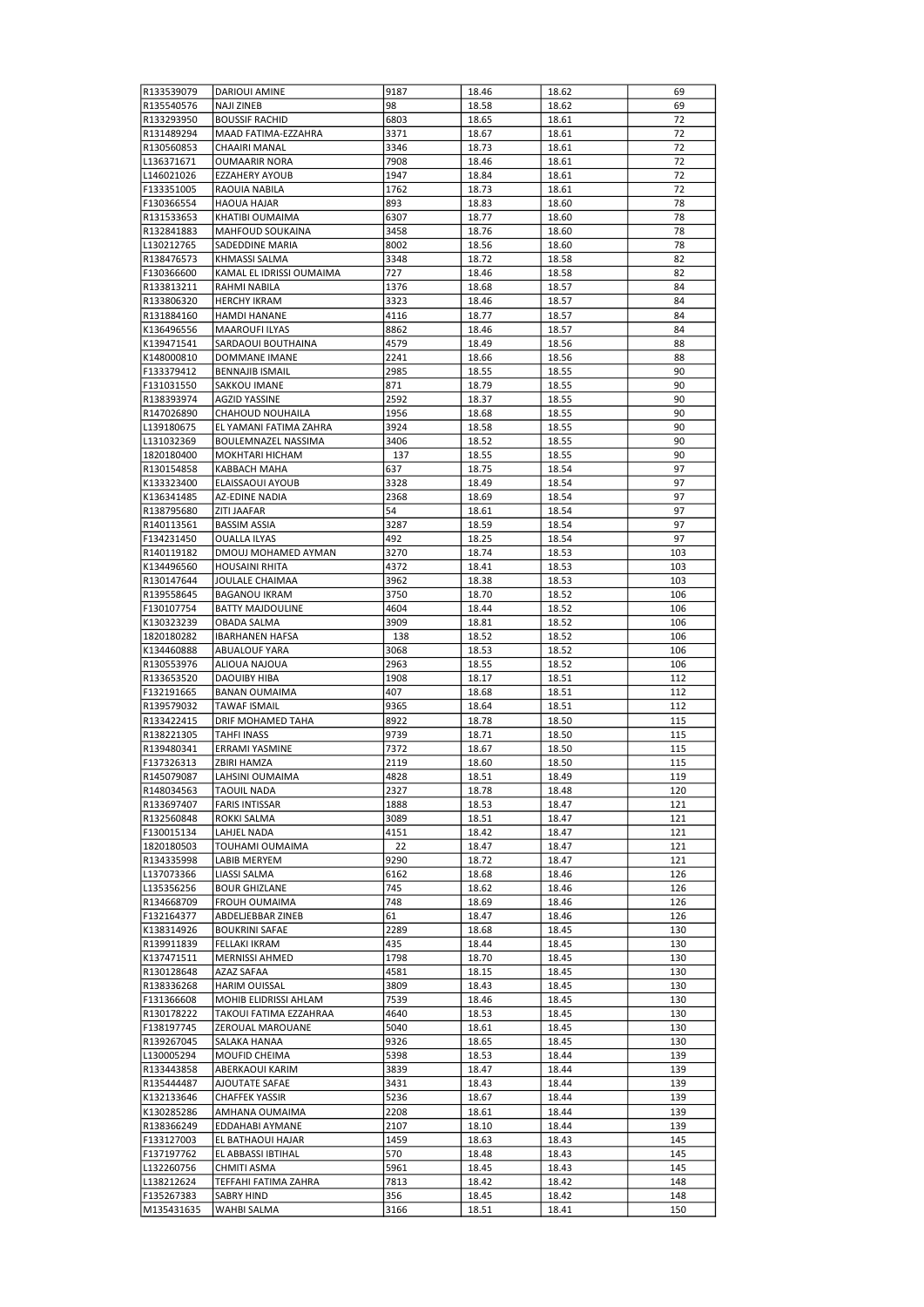| R135528719 | AMELLOU HIBA               | 2011 | 18.47 | 18.41 | 150 |
|------------|----------------------------|------|-------|-------|-----|
|            | <b>HALLOUM KHAWLA</b>      | 782  |       |       |     |
| R130585490 |                            |      | 18.39 | 18.41 | 150 |
| L138318313 | CHAHRAOUI HOUDA            | 8683 | 18.53 | 18.41 | 150 |
| R138745796 | RHAZALI SAFAA              | 5278 | 18.43 | 18.41 | 150 |
| F139066080 | <b>SMOUNI MOKHTAR</b>      | 3435 | 18.16 | 18.41 | 150 |
|            |                            |      |       |       |     |
| R142057733 | RACHDI HOUDA               | 5473 | 18.59 | 18.40 | 156 |
| R147013077 | AIT SAID IMANE             | 5409 | 18.44 | 18.40 | 156 |
| K143032833 | <b>HASNAOUI RIM</b>        | 4969 | 18.62 | 18.39 | 158 |
| K137497000 | SEMHIRI SAFAA              | 7449 | 18.43 | 18.39 | 158 |
|            |                            |      |       |       |     |
| R139560829 | <b>MARHFOUR HOUDA</b>      | 5576 | 18.59 | 18.39 | 158 |
| L135164917 | EL BRINI RAJA              | 8571 | 18.73 | 18.39 | 158 |
| R135283431 | <b>HAIDAR HIND</b>         | 2344 | 18.59 | 18.39 | 158 |
|            | <b>LOUKILI INASS</b>       |      |       |       |     |
| R135750267 |                            | 178  | 18.38 | 18.39 | 158 |
| R138875158 | <b>BOUMMOUSS HANAE</b>     | 2870 | 18.40 | 18.39 | 158 |
| R134611694 | <b>HALLOUMI SAFAA</b>      | 470  | 18.61 | 18.38 | 165 |
| K137471002 | <b>BITAR RIM</b>           | 1128 | 18.58 | 18.38 | 165 |
|            |                            |      |       |       |     |
| R133559986 | HILALI HIND                | 1901 | 18.49 | 18.38 | 165 |
| R139813110 | <b>BENMOUSSA GHITA</b>     | 8778 | 18.53 | 18.38 | 165 |
| R132519634 | ALIOUA YASSIR              | 9067 | 18.58 | 18.38 | 165 |
| R135897957 | ASBBANE MOHAMED            | 6789 | 18.54 | 18.38 | 165 |
|            |                            |      |       |       |     |
| F130255718 | EL MOUSSAOUI FATIMA -ZAHRA | 4570 | 18.41 | 18.37 | 171 |
| L148012040 | MARGHADI SOUKAINA          | 1417 | 18.23 | 18.37 | 171 |
| R131504716 | <b>BOUDALI MADIHA</b>      | 2080 | 18.55 | 18.36 | 173 |
| L132169355 | OUBENADDI KAOUTAR          | 6588 | 18.45 | 18.36 | 173 |
|            |                            |      |       |       |     |
| R130016533 | <b>FATH ALLAH NORA</b>     | 9557 | 18.26 | 18.36 | 173 |
| L139371785 | KILANI KHAOULA             | 1005 | 18.22 | 18.35 | 176 |
| R138277515 | ZAGHLOUL SOUKAINA          | 9352 | 18.32 | 18.35 | 176 |
| R131788060 | TALIBI WAFAE               | 5168 | 18.45 | 18.35 | 176 |
|            |                            |      |       |       |     |
| R135828810 | MAID ALAEDDINE             | 2847 | 18.28 | 18.35 | 176 |
| K147029442 | KHLIL YASMINE              | 1588 | 18.39 | 18.35 | 176 |
| K134133627 | ENNA-SEH HOUSSAME HASSANE  | 3210 | 18.55 | 18.35 | 176 |
|            |                            |      |       |       |     |
| K130021554 | <b>BELRHIT OUAFAE</b>      | 2167 | 18.15 | 18.34 | 182 |
| R132704385 | ZAARI SALMA                | 165  | 18.51 | 18.34 | 182 |
| F135059295 | <b>HRICHE NIAMA</b>        | 3499 | 18.65 | 18.34 | 182 |
| R132853943 | <b>HARMALI WIAM</b>        | 4009 | 18.06 | 18.34 | 182 |
|            |                            |      |       |       |     |
| R137603031 | EL JOUNI OUMAIMA           | 5633 | 18.36 | 18.34 | 182 |
| L139329592 | EDDRIOUCH HIBA             | 5819 | 18.40 | 18.34 | 182 |
| K138471514 | <b>MOKSSITE FERDAOUSS</b>  | 1126 | 18.42 | 18.33 | 188 |
| F147044785 | <b>MANSAR NORA</b>         | 9746 | 18.16 | 18.33 | 188 |
|            |                            |      |       |       |     |
| F139032524 | ES-SALHI NOUHAILA          | 3560 | 18.47 | 18.33 | 188 |
| R130323706 | EL HAJJAMI ZINEB           | 3409 | 18.22 | 18.32 | 191 |
| R136443843 | BELAMRAOUAH NAJOUA         | 5574 | 18.47 | 18.32 | 191 |
| L134355566 | MOUZEYAR BOUTAINA          | 5217 | 18.49 | 18.32 | 191 |
|            |                            |      |       |       |     |
| F130337663 | <b>JDEY OUMAYMA</b>        | 2470 | 18.37 | 18.32 | 191 |
| R132621257 | LAHCHIR KARIMA             | 1255 | 18.36 | 18.32 | 191 |
| R147077283 | RAKI ZINEB                 | 1826 | 18.33 | 18.32 | 191 |
| F136107805 | BENMIRA AYMAN              | 564  | 18.52 | 18.31 | 197 |
|            |                            |      |       |       |     |
| P139541867 | TALIDI ALAE                | 6870 | 18.23 | 18.31 | 197 |
| F138070917 | <b>OUAHROUY SOUKAINA</b>   | 4962 | 18.49 | 18.31 | 197 |
| F148009598 | SABRI SIHAM                | 3472 | 18.31 | 18.31 | 197 |
| R110032489 | <b>GHAFDY SALMA</b>        | 6171 | 18.53 | 18.30 | 201 |
|            |                            |      |       |       |     |
| R133393993 | <b>BOUHAMID HOUDA</b>      | 4136 | 18.28 | 18.30 | 201 |
| R130750350 | LAOUNI KENZA               | 3223 | 18.36 | 18.30 | 201 |
| F133059274 | ABKARI SARA                | 1058 | 18.57 | 18.30 | 201 |
| K130432364 | CHAOUKI ELMEHDI            | 533  | 18.32 | 18.30 | 201 |
|            |                            |      |       |       |     |
| F130014779 | AMINE WIAME                | 378  | 17.97 | 18.30 | 201 |
| R130333270 | ZAIDI YASMINE              | 2302 | 17.99 | 18.29 | 207 |
| K136335877 | ELBAATI KARIMA             | 2988 | 18.44 | 18.29 | 207 |
| F136231426 | ELFAJRY YAHIA              | 463  |       | 18.29 | 207 |
|            |                            |      | 18.56 |       |     |
| R134668704 | KHEDIF CHAIMAA             | 6977 | 18.47 | 18.29 | 207 |
| R134649869 | <b>BIDIR WAFAA</b>         | 7006 | 18.52 | 18.29 | 207 |
| L142007717 | <b>IDALI-LAHCEN ASSIM</b>  | 7225 | 18.39 | 18.29 | 207 |
|            | HAMDANE MOUHSINE           | 5789 |       |       |     |
| F138396323 |                            |      |       |       |     |
| R130114653 |                            |      | 18.52 | 18.28 | 213 |
|            | KIZZI IMANE                | 4329 | 18.45 | 18.28 | 213 |
| F142006296 | AZHOUNE HIBA               | 4596 | 18.42 | 18.28 | 213 |
|            |                            |      |       |       |     |
| K135314933 | EL FAROKI MONA             | 1547 | 18.48 | 18.28 | 213 |
| K131460894 | LOUKILI CHAMA              | 1555 | 18.50 | 18.27 | 217 |
| K138314975 | EL BADRAOUI RIHAB          | 5508 | 18.37 | 18.27 | 217 |
| M144039162 | MAHMOUD RACHIDI            | 5164 | 18.21 | 18.27 | 217 |
|            |                            |      |       |       |     |
| R132360080 | KAISSOUNI YOUSRA           | 9497 | 18.43 | 18.27 | 217 |
| L130289439 | MANSOURI YOUSRA            | 1332 | 18.38 | 18.26 | 221 |
| R144057732 | <b>BANOUNI ZAINAB</b>      | 4554 | 18.27 | 18.26 | 221 |
|            |                            |      |       |       |     |
| R135485480 | <b>HARTI SALMA</b>         | 6325 | 18.36 | 18.25 | 223 |
| R138422422 | MOUTARAJJI OMAIMA          | 7569 | 18.32 | 18.25 | 223 |
| R130765200 | MAJIDI DOHA                | 7413 | 18.43 | 18.25 | 223 |
| R130153381 | LAHLOU HAJAR               | 3799 | 18.47 | 18.25 | 223 |
| R138604433 | WANKIDA OUMAIMA            | 6091 | 18.05 | 18.25 | 223 |
|            |                            |      |       |       |     |
| R143079050 | EL MANSOUR KHADIJA         | 3412 | 18.21 | 18.25 | 223 |
| R133706465 | AFALLAH ACHRAF             | 3662 | 18.51 | 18.25 | 223 |
| F135326364 | <b>GHARIOUI WISSAL</b>     | 2751 | 18.22 | 18.25 | 223 |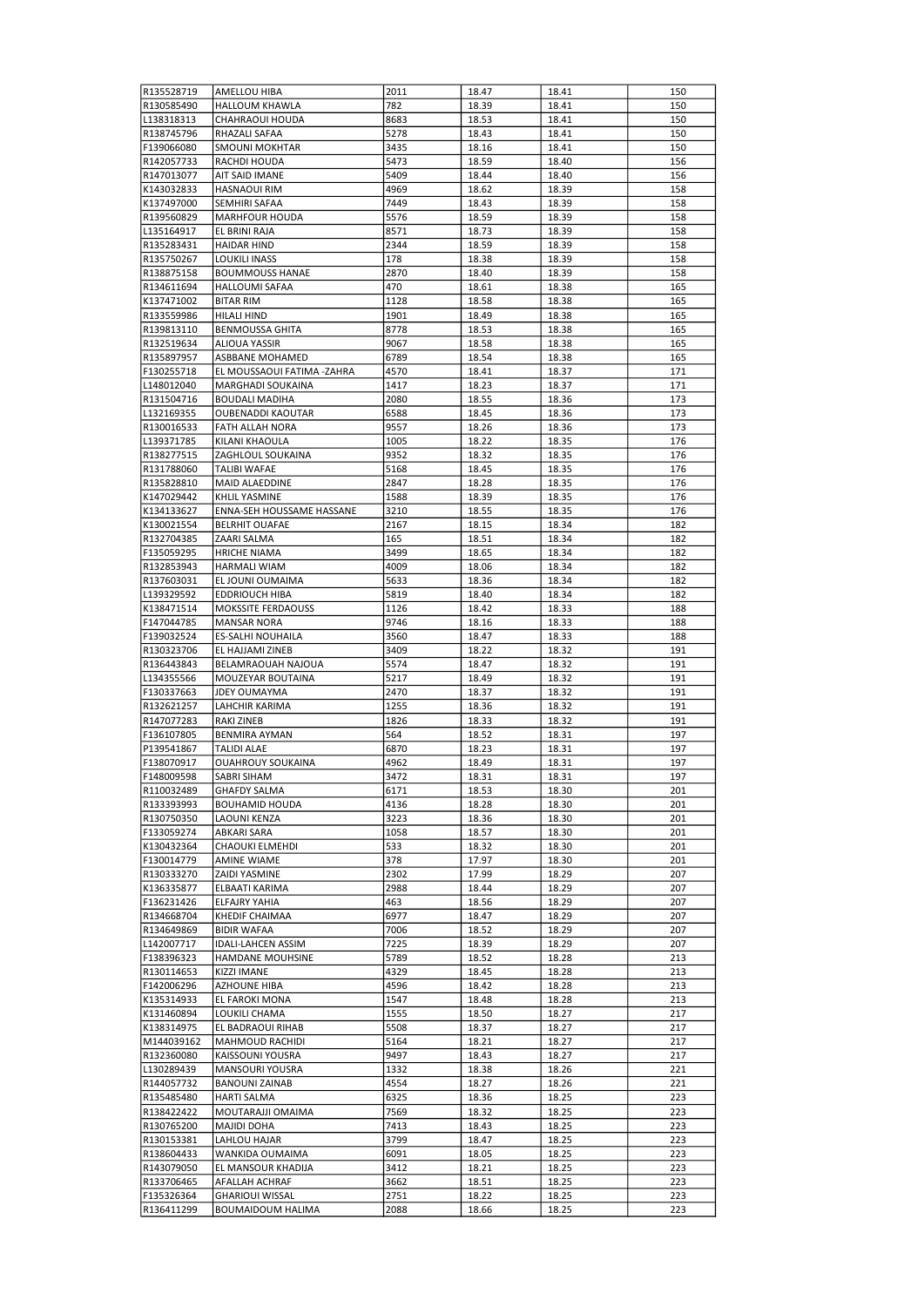| L135211134               | <b>QARAFI OUSSAMA</b>                    | 107          | 18.12          | 18.25          | 223        |
|--------------------------|------------------------------------------|--------------|----------------|----------------|------------|
| R139795813               | <b>BOUSSETTA IKRAM</b>                   | 2237         | 18.40          | 18.24          | 233        |
| R133668838               | <b>BOUAOUD IKRAM</b>                     | 2403         | 18.45          | 18.24          | 233        |
| F130326338               | <b>BENTOURKI LAMIAA</b>                  | 1419         | 18.39          | 18.24          | 233        |
| R139894486               | EL KABANI HANANE                         | 4213         | 18.39          | 18.24          | 233        |
| R130014695               | KHAIROUN IKRAM                           | 3557         | 18.44          | 18.24          | 233        |
| R135533245               | <b>MACHI MERIEM</b>                      | 8309         | 18.58          | 18.24          | 233        |
| K132471623               | SIFDINE ZINEB                            | 8938         | 18.51          | 18.24          | 233        |
| R138551636               | <b>IBN IDRYS ISSAM</b>                   | 8710         | 18.16          | 18.23          | 240        |
| R130040933               | HAMIDA OUMAIMA                           | 3340         | 18.39          | 18.23          | 240        |
| F133326305               | <b>GNANE HAMZA</b>                       | 3853         | 18.46          | 18.23          | 240        |
| R133476551               | <b>BOUDIH ZEINAB</b>                     | 6116         | 18.42          | 18.23          | 240        |
| K149026016               | RHAMMOUD SALMA                           | 1566         | 18.45          | 18.23          | 240        |
| F137126959               | BERHIL ABDERRAHMANE                      | 1478         | 18.42          | 18.22          | 245        |
| R131762702               | AGUELMOUS YOUSRA                         | 1974         | 18.23          | 18.22          | 245        |
| R134885490               | <b>FATIH HAJAR</b>                       | 4248         | 18.37          | 18.22          | 245        |
| R133480655               | LAYAD MERIEM                             | 4042         | 18.48          | 18.22          | 245        |
| R136896153               | EL AMRANI SALAH EDDINE                   | 4608         | 18.37          | 18.21          | 249        |
| F132285631               | JOUHAR AHLAM                             | 6933         | 18.36          | 18.21          | 249        |
| R139284255               | DALIL ESSAKALI HALIMA                    | 380          | 17.91          | 18.21          | 249        |
| R131824565               | <b>MASRAR SOMAYA</b>                     | 1876         | 18.54          | 18.21          | 249        |
| R132575584               | SEBAI SIHAM                              | 2136         | 18.67          | 18.21          | 249        |
| R137927531               | <b>FEKKAR WIAM</b>                       | 459          | 18.39          | 18.20          | 254        |
| R135845780               | AIT GOUFRA AYOUB                         | 3003         | 18.47          | 18.20          | 254        |
| F134107965               | CHABBA HIBA                              | 458          | 17.94          | 18.20          | 254        |
| R134552766               | ZAHER LAILA                              | 1953         | 18.36          | 18.20          | 254        |
| L141023129               | ABOUHAFS NOUHAILA                        | 5235         | 18.20          | 18.20          | 254        |
| R146081798               | EL KHADIRI SAAD                          | 5187         | 18.52          | 18.20          | 254        |
| F130015597               | ELMOUTMIR SOUMIA                         | 6641         | 18.10          | 18.19          | 260        |
| R134668706               | EL GOUZIRI YOUSRA                        | 7202         | 18.50          | 18.19          | 260        |
| F134366555               | JABIRI ZINEB                             | 3801         | 18.53          | 18.19          | 260        |
| R135772628               | <b>BOUTERAMT YOUSSEF</b>                 | 1155         | 18.47          | 18.19          | 260        |
| R130053263               | ABIED AYA                                | 269          | 18.54          | 18.19          | 260        |
| K146020746               | <b>MANSOUHI ANIS</b>                     | 296          | 18.33          | 18.19          | 260        |
| F149002042               | AMAL OUMAIMA                             | 1488         | 18.54          | 18.19          | 260        |
| R141027139               | <b>BOUKDOUR AYA</b>                      | 695          | 18.20          | 18.18          | 267        |
| F148024726               | RHOUZALI NOUR ALIMANE                    | 2719         | 18.34          | 18.18          | 267        |
| K136315043               | SAISSI-HASSANI JAAFAR                    | 730          | 18.06          | 18.18          | 267        |
|                          | EL FANIDI ISMAIL                         | 2538         | 18.17          | 18.18          | 267        |
| R130174332               |                                          |              |                |                |            |
| F138337692               | KHERRATI ABDELKARIM<br>ABOULFADL KHAOULA | 1453<br>6470 | 18.28<br>18.08 | 18.18<br>18.18 | 267<br>267 |
| R149058311<br>R132443849 | RHOUNAIM WASSILA                         | 5079         |                | 18.18          | 267        |
| R132532565               | AIT AZZAT YASMINE                        | 7706         | 18.33<br>18.44 | 18.18          | 267        |
|                          |                                          |              |                |                |            |
| R130893529               | <b>BOUBKRI ANASS</b>                     | 2394         | 18.34          | 18.18          | 267        |
| F139399596               | <b>BOUCHOUAR IMANE</b>                   | 3927         | 18.15          | 18.17          | 276        |
| F136395331               | LHAMIDI AYA                              | 980          | 18.34          | 18.17          | 276        |
| R135531345<br>K139496541 | OUARAFANA YASMINE                        | 2364         | 18.33<br>18.21 | 18.17          | 276        |
|                          | BIYAD MOHAMMED CHOUAIB                   | 849          |                | 18.17          | 276        |
| F133191682               | <b>SAAD ZAINEB</b>                       | 998          | 18.42          | 18.17          | 276        |
| R134555294               | LIKRAM AYA                               | 1750         | 18.11          | 18.16          | 281        |
| R132615515               | CHAHID NADA                              | 4260         | 18.09          | 18.16          | 281        |
| K136263987               | <b>OUERDI LAILA</b>                      | 6191         | 18.01          | 18.16          | 281        |
| R139558196               | EL AYOUCHI FATIMA-EZZAHRA                | 6047         | 18.29          | 18.16          | 281        |
| B133068734               | CHMARKH OUMAYMA                          | 3741         | 18.31          | 18.16          | 281        |
| 1820180290               | IMANE BENMOUSSA                          | 59           | 18.16          | 18.16          | 281        |
| R130015552               | HAMOUTAIEB SAAD                          | 9183         | 18.15          | 18.16          | 281        |
| R130600240               | <b>GUETBACH AYMANE</b>                   | 4858         | 18.13          | 18.15          | 288        |
| F137126971               | BENALLOUANE HOUSSAM                      | 7926         | 18.37          | 18.15          | 288        |
| F130015340               | MARZOUG AYOUB                            | 1197         | 18.47          | 18.15          | 288        |
| R130164074               | KOULLOU KHALED                           | 2442         | 18.26          | 18.15          | 288        |
| R138668831               | AGARGAR ZINEB                            | 2445         | 18.28          | 18.15          | 288        |
| F135366479               | MAIDA ASSIYA                             | 651          | 18.12          | 18.14          | 293        |
| K135492525               | IHDDI OUMAIMA                            | 941          | 18.21          | 18.14          | 293        |
| R137333248               | <b>CHIDOUB RITA</b>                      | 7499         | 18.19          | 18.14          | 293        |
| R137747084               | BAIRA NOUR                               | 7544         | 18.17          | 18.14          | 293        |
| F133323263               | <b>BOUFERDOUS NADA</b>                   | 9611         | 18.24          | 18.14          | 293        |
| R135860475               | EL AZZOUNY HOURYA                        | 9320         | 18.27          | 18.14          | 293        |
| R130864385               | ANAGAM RAJAA                             | 8441         | 18.29          | 18.14          | 293        |
| R134911421               | RASSAM NOURA                             | 9034         | 18.29          | 18.13          | 300        |
| R135676376               | MARJAN AHLAM                             | 9288         | 18.01          | 18.13          | 300        |
| R110165071               | <b>HALLI YASSER</b>                      | 9230         | 18.34          | 18.13          | 300        |
| F133386250               | ESSALEHY HANAA                           | 5366         | 18.17          | 18.13          | 300        |
| R137914845               | NASSER NOUHAILA                          | 5193         | 18.15          | 18.13          | 300        |
| R142003717               | SARHAN HAJAR                             | 4990         | 18.15          | 18.13          | 300        |
| R131668719               | EL MARDI FATIMA-EZZAHRA                  | 6316         | 18.37          | 18.13          | 300        |
| R133897857               | AIT MOUAAL MERYEM                        | 3604         | 18.26          | 18.13          | 300        |
| R130143182               | KHALDI HACHIM                            | 4166         | 18.42          | 18.13          | 300        |
| R135780749               | ABOUELFATH HAFSSA                        | 3394         | 18.38          | 18.13          | 300        |
| K131315006               | HAQABI OTHMAN                            | 1887         | 17.89          | 18.13          | 300        |
| F136197765               | AZKOUR SARA                              | 515          | 18.29          | 18.13          | 300        |
| R133607102               | EDDARIF FATIMA                           | 3233         | 18.47          | 18.13          | 300        |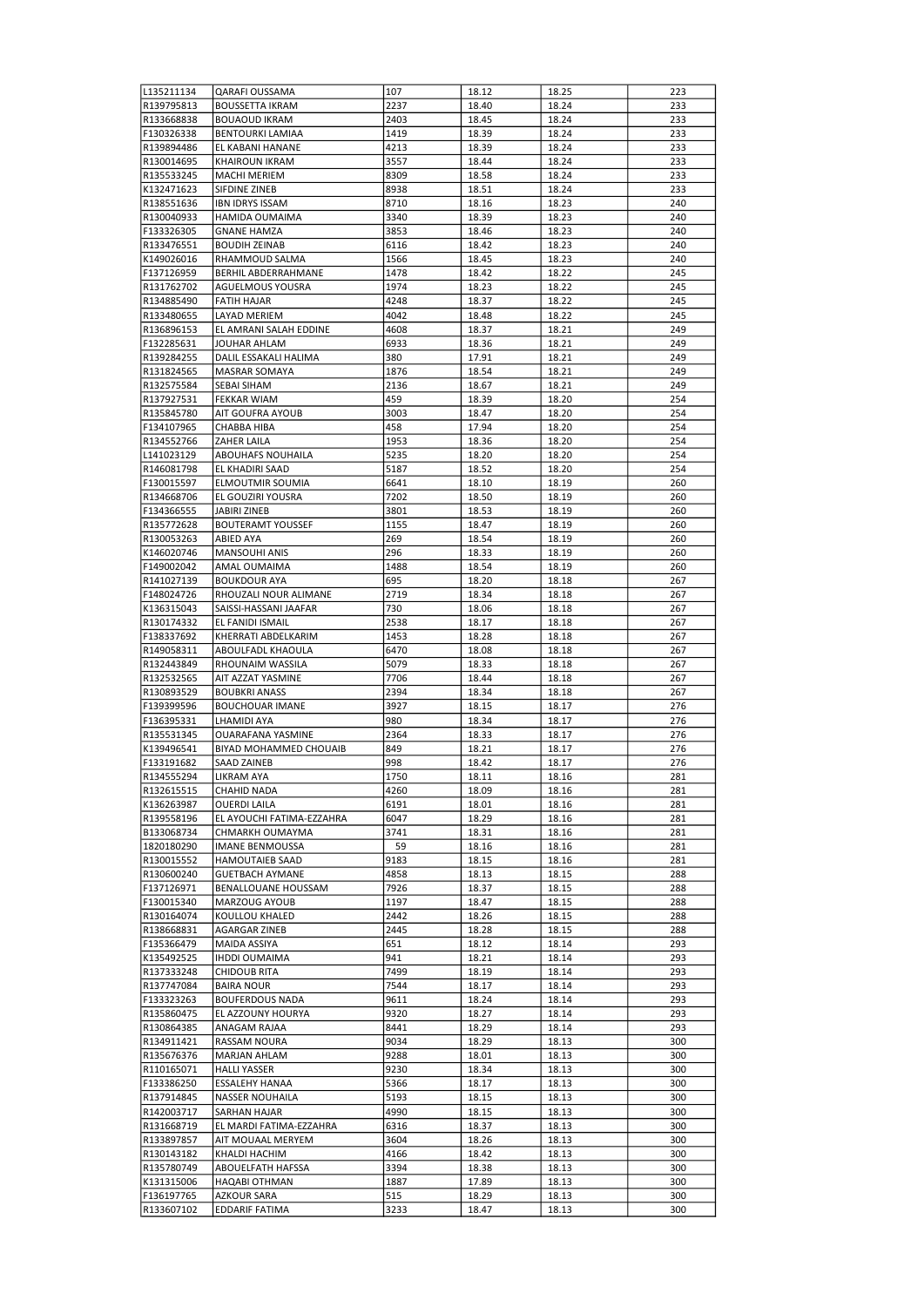| K136496984               | EL HMIDI IBTISSAME          | 1586 | 18.38 | 18.13 | 300 |
|--------------------------|-----------------------------|------|-------|-------|-----|
| R136612246               | <b>BEN CHRIFA NOUHAILA</b>  | 2378 | 18.19 | 18.13 | 300 |
| R131607946               | <b>ESSETI RIM</b>           | 3846 | 18.25 | 18.12 | 315 |
| R130053971               | <b>DEHBIZAINEB</b>          | 6609 | 18.30 | 18.11 | 316 |
| N145016673               | NEJJARI SALWA               | 7518 | 18.04 | 18.11 | 316 |
| R135550719               | <b>BAROUK FATIMA</b>        | 4230 | 18.04 | 18.11 | 316 |
| F139070128               | MOUTAOUALI LOBNA            | 6450 | 18.38 | 18.11 | 316 |
| K137525505               | ADHIRI ALI                  | 13   | 18.08 | 18.11 | 316 |
| F138070158               | ALAOUI KENZA                | 1784 | 18.32 | 18.11 | 316 |
| F137396214               | JOUBBI SALMA                | 983  | 18.25 | 18.11 | 316 |
| R136804831               | LABRIM NAJWA                | 2396 | 18.25 | 18.11 | 316 |
| F136197746               | YJABI FAICAL                | 632  | 18.32 | 18.10 | 324 |
| R130808468               | EL HARDOUMI HANIA           | 2226 | 18.14 | 18.10 | 324 |
| F130015082               | ENNAQADI KAOUTAR            | 2309 | 18.27 | 18.10 | 324 |
| R130198241               | ALI FDAL WIAM               | 2691 | 18.20 | 18.10 | 324 |
| M140070669               | <b>OUMBARECH LAYLA</b>      | 8656 | 17.98 | 18.10 | 324 |
| L130329689               | LAMZIHRI KAWTAR             | 8175 | 18.16 | 18.10 | 324 |
| B131082418               | <b>BENHAJJAM ZINEB</b>      | 8566 | 18.44 | 18.09 | 330 |
| R139324013               | <b>IBOURK CHAIMAA</b>       | 9276 | 18.19 | 18.09 | 330 |
| L130115960               | MAHBOUB KHAOULA             | 2420 | 18.21 | 18.09 | 330 |
| L133080062               | KABBACH HAJAR               | 7351 | 18.32 | 18.09 | 330 |
| R131888943               | AATAFAY SALMA               | 4007 | 18.41 | 18.09 | 330 |
| R135720865               | EL MEDDI SIF EL ISLAM       | 4542 | 18.27 | 18.09 | 330 |
| L135269881               | AZZOUZI OUIJDANE            | 6730 | 18.26 | 18.09 | 330 |
| F145062921               | RACHDIA NAOUFALE            | 1244 | 18.20 | 18.09 | 330 |
| F142014844               | QOSTAL MOHAMMED             | 2916 | 18.22 | 18.09 | 330 |
| K139133634               | ELHASSANI ROKIYA            | 680  | 18.37 | 18.08 | 339 |
| R130824551               | <b>JAFRI HAFSA</b>          | 1625 | 18.25 | 18.08 | 339 |
| R131897872               | EL HASSANI HAFSA            | 375  | 18.30 | 18.08 | 339 |
| R135476572               | JADALLAH RIM                | 2853 | 18.41 | 18.08 | 339 |
| R130708714               | <b>OULAHOUM HANANE</b>      | 1027 | 17.76 | 18.08 | 339 |
| K140020778               | MANSOUHI ANAS               | 265  | 18.33 | 18.08 | 339 |
| F133344378               | ARROUD ZAINEB               | 1003 | 18.38 | 18.08 | 339 |
| R131872918               | EZZEROUAL YASMINE           | 5723 | 18.12 | 18.08 | 339 |
| R136597544               | RGUIG REDA                  | 5642 | 18.29 | 18.08 | 339 |
| L132198524               | AMAJOUD NOUHAILA            | 3221 | 18.15 | 18.08 | 339 |
| R135896663               | MDAFAI KAOUTAR              | 9315 | 18.41 | 18.08 | 339 |
| R134395894               | <b>BAHAR HIBA</b>           | 9407 | 18.09 | 18.08 | 339 |
| R137710247               | KARTOUT NADA                | 9525 | 18.18 | 18.08 | 339 |
| F135219403               | FETTACHI ASMAA              | 8836 | 18.22 | 18.07 | 352 |
| L132197251               | KHERAZI RIHAB               | 1394 | 18.14 | 18.07 | 352 |
| F133074577               | <b>HMAINE AYOUB</b>         | 422  | 18.24 | 18.07 | 352 |
| R137603054               | SANNAKY IBTISSAM            | 9197 | 18.38 | 18.07 | 352 |
| R130052498               | <b>DRIOUICH FATIM ZAHRA</b> | 9180 | 18.06 | 18.07 | 352 |
| R132385107               | EL GUENNOUNI ZAKARIA        | 7525 | 18.17 | 18.07 | 352 |
| R144063558               | EL FARISSI CHADI            | 4227 | 18.06 | 18.07 | 352 |
| F132385258               | SABKI MERIEM                | 3581 | 18.09 | 18.07 | 352 |
| K130022181               | <b>HAMIMSA HIND</b>         | 260  | 18.25 | 18.07 | 352 |
| P149107991               | <b>AALIL YASSER</b>         | 720  | 18.08 | 18.07 | 352 |
| K133460897               | AZZA HIBA                   | 1870 | 18.30 | 18.07 | 352 |
| R110032480               | EL MAHFOUDI MANAL           | 3101 | 18.34 | 18.06 | 363 |
| F134307204               | KHALOUKI ASMAE              | 3262 | 18.14 | 18.06 | 363 |
| F139197761               | MZIL HASNAA                 | 2697 | 18.37 | 18.06 | 363 |
| K135471542               | BELGUEZZAR AYMANE           | 2669 | 18.03 | 18.06 | 363 |
| R131463626               | MOUHDI MOHAMED REDA         | 2738 | 18.20 | 18.06 | 363 |
| K133339669               | <b>BELHANDA ANASS</b>       | 3207 | 18.07 | 18.06 | 363 |
| R138797031               | ED-DRIOUACHE MERYEM         | 1940 | 17.99 | 18.06 | 363 |
| R136560155               | BENZOUARHIA NEZAR           | 600  | 17.97 | 18.06 | 363 |
| L140021051<br>L132214091 | EL MARINI NISSRINE          | 4711 | 18.03 | 18.06 | 363 |
|                          | ADDOU KHADIJA               | 3475 | 18.15 | 18.06 | 363 |
| R130169016               | HAMDOUN HANANE              | 6761 | 18.26 | 18.06 | 363 |
| M147039211               | MEJJAD FATIMA-EZZAHRAE      | 9651 | 18.02 | 18.06 | 363 |
| M148056858               | RACHIDI BASMA               | 8848 | 18.34 | 18.05 | 375 |
| R140047513               | <b>FARTOUT MERYEM</b>       | 8436 | 18.11 | 18.05 | 375 |
| L135079763               | BENCHAGRA NARJISS           | 7375 | 18.02 | 18.05 | 375 |
| R110164980               | SAHIL SALMA                 | 9488 | 17.90 | 18.05 | 375 |
| L130287226               | EL AMRANI YAHYA             | 280  | 18.00 | 18.05 | 375 |
| K133471501               | <b>BAKRY ASMAE</b>          | 5139 | 18.32 | 18.05 | 375 |
| R139323575               | MONTASSIR MOUNA             | 7089 | 17.91 | 18.05 | 375 |
| R137798607               | ADERRAZ MOUAD               | 7562 | 18.27 | 18.05 | 375 |
| L136208959               | AL MAZDI WIAM               | 3546 | 18.22 | 18.05 | 375 |
| R131560789               | BELIAMIME HAJAR             | 3153 | 18.12 | 18.05 | 375 |
| R138476562               | <b>BAKKAR SAIDA</b>         | 2679 | 18.07 | 18.05 | 375 |
| R130519645               | <b>BOUHARRA ZINEB</b>       | 359  | 18.16 | 18.05 | 375 |
| F133327533               | MOULIM MAROUANE             | 1587 | 18.16 | 18.05 | 375 |
| F139074611               | RIZKI LAILA                 | 271  | 18.34 | 18.05 | 375 |
| R136615562               | NOREDDINE AYMANE            | 2023 | 18.39 | 18.05 | 375 |
| R130813148               | NAJIMI NABILA               | 1454 | 18.23 | 18.04 | 390 |
| F130126961               | BELARAIBI KHAOULA           | 1449 | 18.25 | 18.04 | 390 |
| K133315111               | AMMAR KHAWLA                | 2432 | 18.14 | 18.04 | 390 |
| R130044191               | <b>AMINE OLAYA</b>          | 3881 | 18.40 | 18.04 | 390 |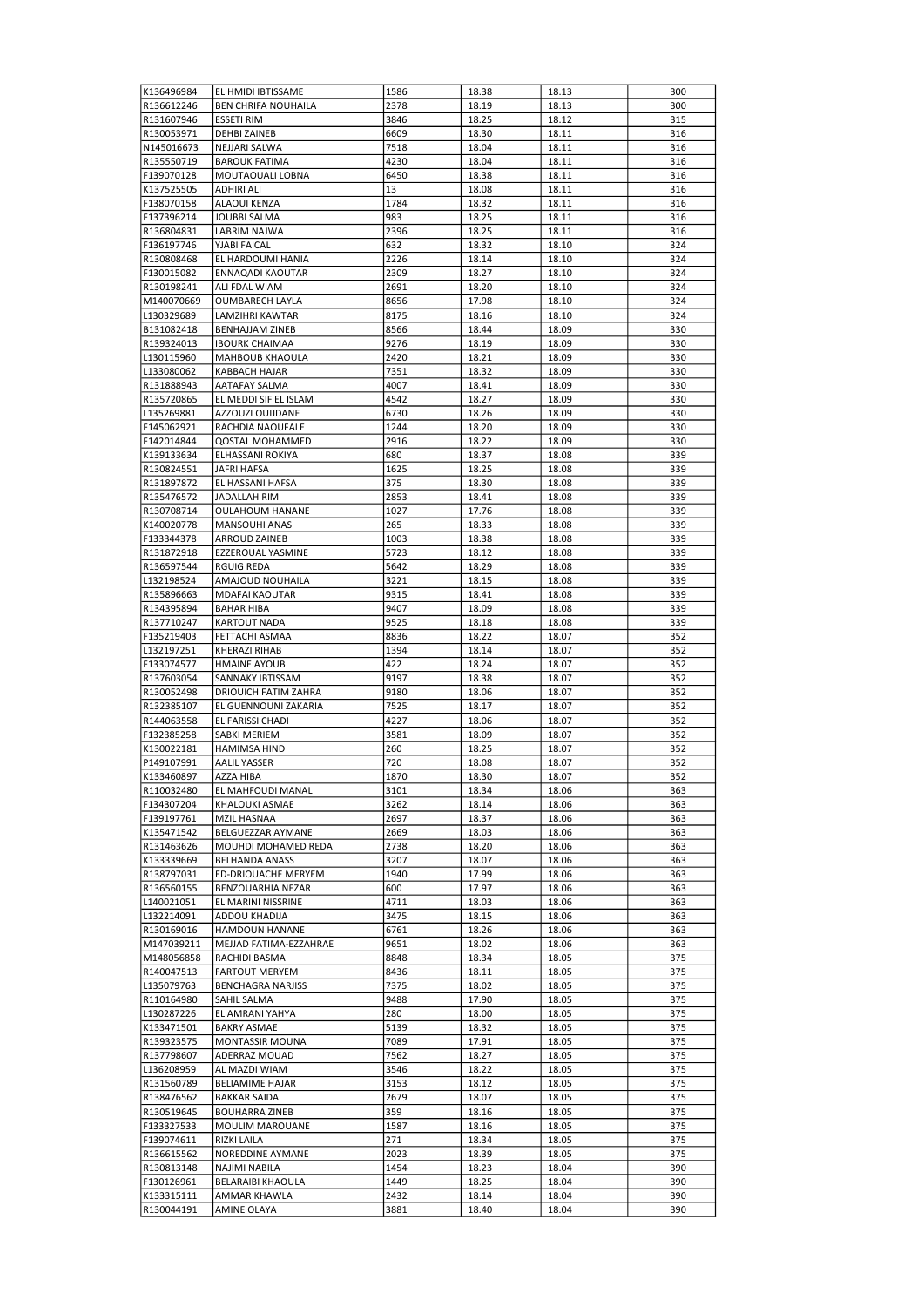| K130011615 | <b>DALIL WALID</b>         | 6175 | 18.13 | 18.04 | 390 |
|------------|----------------------------|------|-------|-------|-----|
| K132259340 | EL KARROUDI SOUKAINA       | 3600 | 18.18 | 18.04 | 390 |
| R138323716 | <b>BENDANI GHITA</b>       | 9722 | 18.05 | 18.04 | 390 |
| R131782614 | <b>TAGHI IMANE</b>         | 9252 | 18.36 | 18.04 | 390 |
| F134399599 | EL KHAMIRI AYOUB           | 9353 | 18.12 | 18.03 | 398 |
| M141046179 | <b>BOUSETTA AMINE</b>      | 8966 | 18.13 | 18.03 | 398 |
| F130028510 | <b>ABBASSI IMANE</b>       | 4126 | 18.16 | 18.03 | 398 |
| K131213655 | SIRAJ-EDDINE IMANE         | 4241 | 18.36 | 18.03 | 398 |
| F130015163 | ECHCHAD EL MEHDI           | 4755 | 17.86 | 18.03 | 398 |
| R137531333 | <b>BITI MOUHCINE</b>       | 5979 | 18.36 | 18.03 | 398 |
| L137176316 | <b>OUDICH CHAYMA</b>       | 6094 | 18.35 | 18.03 | 398 |
| R131290822 | EL HACHIMI ALAOUI KENZA    | 7069 | 18.33 | 18.03 | 398 |
| F137032526 | <b>MAHDAR IMANE</b>        | 869  | 18.12 | 18.03 | 398 |
| R131552126 | <b>BOULIF IKRAME</b>       | 415  | 18.32 | 18.03 | 398 |
| L143021063 | <b>FARIH ZAKARIA</b>       | 1764 | 18.04 | 18.03 | 398 |
| K130492081 | MOUATEL WALID              | 2435 | 18.15 | 18.02 | 409 |
| K133471615 | KIASS MOHAMMED             | 3915 | 18.24 | 18.02 | 409 |
| F138326362 | <b>NASSOR YASSER</b>       | 5315 | 18.10 | 18.02 | 409 |
| 1820180279 | <b>HRIBA OMAR</b>          | 126  | 18.02 | 18.02 | 409 |
| R133932668 | ZARAIDI RIM                | 9075 | 18.23 | 18.02 | 409 |
| L141056878 | AMIRA FATIMA EZZAHRA       | 9783 | 18.27 | 18.02 | 409 |
| R137555011 | ELAZIZI MARYAM             | 9010 | 18.31 | 18.02 | 409 |
| L139314455 | RAMZI LAILA                | 6843 | 17.98 | 18.02 | 409 |
| R131765193 | <b>FEROUI MANAL</b>        | 7279 | 18.22 | 18.01 | 417 |
| L142021031 | EZZOUINE SALMA             | 3849 | 18.04 | 18.01 | 417 |
| K138471009 | <b>MRANI-TALBI YASSINE</b> | 5769 | 18.06 | 18.01 | 417 |
| F131260338 | SAMID HASSNA               | 5189 | 18.15 | 18.01 | 417 |
| R131476986 | <b>ELHAISSOUF YASSER</b>   | 2876 | 18.26 | 18.01 | 417 |
| R138333233 | AIT AHMED OUALI NADA DINA  | 1442 | 17.91 | 18.01 | 417 |
| F131161415 | <b>FADEL MARYEM</b>        | 495  | 17.96 | 18.01 | 417 |
| R137750349 | SABIL MOHAMED AMINE        | 535  | 18.14 | 18.00 | 424 |
| R130107997 | <b>BATOULI KAOULA</b>      | 439  | 18.12 | 18.00 | 424 |
| R134607674 | M'HAKKAK YAHYA             | 1265 | 18.22 | 18.00 | 424 |
| R130056625 | <b>AZMI MARIAM</b>         | 57   | 17.88 | 18.00 | 424 |
| R132602984 | <b>BENATHMANE AYA</b>      | 3237 | 18.20 | 18.00 | 424 |
| L135326333 | ID-M'HAMED AICHA           | 261  | 18.25 | 18.00 | 424 |
| R134657103 | <b>BOUALI HAJAR</b>        | 1004 | 18.11 | 18.00 | 424 |
| R135608241 | DALILI WISSAL              | 5296 | 18.14 | 18.00 | 424 |
| R135621262 | EL HAZMIRI HIND            | 5692 | 18.32 | 18.00 | 424 |
| R146015903 | EL AMRAOUI YASSER          | 3917 | 18.07 | 18.00 | 424 |
| L133200072 | <b>BOUAMEUR IMANE</b>      | 7201 | 18.21 | 18.00 | 424 |
| R133530368 | <b>DEROUACH KAOUTAR</b>    | 9720 | 17.99 | 18.00 | 424 |
| L136332990 | <b>JAAFARY KHADIJA</b>     | 7957 | 18.12 | 18.00 | 424 |
| L139219257 | AIT ELCADI ABDELGHANI      | 8613 | 17.36 | 18.00 | 424 |
| R135710192 | <b>NAJAH SIHAM</b>         | 9504 | 18.24 | 18.00 | 424 |
| R138461885 | <b>JAOUI WASSIM</b>        | 8176 | 18.38 | 17.99 | 439 |
| R138454078 | <b>ZEROUAL RIM</b>         | 3542 | 18.21 | 17.99 | 439 |
| F132197732 | EL ATTAR IMANE             | 3422 | 18.08 | 17.99 | 439 |
| R145046758 | <b>BENTALEB BADR</b>       | 3454 | 18.24 | 17.99 | 439 |
| R130075154 | ETTARFAOUI SOUMAYA         | 5701 | 17.88 | 17.99 | 439 |
| R136621271 | ETTAQI MANAL               | 6733 | 18.07 | 17.99 | 439 |
| K130021580 | EL OUARDI MERIEM           | 3502 | 17.97 | 17.99 | 439 |
| R132253616 | HDIDOU AMAL                | 3886 | 18.37 | 17.99 | 439 |
| F139257142 | MADKOUR MOUSSAAB           | 174  | 17.87 | 17.99 | 439 |
| R130135333 | <b>HASSOUNI LAILA</b>      | 1324 | 18.14 | 17.99 | 439 |
| R130291263 | SAHEL IKRAME               | 864  | 18.09 | 17.99 | 439 |
| F139396227 | MOUHTASSIM AYA             | 1029 | 18.07 | 17.99 | 439 |
| R130536128 | RAZI SALMA                 | 181  | 18.20 | 17.98 | 451 |
| K143021916 | BOUHTOURI OUMAIMA          | 1656 | 18.18 | 17.98 | 451 |
| K132320523 | EL GAOUTI OTHMANE          | 2463 | 18.19 | 17.98 | 451 |
| R145016306 | NAHED YASMINE              | 392  | 18.36 | 17.98 | 451 |
| K134471520 | BENAREJ SAFAA              | 1533 | 18.22 | 17.98 | 451 |
| L131091434 | <b>FAIK MARYEM</b>         | 5396 | 18.06 | 17.98 | 451 |
| F134287806 | JOURANI ASMAA              | 9104 | 18.41 | 17.98 | 451 |
| F133197779 | FARHI YAHYA                | 9559 | 17.86 | 17.98 | 451 |
| R136422428 | <b>BATTAHI RIHAB</b>       | 4059 | 18.21 | 17.97 | 459 |
| R148119437 | ELOUAHIDI TAHA             | 4356 | 18.13 | 17.97 | 459 |
| R130169457 | <b>GHAZY CHAIMAA</b>       | 4773 | 18.01 | 17.97 | 459 |
| F137356102 | EZZIKOURI ELMAHDI          | 7347 | 17.80 | 17.97 | 459 |
| R132560273 | DZAGUISS OUMAIMA           | 2790 | 18.20 | 17.97 | 459 |
| F134256879 | BEL MAKHFI NADIA           | 2274 | 17.81 | 17.97 | 459 |
| R130041445 | EL ANOUARY ZINEB           | 65   | 18.31 | 17.97 | 459 |
| F137257073 | LIMOURI KAOUTAR            | 2223 | 18.09 | 17.97 | 459 |
| R137613007 | JAAOUAKI KHADIJA           | 1885 | 18.10 | 17.96 | 467 |
| R137823662 | FAIZ MOHAMMED              | 595  | 17.93 | 17.96 | 467 |
| R134481689 | EL KARIM CHAIMAA           | 4167 | 18.05 | 17.96 | 467 |
| R132607101 | <b>BAHIT ZINEB</b>         | 7490 | 18.19 | 17.96 | 467 |
| R130621332 | SAHBAOUI IMANE             | 5796 | 18.31 | 17.96 | 467 |
| F130015126 | BENCHRAA BASMA             | 3867 | 18.16 | 17.96 | 467 |
| L137289386 | <b>HOURI KHOULOUD</b>      | 4551 | 18.06 | 17.96 | 467 |
| R133747917 | TSOULI MOUATTAR NAWFAL     | 4625 | 17.81 | 17.96 | 467 |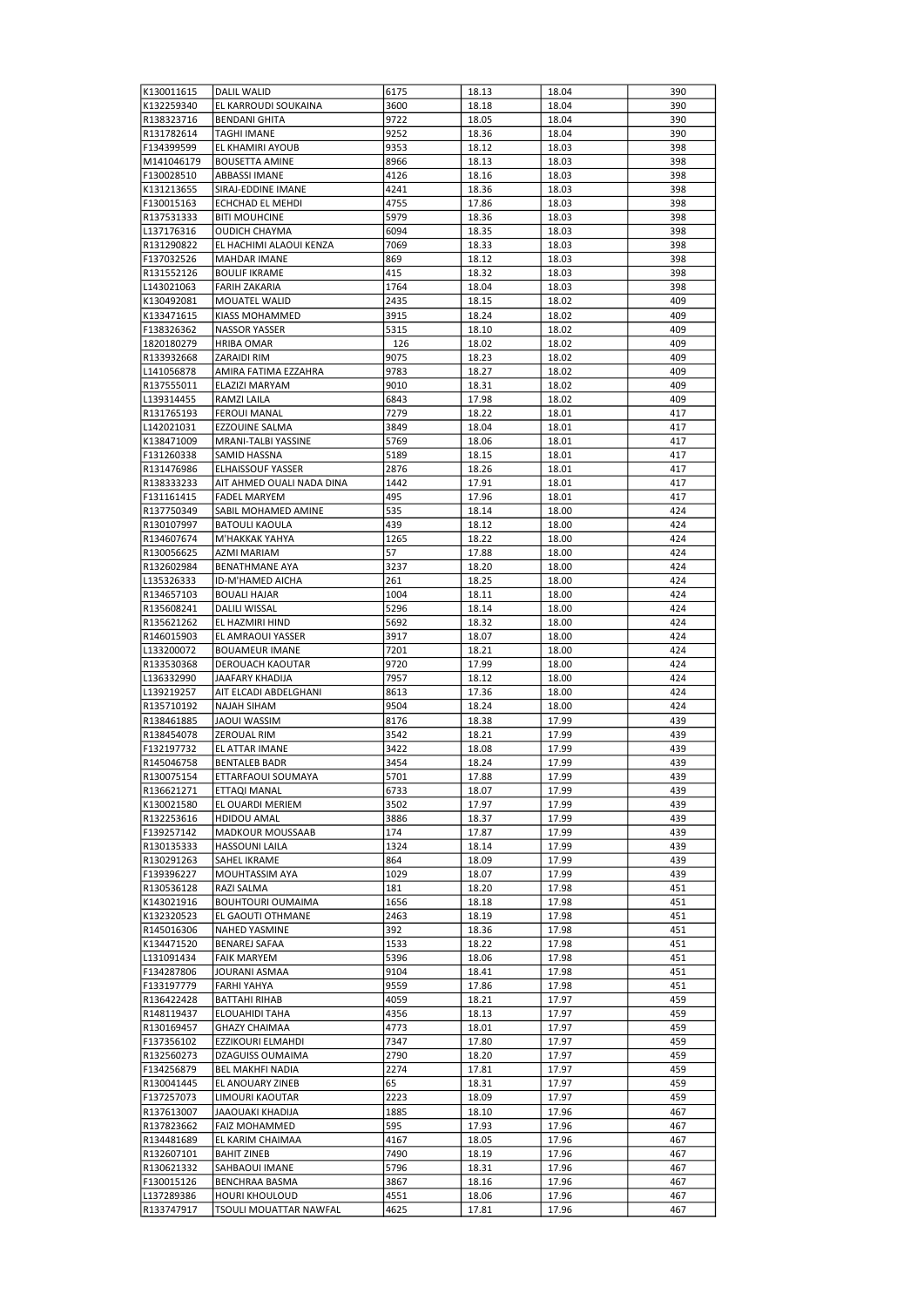| L130148610               | <b>ALIBOU MARIA</b>               | 5904         | 18.02          | 17.96          | 467        |
|--------------------------|-----------------------------------|--------------|----------------|----------------|------------|
| R130056390               | LACHGUER LAMYAE                   | 8972         | 18.36          | 17.96          | 467        |
|                          |                                   |              |                |                |            |
| K110013628               | EL AYOUBI HAJAR                   | 1562         | 18.11          | 17.96          | 467        |
| D133797374               | ABDENABAOUI OUMAIMA               | 9351         | 18.32          | 17.96          | 467        |
| L130287578               | EL-JAAFARI ZAKARIAE               | 2475         | 17.88          | 17.95          | 479        |
| F149081230               | RAZOKI MOHSSINE                   | 8173         | 18.19          | 17.95          | 479        |
| R138557773               | CHTIOUI OUIAM                     | 6385         | 17.93          | 17.95          | 479        |
|                          |                                   |              |                |                |            |
| F141002394               | RHOUALEM ASMAA                    | 6281         | 18.18          | 17.95          | 479        |
| F140081218               | AGOULASSE LAILA                   | 3706         | 18.12          | 17.95          | 479        |
| F134402309               | ECHBICHEB HOUDA                   | 1049         | 18.07          | 17.95          | 479        |
| R131336282               | LAKLALECH YASSINE                 | 557          | 18.02          | 17.95          | 479        |
| R139794390               | <b>BENOUKAISS RAJAA</b>           | 2467         | 18.22          | 17.95          | 479        |
|                          |                                   |              |                |                |            |
| R138336272               | <b>BENOUHOUD MALAK</b>            | 978          | 18.26          | 17.95          | 479        |
| K139515667               | MNAOUER ABDELKHALEK               | 64           | 18.10          | 17.95          | 479        |
| F130015331               | SAHNOUN OUMAIMA                   | 2856         | 18.17          | 17.94          | 489        |
| L149026698               | <b>BENAKROUT AYOUB</b>            | 842          | 18.13          | 17.94          | 489        |
| F130350662               | FANNICHI SANAA                    | 3960         | 18.25          | 17.94          | 489        |
|                          |                                   |              |                |                |            |
| F138243049               | EL AMRI GHIZLANE                  | 3930         | 18.02          | 17.94          | 489        |
| K137229747               | HILALOU WIAM                      | 3565         | 18.01          | 17.94          | 489        |
| F137231475               | SLIMANI ACHRAF                    | 4058         | 18.37          | 17.94          | 489        |
| F143048935               | <b>ENNASSIR TARIK</b>             | 5182         | 18.22          | 17.94          | 489        |
| L137211385               | KASSAOUI WISSAL                   | 3361         | 18.04          | 17.94          | 489        |
|                          |                                   |              |                |                |            |
| R130536126               | <b>QASBI HOUDA</b>                | 4698         | 18.10          | 17.94          | 489        |
| R135706381               | <b>ZHAR YOUSRA</b>                | 4802         | 18.14          | 17.94          | 489        |
| R130589596               | <b>OULFAKR HAJAR</b>              | 6924         | 18.07          | 17.94          | 489        |
| R137536130               | SABIRY LAMIAA                     | 6410         | 17.86          | 17.94          | 489        |
| R133668846               | SOULANE HAJAR                     | 3958         | 18.15          | 17.94          | 489        |
|                          |                                   |              |                |                |            |
| R130175337               | <b>ZOUHARI IMANE</b>              | 6396         | 18.14          | 17.94          | 489        |
| 1820180328               | LAHLOU MOHAMED YOUSSEF            | 136          | 17.94          | 17.94          | 489        |
| K145021348               | AITEDDOUNI HASSAN                 | 8340         | 18.26          | 17.94          | 489        |
| R138780397               | NOUR FADWA                        | 8097         | 18.18          | 17.94          | 489        |
| R136620096               | DHAINI TAHA                       | 9629         | 18.04          | 17.93          | 506        |
|                          |                                   |              |                |                |            |
| R131531197               | AZIZ-ALAOUI MERYEM                | 8278         | 18.00          | 17.93          | 506        |
| R137540379               | AIT ADDI SARA                     | 8546         | 17.80          | 17.93          | 506        |
| R130892325               | ELRHALLADE SALMA                  | 3339         | 17.98          | 17.93          | 506        |
| R134480933               | <b>BELGHALIA IMANE</b>            | 5539         | 17.90          | 17.93          | 506        |
| R147067453               | NAINI RIM                         | 6416         | 18.14          | 17.93          | 506        |
|                          |                                   |              |                |                |            |
| K143029332               | <b>HOUMSI HALA</b>                | 6330         | 18.14          | 17.93          | 506        |
| F135283627               | RACHIDI CHAIMAA                   | 4366         | 17.62          | 17.93          | 506        |
| F138169863               | YAQOUMI OUMAIMA                   | 4130         | 18.14          | 17.93          | 506        |
| R132907820               | EL MENDILI OUMNIA                 | 184          | 18.09          | 17.93          | 506        |
| M149052035               | <b>OUDRHIRI MERYEM</b>            | 793          | 18.03          | 17.93          | 506        |
|                          |                                   |              |                |                |            |
| R110055466               | AL AFIF SARAH                     | 2641         | 18.19          | 17.93          | 506        |
| K148032917               | SAOUD MANAL                       | 1570         | 18.28          | 17.92          | 518        |
| F133337503               | EL KHARROUBI YOUNESS              | 2489         | 18.20          | 17.92          | 518        |
| L138231839               | AIT OZZO SOUFIANE                 | 350          | 18.28          | 17.92          | 518        |
| R132540567               | ABAZID FATIMA ZAHRA               | 2361         | 17.75          | 17.92          | 518        |
|                          |                                   |              |                |                |            |
| R137461889               | NAFTACHE HAJAR                    | 6079         | 18.28          | 17.92          | 518        |
| R130175547               | <b>NANI IDRISSI NOUHAILA</b>      | 4605         | 18.13          | 17.92          | 518        |
| R137553858               | EL JADOURI ALI                    | 8741         | 18.05          | 17.92          | 518        |
| R146110722               | QASBAJI ZAKARIA                   | 9412         | 17.78          | 17.92          | 518        |
| L130149116               | MACHHOUR SIHAM                    | 3159         | 17.71          | 17.92          | 518        |
|                          |                                   |              |                |                |            |
| F130222487               | <b>IGNAMMES IMANE</b>             | 8855         | 18.19          | 17.92          | 518        |
| F137382913               | MAJDOULI BOTAYNA                  | 9102         | 18.07          | 17.91          | 528        |
| R130601029               | HAMMAL HANAA                      | 5905         | 17.93          | 17.91          | 528        |
| F130242118               | ELMAATAOUI SOUAD                  | 6002         | 17.98          | 17.91          | 528        |
| R131598299               | CHARIFY CHAIMAE                   | 3776         | 18.01          | 17.91          | 528        |
|                          | FAJR EL IDRISSI ZINEB             | 694          |                |                |            |
| R131336278               |                                   |              | 17.98          | 17.91          | 528        |
| R133652914               | EL IDRISSI FATIMA-EZZAHRAE        | 2502         | 18.14          | 17.90          | 533        |
| R136657180               | SOUABI YASMINE                    | 6093         | 18.13          | 17.90          | 533        |
| F134268426               |                                   |              |                |                |            |
| K141032074               | CHAHBA IMANE                      | 4933         | 17.97          | 17.90          | 533        |
|                          |                                   |              |                |                |            |
|                          | NAJMI FATIMA EZZAHRAE             | 3329         | 18.15          | 17.90          | 533        |
| K146037757               | <b>MRICHA KHALIL</b>              | 7570         | 18.19          | 17.90          | 533        |
| K136513921               | <b>BOUTAYEB ANASS</b>             | 9319         | 17.78          | 17.90          | 533        |
| R131618635               | MAHASSINE YASSER                  | 9324         | 17.98          | 17.90          | 533        |
| 1820180366               | MARRAKCHI BENJAAFAR LINA          | 162          | 17.89          | 17.89          | 540        |
|                          |                                   |              |                |                |            |
| M148060603               | DAHR IMAN                         | 578          | 17.96          | 17.89          | 540        |
| L130017101               | EL AMRAOUI YASSINE                | 3841         | 17.98          | 17.89          | 540        |
| F142078325               | HDIDOU ZINEB                      | 7988         | 18.14          | 17.89          | 540        |
| 1820180495               | <b>TAZI HAMZA</b>                 | 163          | 17.89          | 17.89          | 540        |
| L131272039               | IDLMOUDDEN RACHIDA                | 5256         | 18.14          | 17.89          | 540        |
|                          |                                   |              |                |                |            |
| K136471006               | ATINE MOHAMMED                    | 3891         | 18.16          | 17.89          | 540        |
| R134805942               | EL HITARY DOHA                    | 3612         | 18.19          | 17.89          | 540        |
| L134198648               | <b>BOUJMIRAH MARIEM</b>           | 6300         | 17.83          | 17.89          | 540        |
| R131665631               | KHARBOUCHE DOHA                   | 2120         | 18.22          | 17.89          | 540        |
| R147014250               | KADIRI SOUAD                      | 30           | 18.12          | 17.89          | 540        |
|                          |                                   |              |                |                |            |
| R131555782               | KHAIL FATIMA                      | 1290         | 18.02          | 17.89          | 540        |
| K140029364               | ADIL CHAIMAA                      | 2227         | 18.07          | 17.89          | 540        |
| R132889027               | BENTAR HAITAM                     | 132          | 18.14          | 17.89          | 540        |
| R130044014<br>R135420837 | BOUZARZAR IMANE<br>ABOUALI OMAYMA | 2707<br>1356 | 18.34<br>17.86 | 17.88<br>17.88 | 554<br>554 |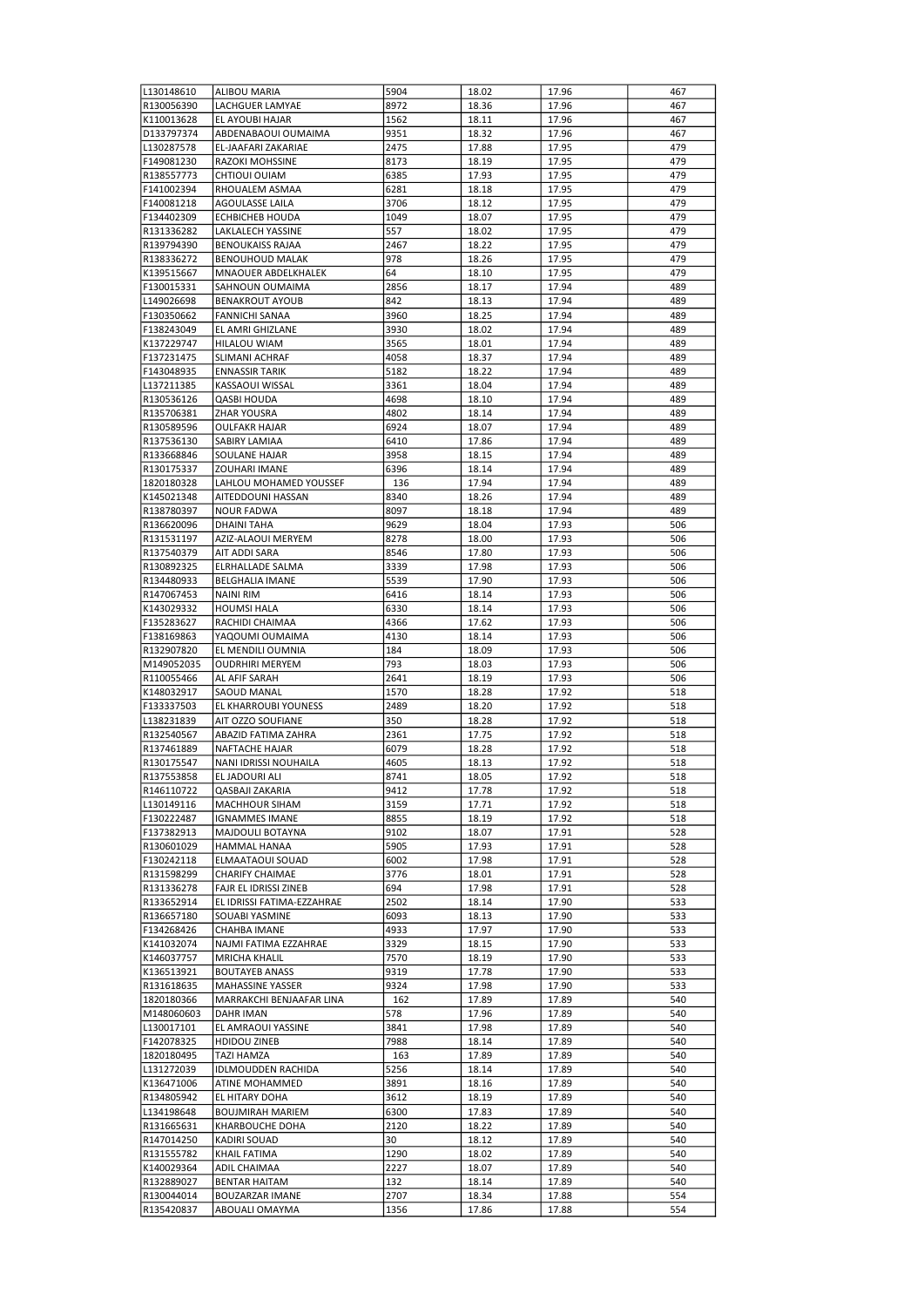| K134431168<br><b>MOURINI KAOUTAR</b><br>1565<br>17.93<br>17.88<br>554<br>K134232800<br>MOUTAOUEKKEL CHAIMAA<br>3276<br>17.88<br>554<br>18.10<br>R137217996<br>LAKOUASMA WISSAL<br>5441<br>18.15<br>17.88<br>554<br>EL MOUDAN HIBA<br>4811<br>17.99<br>17.88<br>554<br>R138528666<br>R134506671<br>EL GHALI BASMA<br>4186<br>17.88<br>554<br>18.03<br>SAHRAOUI MERYEME<br>6832<br>18.04<br>17.88<br>554<br>R130186465<br>R132422441<br><b>CHAKOUI YASSINE</b><br>5890<br>18.23<br>17.88<br>554<br><b>BYAD SALMA</b><br>9393<br>18.14<br>17.88<br>554<br>R110165027<br>L139199923<br>ELHASSANI SOUAD<br>6392<br>17.85<br>17.88<br>554<br>528<br>17.82<br>566<br>R134651275<br>QAF AYMAN<br>17.87<br>R135579029<br><b>BARNIA RIM</b><br>8530<br>18.11<br>17.87<br>566<br>LYOUBI-IDRISSI EL GHALI<br>6930<br>18.02<br>566<br>R130161648<br>17.87<br>K131438745<br><b>FATOUH SOUKAINA</b><br>5224<br>17.95<br>17.87<br>566<br>7540<br>566<br>R137480636<br>EL FAKIR SALMA<br>18.16<br>17.87<br>R134223016<br>MEKOUAR YAHYA<br>2809<br>18.14<br>17.87<br>566<br>MOURIB IBTISSAME<br>2448<br>18.05<br>17.87<br>566<br>R130169549<br>K137314925<br>MIFTAH IBTISSAME<br>2695<br>17.91<br>17.87<br>566<br>2763<br>566<br>R130794764<br>CHERI MOURAD<br>18.05<br>17.87<br>R137557775<br><b>MEKKID IMANE</b><br>943<br>17.96<br>17.87<br>566<br><b>DRAIDRY YOUSSRA</b><br>1028<br>18.02<br>17.86<br>576<br>R139444261<br>R144050129<br>MGUISSI KHADIJA<br>3203<br>18.30<br>17.86<br>576<br>ELMBACHCHER JALILA<br>904<br>17.92<br>17.86<br>576<br>F133385597<br>2564<br>R137648572<br>SMIM ZAINAB<br>17.86<br>17.86<br>576<br>R137808275<br>KHALIL ANAS<br>3821<br>17.98<br>17.86<br>576<br>R149119435<br>FATHI MOHAMED AYMAN<br>4014<br>17.95<br>17.86<br>576<br><b>ISLANI CHAIMAA</b><br>8946<br>17.73<br>17.86<br>576<br>F133270459<br>L131215787<br><b>FAROUK AICHA</b><br>9156<br>18.00<br>17.86<br>576<br><b>RITAB YASSIR</b><br>9070<br>17.76<br>17.86<br>576<br>M130421051<br>R130395879<br><b>BELHOUK HIBA</b><br>9163<br>17.85<br>585<br>18.18<br>EL KHADIRI SOUKAINA<br>9548<br>18.14<br>17.85<br>585<br>R139493358<br><b>OUHLAL MANAL</b><br>3996<br>17.95<br>17.85<br>585<br>R110056642<br>7377<br>F140037721<br><b>TCHIOUEN YASSINE</b><br>17.95<br>17.85<br>585<br>R136930010<br>EL MAKHANTAR IMRANE<br>5100<br>17.85<br>585<br>18.23<br>R130162977<br>MOURAI KENZA<br>5675<br>17.77<br>17.85<br>585<br>R139813255<br><b>BARAKAT ABIR</b><br>4812<br>18.15<br>17.85<br>585<br>L133032299<br>LAZIZ AYMANE<br>6460<br>18.00<br>17.85<br>585<br>R139394910<br>EL MALHANY AYA<br>5045<br>17.99<br>17.85<br>585<br>ABID MARIYEM<br>5864<br>18.16<br>17.85<br>585<br>K134133631<br>R110164978<br>RAOUI KAWTAR<br>2690<br>18.06<br>17.85<br>585<br>K134133616<br>CHAALI CHAYMAE<br>2072<br>18.19<br>17.85<br>585<br>892<br>F139379414<br><b>BOUANBA RIHAB</b><br>17.72<br>17.85<br>585<br>K137314950<br><b>BELEKBIER IMANE</b><br>3268<br>17.92<br>17.85<br>585<br>857<br>R136531311<br><b>BOUHASSOUN HAMZA</b><br>17.98<br>17.85<br>585<br>498<br>R137393891<br>IRAQI-HOUSSAINI MOHAMED ZOUHAI<br>17.73<br>17.85<br>585<br>R130765202<br>RAFSI YOUSRA<br>2989<br>18.20<br>17.84<br>601<br>R134702487<br>KAMHI MAHA<br>2826<br>18.25<br>17.84<br>601<br>R140014244<br>MOSSADAQ ANASS<br>1990<br>18.27<br>17.84<br>601<br>1937<br>E139205096<br>OUCHBEL OUSSAMA<br>17.87<br>17.84<br>601<br>633<br>17.84<br>601<br>K135253795<br><b>BELAISIA SALAHEDDINE</b><br>18.05<br>R133487136<br><b>CHAKIB ISMAIL</b><br>1668<br>17.98<br>17.84<br>601<br>R131555366<br>SAAI MARYAM<br>3373<br>17.84<br>18.13<br>601<br>R139809367<br>AMAMA MADIHA<br>5129<br>18.11<br>17.84<br>601<br>F148014318<br><b>ASSAM HAJAR</b><br>6174<br>18.10<br>17.84<br>601<br>L135320226<br>TAMIM HANANE<br>7847<br>17.87<br>17.84<br>601<br>R132476820<br><b>JALAL MANAL</b><br>3823<br>17.91<br>17.84<br>601<br>R132806993<br><b>FAKIR ZAINAB</b><br>3532<br>17.95<br>17.84<br>601<br>F130014781<br><b>BARIGO LINA</b><br>5440<br>18.03<br>17.84<br>601<br>R147020446<br>ETTAHRI SIHAM<br>5571<br>18.05<br>17.83<br>614<br>R130194656<br>QNIBA GHITA<br>4039<br>18.14<br>17.83<br>614<br>F142033673<br>EL ALAMI CHAIMAA<br>5284<br>17.91<br>17.83<br>614<br>R158079108<br>HAMMADIA TAHA<br>4947<br>18.00<br>17.83<br>614<br>F137242059<br>ADOUAR AMINE<br>6254<br>17.45<br>17.83<br>614<br>K130471580<br>BENDAHMANA MEHDI<br>17.83<br>9066<br>18.03<br>614<br>R132263653<br>JAMLANI NISRINE<br>9335<br>17.67<br>17.83<br>614<br>R135801518<br>AMARA HAFSA<br>2138<br>17.92<br>17.83<br>614<br>R135936103<br>SABIR AYOUB<br>2106<br>18.02<br>17.83<br>614<br>R135750265<br>KABIL SAAD<br>2270<br>18.09<br>17.82<br>623<br>F130261667<br>MOULOUDI SANAA<br>2260<br>18.00<br>17.82<br>623<br>R135554388<br>LAHLOU ZINEB<br>9168<br>17.93<br>17.82<br>623<br>7139<br>L120028152<br>KHALDY ELMEHDI<br>18.10<br>17.82<br>623<br>M142070640<br><b>BAHMAN AMAL</b><br>9105<br>18.02<br>17.82<br>623<br>L137260665<br><b>FADLI WIAM</b><br>3893<br>17.82<br>17.82<br>623<br>R131810789<br>LABRIGUI RACHIDA<br>4974<br>17.90<br>17.82<br>623<br>R138600313<br>LAITI FATIMA-EZZAHRA<br>3732<br>18.03<br>17.82<br>623<br>F137399601<br><b>FAHLI MAHA</b><br>4133<br>18.06<br>17.82<br>623<br>R131511663<br>MESNAOUI OUMAIMA<br>5875<br>17.99<br>17.82<br>623<br>R139502526<br>BENSLIMANE CHAIMAA<br>5754<br>17.81<br>633<br>18.13<br>F137201625<br>EL FAHMY NOHAILA<br>3746<br>18.07<br>17.81<br>633<br>R148057448<br>FARTAL LOUBNA<br>4139<br>17.81<br>18.09<br>633 | R135541298 | JABER LINA     | 2152 | 18.26 | 17.88 | 554 |
|--------------------------------------------------------------------------------------------------------------------------------------------------------------------------------------------------------------------------------------------------------------------------------------------------------------------------------------------------------------------------------------------------------------------------------------------------------------------------------------------------------------------------------------------------------------------------------------------------------------------------------------------------------------------------------------------------------------------------------------------------------------------------------------------------------------------------------------------------------------------------------------------------------------------------------------------------------------------------------------------------------------------------------------------------------------------------------------------------------------------------------------------------------------------------------------------------------------------------------------------------------------------------------------------------------------------------------------------------------------------------------------------------------------------------------------------------------------------------------------------------------------------------------------------------------------------------------------------------------------------------------------------------------------------------------------------------------------------------------------------------------------------------------------------------------------------------------------------------------------------------------------------------------------------------------------------------------------------------------------------------------------------------------------------------------------------------------------------------------------------------------------------------------------------------------------------------------------------------------------------------------------------------------------------------------------------------------------------------------------------------------------------------------------------------------------------------------------------------------------------------------------------------------------------------------------------------------------------------------------------------------------------------------------------------------------------------------------------------------------------------------------------------------------------------------------------------------------------------------------------------------------------------------------------------------------------------------------------------------------------------------------------------------------------------------------------------------------------------------------------------------------------------------------------------------------------------------------------------------------------------------------------------------------------------------------------------------------------------------------------------------------------------------------------------------------------------------------------------------------------------------------------------------------------------------------------------------------------------------------------------------------------------------------------------------------------------------------------------------------------------------------------------------------------------------------------------------------------------------------------------------------------------------------------------------------------------------------------------------------------------------------------------------------------------------------------------------------------------------------------------------------------------------------------------------------------------------------------------------------------------------------------------------------------------------------------------------------------------------------------------------------------------------------------------------------------------------------------------------------------------------------------------------------------------------------------------------------------------------------------------------------------------------------------------------------------------------------------------------------------------------------------------------------------------------------------------------------------------------------------------------------------------------------------------------------------------------------------------------------------------------------------------------------------------------------------------------------------------------------------------------------------------------------------------------------------------------------------------------------------------------------------------------------------------------------------------------------------------------------------------------------------------------------------------------------------------------------------------------------------------------------------------|------------|----------------|------|-------|-------|-----|
|                                                                                                                                                                                                                                                                                                                                                                                                                                                                                                                                                                                                                                                                                                                                                                                                                                                                                                                                                                                                                                                                                                                                                                                                                                                                                                                                                                                                                                                                                                                                                                                                                                                                                                                                                                                                                                                                                                                                                                                                                                                                                                                                                                                                                                                                                                                                                                                                                                                                                                                                                                                                                                                                                                                                                                                                                                                                                                                                                                                                                                                                                                                                                                                                                                                                                                                                                                                                                                                                                                                                                                                                                                                                                                                                                                                                                                                                                                                                                                                                                                                                                                                                                                                                                                                                                                                                                                                                                                                                                                                                                                                                                                                                                                                                                                                                                                                                                                                                                                                                                                                                                                                                                                                                                                                                                                                                                                                                                                                                                                                          |            |                |      |       |       |     |
|                                                                                                                                                                                                                                                                                                                                                                                                                                                                                                                                                                                                                                                                                                                                                                                                                                                                                                                                                                                                                                                                                                                                                                                                                                                                                                                                                                                                                                                                                                                                                                                                                                                                                                                                                                                                                                                                                                                                                                                                                                                                                                                                                                                                                                                                                                                                                                                                                                                                                                                                                                                                                                                                                                                                                                                                                                                                                                                                                                                                                                                                                                                                                                                                                                                                                                                                                                                                                                                                                                                                                                                                                                                                                                                                                                                                                                                                                                                                                                                                                                                                                                                                                                                                                                                                                                                                                                                                                                                                                                                                                                                                                                                                                                                                                                                                                                                                                                                                                                                                                                                                                                                                                                                                                                                                                                                                                                                                                                                                                                                          |            |                |      |       |       |     |
|                                                                                                                                                                                                                                                                                                                                                                                                                                                                                                                                                                                                                                                                                                                                                                                                                                                                                                                                                                                                                                                                                                                                                                                                                                                                                                                                                                                                                                                                                                                                                                                                                                                                                                                                                                                                                                                                                                                                                                                                                                                                                                                                                                                                                                                                                                                                                                                                                                                                                                                                                                                                                                                                                                                                                                                                                                                                                                                                                                                                                                                                                                                                                                                                                                                                                                                                                                                                                                                                                                                                                                                                                                                                                                                                                                                                                                                                                                                                                                                                                                                                                                                                                                                                                                                                                                                                                                                                                                                                                                                                                                                                                                                                                                                                                                                                                                                                                                                                                                                                                                                                                                                                                                                                                                                                                                                                                                                                                                                                                                                          |            |                |      |       |       |     |
|                                                                                                                                                                                                                                                                                                                                                                                                                                                                                                                                                                                                                                                                                                                                                                                                                                                                                                                                                                                                                                                                                                                                                                                                                                                                                                                                                                                                                                                                                                                                                                                                                                                                                                                                                                                                                                                                                                                                                                                                                                                                                                                                                                                                                                                                                                                                                                                                                                                                                                                                                                                                                                                                                                                                                                                                                                                                                                                                                                                                                                                                                                                                                                                                                                                                                                                                                                                                                                                                                                                                                                                                                                                                                                                                                                                                                                                                                                                                                                                                                                                                                                                                                                                                                                                                                                                                                                                                                                                                                                                                                                                                                                                                                                                                                                                                                                                                                                                                                                                                                                                                                                                                                                                                                                                                                                                                                                                                                                                                                                                          |            |                |      |       |       |     |
|                                                                                                                                                                                                                                                                                                                                                                                                                                                                                                                                                                                                                                                                                                                                                                                                                                                                                                                                                                                                                                                                                                                                                                                                                                                                                                                                                                                                                                                                                                                                                                                                                                                                                                                                                                                                                                                                                                                                                                                                                                                                                                                                                                                                                                                                                                                                                                                                                                                                                                                                                                                                                                                                                                                                                                                                                                                                                                                                                                                                                                                                                                                                                                                                                                                                                                                                                                                                                                                                                                                                                                                                                                                                                                                                                                                                                                                                                                                                                                                                                                                                                                                                                                                                                                                                                                                                                                                                                                                                                                                                                                                                                                                                                                                                                                                                                                                                                                                                                                                                                                                                                                                                                                                                                                                                                                                                                                                                                                                                                                                          |            |                |      |       |       |     |
|                                                                                                                                                                                                                                                                                                                                                                                                                                                                                                                                                                                                                                                                                                                                                                                                                                                                                                                                                                                                                                                                                                                                                                                                                                                                                                                                                                                                                                                                                                                                                                                                                                                                                                                                                                                                                                                                                                                                                                                                                                                                                                                                                                                                                                                                                                                                                                                                                                                                                                                                                                                                                                                                                                                                                                                                                                                                                                                                                                                                                                                                                                                                                                                                                                                                                                                                                                                                                                                                                                                                                                                                                                                                                                                                                                                                                                                                                                                                                                                                                                                                                                                                                                                                                                                                                                                                                                                                                                                                                                                                                                                                                                                                                                                                                                                                                                                                                                                                                                                                                                                                                                                                                                                                                                                                                                                                                                                                                                                                                                                          |            |                |      |       |       |     |
|                                                                                                                                                                                                                                                                                                                                                                                                                                                                                                                                                                                                                                                                                                                                                                                                                                                                                                                                                                                                                                                                                                                                                                                                                                                                                                                                                                                                                                                                                                                                                                                                                                                                                                                                                                                                                                                                                                                                                                                                                                                                                                                                                                                                                                                                                                                                                                                                                                                                                                                                                                                                                                                                                                                                                                                                                                                                                                                                                                                                                                                                                                                                                                                                                                                                                                                                                                                                                                                                                                                                                                                                                                                                                                                                                                                                                                                                                                                                                                                                                                                                                                                                                                                                                                                                                                                                                                                                                                                                                                                                                                                                                                                                                                                                                                                                                                                                                                                                                                                                                                                                                                                                                                                                                                                                                                                                                                                                                                                                                                                          |            |                |      |       |       |     |
|                                                                                                                                                                                                                                                                                                                                                                                                                                                                                                                                                                                                                                                                                                                                                                                                                                                                                                                                                                                                                                                                                                                                                                                                                                                                                                                                                                                                                                                                                                                                                                                                                                                                                                                                                                                                                                                                                                                                                                                                                                                                                                                                                                                                                                                                                                                                                                                                                                                                                                                                                                                                                                                                                                                                                                                                                                                                                                                                                                                                                                                                                                                                                                                                                                                                                                                                                                                                                                                                                                                                                                                                                                                                                                                                                                                                                                                                                                                                                                                                                                                                                                                                                                                                                                                                                                                                                                                                                                                                                                                                                                                                                                                                                                                                                                                                                                                                                                                                                                                                                                                                                                                                                                                                                                                                                                                                                                                                                                                                                                                          |            |                |      |       |       |     |
|                                                                                                                                                                                                                                                                                                                                                                                                                                                                                                                                                                                                                                                                                                                                                                                                                                                                                                                                                                                                                                                                                                                                                                                                                                                                                                                                                                                                                                                                                                                                                                                                                                                                                                                                                                                                                                                                                                                                                                                                                                                                                                                                                                                                                                                                                                                                                                                                                                                                                                                                                                                                                                                                                                                                                                                                                                                                                                                                                                                                                                                                                                                                                                                                                                                                                                                                                                                                                                                                                                                                                                                                                                                                                                                                                                                                                                                                                                                                                                                                                                                                                                                                                                                                                                                                                                                                                                                                                                                                                                                                                                                                                                                                                                                                                                                                                                                                                                                                                                                                                                                                                                                                                                                                                                                                                                                                                                                                                                                                                                                          |            |                |      |       |       |     |
|                                                                                                                                                                                                                                                                                                                                                                                                                                                                                                                                                                                                                                                                                                                                                                                                                                                                                                                                                                                                                                                                                                                                                                                                                                                                                                                                                                                                                                                                                                                                                                                                                                                                                                                                                                                                                                                                                                                                                                                                                                                                                                                                                                                                                                                                                                                                                                                                                                                                                                                                                                                                                                                                                                                                                                                                                                                                                                                                                                                                                                                                                                                                                                                                                                                                                                                                                                                                                                                                                                                                                                                                                                                                                                                                                                                                                                                                                                                                                                                                                                                                                                                                                                                                                                                                                                                                                                                                                                                                                                                                                                                                                                                                                                                                                                                                                                                                                                                                                                                                                                                                                                                                                                                                                                                                                                                                                                                                                                                                                                                          |            |                |      |       |       |     |
|                                                                                                                                                                                                                                                                                                                                                                                                                                                                                                                                                                                                                                                                                                                                                                                                                                                                                                                                                                                                                                                                                                                                                                                                                                                                                                                                                                                                                                                                                                                                                                                                                                                                                                                                                                                                                                                                                                                                                                                                                                                                                                                                                                                                                                                                                                                                                                                                                                                                                                                                                                                                                                                                                                                                                                                                                                                                                                                                                                                                                                                                                                                                                                                                                                                                                                                                                                                                                                                                                                                                                                                                                                                                                                                                                                                                                                                                                                                                                                                                                                                                                                                                                                                                                                                                                                                                                                                                                                                                                                                                                                                                                                                                                                                                                                                                                                                                                                                                                                                                                                                                                                                                                                                                                                                                                                                                                                                                                                                                                                                          |            |                |      |       |       |     |
|                                                                                                                                                                                                                                                                                                                                                                                                                                                                                                                                                                                                                                                                                                                                                                                                                                                                                                                                                                                                                                                                                                                                                                                                                                                                                                                                                                                                                                                                                                                                                                                                                                                                                                                                                                                                                                                                                                                                                                                                                                                                                                                                                                                                                                                                                                                                                                                                                                                                                                                                                                                                                                                                                                                                                                                                                                                                                                                                                                                                                                                                                                                                                                                                                                                                                                                                                                                                                                                                                                                                                                                                                                                                                                                                                                                                                                                                                                                                                                                                                                                                                                                                                                                                                                                                                                                                                                                                                                                                                                                                                                                                                                                                                                                                                                                                                                                                                                                                                                                                                                                                                                                                                                                                                                                                                                                                                                                                                                                                                                                          |            |                |      |       |       |     |
|                                                                                                                                                                                                                                                                                                                                                                                                                                                                                                                                                                                                                                                                                                                                                                                                                                                                                                                                                                                                                                                                                                                                                                                                                                                                                                                                                                                                                                                                                                                                                                                                                                                                                                                                                                                                                                                                                                                                                                                                                                                                                                                                                                                                                                                                                                                                                                                                                                                                                                                                                                                                                                                                                                                                                                                                                                                                                                                                                                                                                                                                                                                                                                                                                                                                                                                                                                                                                                                                                                                                                                                                                                                                                                                                                                                                                                                                                                                                                                                                                                                                                                                                                                                                                                                                                                                                                                                                                                                                                                                                                                                                                                                                                                                                                                                                                                                                                                                                                                                                                                                                                                                                                                                                                                                                                                                                                                                                                                                                                                                          |            |                |      |       |       |     |
|                                                                                                                                                                                                                                                                                                                                                                                                                                                                                                                                                                                                                                                                                                                                                                                                                                                                                                                                                                                                                                                                                                                                                                                                                                                                                                                                                                                                                                                                                                                                                                                                                                                                                                                                                                                                                                                                                                                                                                                                                                                                                                                                                                                                                                                                                                                                                                                                                                                                                                                                                                                                                                                                                                                                                                                                                                                                                                                                                                                                                                                                                                                                                                                                                                                                                                                                                                                                                                                                                                                                                                                                                                                                                                                                                                                                                                                                                                                                                                                                                                                                                                                                                                                                                                                                                                                                                                                                                                                                                                                                                                                                                                                                                                                                                                                                                                                                                                                                                                                                                                                                                                                                                                                                                                                                                                                                                                                                                                                                                                                          |            |                |      |       |       |     |
|                                                                                                                                                                                                                                                                                                                                                                                                                                                                                                                                                                                                                                                                                                                                                                                                                                                                                                                                                                                                                                                                                                                                                                                                                                                                                                                                                                                                                                                                                                                                                                                                                                                                                                                                                                                                                                                                                                                                                                                                                                                                                                                                                                                                                                                                                                                                                                                                                                                                                                                                                                                                                                                                                                                                                                                                                                                                                                                                                                                                                                                                                                                                                                                                                                                                                                                                                                                                                                                                                                                                                                                                                                                                                                                                                                                                                                                                                                                                                                                                                                                                                                                                                                                                                                                                                                                                                                                                                                                                                                                                                                                                                                                                                                                                                                                                                                                                                                                                                                                                                                                                                                                                                                                                                                                                                                                                                                                                                                                                                                                          |            |                |      |       |       |     |
|                                                                                                                                                                                                                                                                                                                                                                                                                                                                                                                                                                                                                                                                                                                                                                                                                                                                                                                                                                                                                                                                                                                                                                                                                                                                                                                                                                                                                                                                                                                                                                                                                                                                                                                                                                                                                                                                                                                                                                                                                                                                                                                                                                                                                                                                                                                                                                                                                                                                                                                                                                                                                                                                                                                                                                                                                                                                                                                                                                                                                                                                                                                                                                                                                                                                                                                                                                                                                                                                                                                                                                                                                                                                                                                                                                                                                                                                                                                                                                                                                                                                                                                                                                                                                                                                                                                                                                                                                                                                                                                                                                                                                                                                                                                                                                                                                                                                                                                                                                                                                                                                                                                                                                                                                                                                                                                                                                                                                                                                                                                          |            |                |      |       |       |     |
|                                                                                                                                                                                                                                                                                                                                                                                                                                                                                                                                                                                                                                                                                                                                                                                                                                                                                                                                                                                                                                                                                                                                                                                                                                                                                                                                                                                                                                                                                                                                                                                                                                                                                                                                                                                                                                                                                                                                                                                                                                                                                                                                                                                                                                                                                                                                                                                                                                                                                                                                                                                                                                                                                                                                                                                                                                                                                                                                                                                                                                                                                                                                                                                                                                                                                                                                                                                                                                                                                                                                                                                                                                                                                                                                                                                                                                                                                                                                                                                                                                                                                                                                                                                                                                                                                                                                                                                                                                                                                                                                                                                                                                                                                                                                                                                                                                                                                                                                                                                                                                                                                                                                                                                                                                                                                                                                                                                                                                                                                                                          |            |                |      |       |       |     |
|                                                                                                                                                                                                                                                                                                                                                                                                                                                                                                                                                                                                                                                                                                                                                                                                                                                                                                                                                                                                                                                                                                                                                                                                                                                                                                                                                                                                                                                                                                                                                                                                                                                                                                                                                                                                                                                                                                                                                                                                                                                                                                                                                                                                                                                                                                                                                                                                                                                                                                                                                                                                                                                                                                                                                                                                                                                                                                                                                                                                                                                                                                                                                                                                                                                                                                                                                                                                                                                                                                                                                                                                                                                                                                                                                                                                                                                                                                                                                                                                                                                                                                                                                                                                                                                                                                                                                                                                                                                                                                                                                                                                                                                                                                                                                                                                                                                                                                                                                                                                                                                                                                                                                                                                                                                                                                                                                                                                                                                                                                                          |            |                |      |       |       |     |
|                                                                                                                                                                                                                                                                                                                                                                                                                                                                                                                                                                                                                                                                                                                                                                                                                                                                                                                                                                                                                                                                                                                                                                                                                                                                                                                                                                                                                                                                                                                                                                                                                                                                                                                                                                                                                                                                                                                                                                                                                                                                                                                                                                                                                                                                                                                                                                                                                                                                                                                                                                                                                                                                                                                                                                                                                                                                                                                                                                                                                                                                                                                                                                                                                                                                                                                                                                                                                                                                                                                                                                                                                                                                                                                                                                                                                                                                                                                                                                                                                                                                                                                                                                                                                                                                                                                                                                                                                                                                                                                                                                                                                                                                                                                                                                                                                                                                                                                                                                                                                                                                                                                                                                                                                                                                                                                                                                                                                                                                                                                          |            |                |      |       |       |     |
|                                                                                                                                                                                                                                                                                                                                                                                                                                                                                                                                                                                                                                                                                                                                                                                                                                                                                                                                                                                                                                                                                                                                                                                                                                                                                                                                                                                                                                                                                                                                                                                                                                                                                                                                                                                                                                                                                                                                                                                                                                                                                                                                                                                                                                                                                                                                                                                                                                                                                                                                                                                                                                                                                                                                                                                                                                                                                                                                                                                                                                                                                                                                                                                                                                                                                                                                                                                                                                                                                                                                                                                                                                                                                                                                                                                                                                                                                                                                                                                                                                                                                                                                                                                                                                                                                                                                                                                                                                                                                                                                                                                                                                                                                                                                                                                                                                                                                                                                                                                                                                                                                                                                                                                                                                                                                                                                                                                                                                                                                                                          |            |                |      |       |       |     |
|                                                                                                                                                                                                                                                                                                                                                                                                                                                                                                                                                                                                                                                                                                                                                                                                                                                                                                                                                                                                                                                                                                                                                                                                                                                                                                                                                                                                                                                                                                                                                                                                                                                                                                                                                                                                                                                                                                                                                                                                                                                                                                                                                                                                                                                                                                                                                                                                                                                                                                                                                                                                                                                                                                                                                                                                                                                                                                                                                                                                                                                                                                                                                                                                                                                                                                                                                                                                                                                                                                                                                                                                                                                                                                                                                                                                                                                                                                                                                                                                                                                                                                                                                                                                                                                                                                                                                                                                                                                                                                                                                                                                                                                                                                                                                                                                                                                                                                                                                                                                                                                                                                                                                                                                                                                                                                                                                                                                                                                                                                                          |            |                |      |       |       |     |
|                                                                                                                                                                                                                                                                                                                                                                                                                                                                                                                                                                                                                                                                                                                                                                                                                                                                                                                                                                                                                                                                                                                                                                                                                                                                                                                                                                                                                                                                                                                                                                                                                                                                                                                                                                                                                                                                                                                                                                                                                                                                                                                                                                                                                                                                                                                                                                                                                                                                                                                                                                                                                                                                                                                                                                                                                                                                                                                                                                                                                                                                                                                                                                                                                                                                                                                                                                                                                                                                                                                                                                                                                                                                                                                                                                                                                                                                                                                                                                                                                                                                                                                                                                                                                                                                                                                                                                                                                                                                                                                                                                                                                                                                                                                                                                                                                                                                                                                                                                                                                                                                                                                                                                                                                                                                                                                                                                                                                                                                                                                          |            |                |      |       |       |     |
|                                                                                                                                                                                                                                                                                                                                                                                                                                                                                                                                                                                                                                                                                                                                                                                                                                                                                                                                                                                                                                                                                                                                                                                                                                                                                                                                                                                                                                                                                                                                                                                                                                                                                                                                                                                                                                                                                                                                                                                                                                                                                                                                                                                                                                                                                                                                                                                                                                                                                                                                                                                                                                                                                                                                                                                                                                                                                                                                                                                                                                                                                                                                                                                                                                                                                                                                                                                                                                                                                                                                                                                                                                                                                                                                                                                                                                                                                                                                                                                                                                                                                                                                                                                                                                                                                                                                                                                                                                                                                                                                                                                                                                                                                                                                                                                                                                                                                                                                                                                                                                                                                                                                                                                                                                                                                                                                                                                                                                                                                                                          |            |                |      |       |       |     |
|                                                                                                                                                                                                                                                                                                                                                                                                                                                                                                                                                                                                                                                                                                                                                                                                                                                                                                                                                                                                                                                                                                                                                                                                                                                                                                                                                                                                                                                                                                                                                                                                                                                                                                                                                                                                                                                                                                                                                                                                                                                                                                                                                                                                                                                                                                                                                                                                                                                                                                                                                                                                                                                                                                                                                                                                                                                                                                                                                                                                                                                                                                                                                                                                                                                                                                                                                                                                                                                                                                                                                                                                                                                                                                                                                                                                                                                                                                                                                                                                                                                                                                                                                                                                                                                                                                                                                                                                                                                                                                                                                                                                                                                                                                                                                                                                                                                                                                                                                                                                                                                                                                                                                                                                                                                                                                                                                                                                                                                                                                                          |            |                |      |       |       |     |
|                                                                                                                                                                                                                                                                                                                                                                                                                                                                                                                                                                                                                                                                                                                                                                                                                                                                                                                                                                                                                                                                                                                                                                                                                                                                                                                                                                                                                                                                                                                                                                                                                                                                                                                                                                                                                                                                                                                                                                                                                                                                                                                                                                                                                                                                                                                                                                                                                                                                                                                                                                                                                                                                                                                                                                                                                                                                                                                                                                                                                                                                                                                                                                                                                                                                                                                                                                                                                                                                                                                                                                                                                                                                                                                                                                                                                                                                                                                                                                                                                                                                                                                                                                                                                                                                                                                                                                                                                                                                                                                                                                                                                                                                                                                                                                                                                                                                                                                                                                                                                                                                                                                                                                                                                                                                                                                                                                                                                                                                                                                          |            |                |      |       |       |     |
|                                                                                                                                                                                                                                                                                                                                                                                                                                                                                                                                                                                                                                                                                                                                                                                                                                                                                                                                                                                                                                                                                                                                                                                                                                                                                                                                                                                                                                                                                                                                                                                                                                                                                                                                                                                                                                                                                                                                                                                                                                                                                                                                                                                                                                                                                                                                                                                                                                                                                                                                                                                                                                                                                                                                                                                                                                                                                                                                                                                                                                                                                                                                                                                                                                                                                                                                                                                                                                                                                                                                                                                                                                                                                                                                                                                                                                                                                                                                                                                                                                                                                                                                                                                                                                                                                                                                                                                                                                                                                                                                                                                                                                                                                                                                                                                                                                                                                                                                                                                                                                                                                                                                                                                                                                                                                                                                                                                                                                                                                                                          |            |                |      |       |       |     |
|                                                                                                                                                                                                                                                                                                                                                                                                                                                                                                                                                                                                                                                                                                                                                                                                                                                                                                                                                                                                                                                                                                                                                                                                                                                                                                                                                                                                                                                                                                                                                                                                                                                                                                                                                                                                                                                                                                                                                                                                                                                                                                                                                                                                                                                                                                                                                                                                                                                                                                                                                                                                                                                                                                                                                                                                                                                                                                                                                                                                                                                                                                                                                                                                                                                                                                                                                                                                                                                                                                                                                                                                                                                                                                                                                                                                                                                                                                                                                                                                                                                                                                                                                                                                                                                                                                                                                                                                                                                                                                                                                                                                                                                                                                                                                                                                                                                                                                                                                                                                                                                                                                                                                                                                                                                                                                                                                                                                                                                                                                                          |            |                |      |       |       |     |
|                                                                                                                                                                                                                                                                                                                                                                                                                                                                                                                                                                                                                                                                                                                                                                                                                                                                                                                                                                                                                                                                                                                                                                                                                                                                                                                                                                                                                                                                                                                                                                                                                                                                                                                                                                                                                                                                                                                                                                                                                                                                                                                                                                                                                                                                                                                                                                                                                                                                                                                                                                                                                                                                                                                                                                                                                                                                                                                                                                                                                                                                                                                                                                                                                                                                                                                                                                                                                                                                                                                                                                                                                                                                                                                                                                                                                                                                                                                                                                                                                                                                                                                                                                                                                                                                                                                                                                                                                                                                                                                                                                                                                                                                                                                                                                                                                                                                                                                                                                                                                                                                                                                                                                                                                                                                                                                                                                                                                                                                                                                          |            |                |      |       |       |     |
|                                                                                                                                                                                                                                                                                                                                                                                                                                                                                                                                                                                                                                                                                                                                                                                                                                                                                                                                                                                                                                                                                                                                                                                                                                                                                                                                                                                                                                                                                                                                                                                                                                                                                                                                                                                                                                                                                                                                                                                                                                                                                                                                                                                                                                                                                                                                                                                                                                                                                                                                                                                                                                                                                                                                                                                                                                                                                                                                                                                                                                                                                                                                                                                                                                                                                                                                                                                                                                                                                                                                                                                                                                                                                                                                                                                                                                                                                                                                                                                                                                                                                                                                                                                                                                                                                                                                                                                                                                                                                                                                                                                                                                                                                                                                                                                                                                                                                                                                                                                                                                                                                                                                                                                                                                                                                                                                                                                                                                                                                                                          |            |                |      |       |       |     |
|                                                                                                                                                                                                                                                                                                                                                                                                                                                                                                                                                                                                                                                                                                                                                                                                                                                                                                                                                                                                                                                                                                                                                                                                                                                                                                                                                                                                                                                                                                                                                                                                                                                                                                                                                                                                                                                                                                                                                                                                                                                                                                                                                                                                                                                                                                                                                                                                                                                                                                                                                                                                                                                                                                                                                                                                                                                                                                                                                                                                                                                                                                                                                                                                                                                                                                                                                                                                                                                                                                                                                                                                                                                                                                                                                                                                                                                                                                                                                                                                                                                                                                                                                                                                                                                                                                                                                                                                                                                                                                                                                                                                                                                                                                                                                                                                                                                                                                                                                                                                                                                                                                                                                                                                                                                                                                                                                                                                                                                                                                                          |            |                |      |       |       |     |
|                                                                                                                                                                                                                                                                                                                                                                                                                                                                                                                                                                                                                                                                                                                                                                                                                                                                                                                                                                                                                                                                                                                                                                                                                                                                                                                                                                                                                                                                                                                                                                                                                                                                                                                                                                                                                                                                                                                                                                                                                                                                                                                                                                                                                                                                                                                                                                                                                                                                                                                                                                                                                                                                                                                                                                                                                                                                                                                                                                                                                                                                                                                                                                                                                                                                                                                                                                                                                                                                                                                                                                                                                                                                                                                                                                                                                                                                                                                                                                                                                                                                                                                                                                                                                                                                                                                                                                                                                                                                                                                                                                                                                                                                                                                                                                                                                                                                                                                                                                                                                                                                                                                                                                                                                                                                                                                                                                                                                                                                                                                          |            |                |      |       |       |     |
|                                                                                                                                                                                                                                                                                                                                                                                                                                                                                                                                                                                                                                                                                                                                                                                                                                                                                                                                                                                                                                                                                                                                                                                                                                                                                                                                                                                                                                                                                                                                                                                                                                                                                                                                                                                                                                                                                                                                                                                                                                                                                                                                                                                                                                                                                                                                                                                                                                                                                                                                                                                                                                                                                                                                                                                                                                                                                                                                                                                                                                                                                                                                                                                                                                                                                                                                                                                                                                                                                                                                                                                                                                                                                                                                                                                                                                                                                                                                                                                                                                                                                                                                                                                                                                                                                                                                                                                                                                                                                                                                                                                                                                                                                                                                                                                                                                                                                                                                                                                                                                                                                                                                                                                                                                                                                                                                                                                                                                                                                                                          |            |                |      |       |       |     |
|                                                                                                                                                                                                                                                                                                                                                                                                                                                                                                                                                                                                                                                                                                                                                                                                                                                                                                                                                                                                                                                                                                                                                                                                                                                                                                                                                                                                                                                                                                                                                                                                                                                                                                                                                                                                                                                                                                                                                                                                                                                                                                                                                                                                                                                                                                                                                                                                                                                                                                                                                                                                                                                                                                                                                                                                                                                                                                                                                                                                                                                                                                                                                                                                                                                                                                                                                                                                                                                                                                                                                                                                                                                                                                                                                                                                                                                                                                                                                                                                                                                                                                                                                                                                                                                                                                                                                                                                                                                                                                                                                                                                                                                                                                                                                                                                                                                                                                                                                                                                                                                                                                                                                                                                                                                                                                                                                                                                                                                                                                                          |            |                |      |       |       |     |
|                                                                                                                                                                                                                                                                                                                                                                                                                                                                                                                                                                                                                                                                                                                                                                                                                                                                                                                                                                                                                                                                                                                                                                                                                                                                                                                                                                                                                                                                                                                                                                                                                                                                                                                                                                                                                                                                                                                                                                                                                                                                                                                                                                                                                                                                                                                                                                                                                                                                                                                                                                                                                                                                                                                                                                                                                                                                                                                                                                                                                                                                                                                                                                                                                                                                                                                                                                                                                                                                                                                                                                                                                                                                                                                                                                                                                                                                                                                                                                                                                                                                                                                                                                                                                                                                                                                                                                                                                                                                                                                                                                                                                                                                                                                                                                                                                                                                                                                                                                                                                                                                                                                                                                                                                                                                                                                                                                                                                                                                                                                          |            |                |      |       |       |     |
|                                                                                                                                                                                                                                                                                                                                                                                                                                                                                                                                                                                                                                                                                                                                                                                                                                                                                                                                                                                                                                                                                                                                                                                                                                                                                                                                                                                                                                                                                                                                                                                                                                                                                                                                                                                                                                                                                                                                                                                                                                                                                                                                                                                                                                                                                                                                                                                                                                                                                                                                                                                                                                                                                                                                                                                                                                                                                                                                                                                                                                                                                                                                                                                                                                                                                                                                                                                                                                                                                                                                                                                                                                                                                                                                                                                                                                                                                                                                                                                                                                                                                                                                                                                                                                                                                                                                                                                                                                                                                                                                                                                                                                                                                                                                                                                                                                                                                                                                                                                                                                                                                                                                                                                                                                                                                                                                                                                                                                                                                                                          |            |                |      |       |       |     |
|                                                                                                                                                                                                                                                                                                                                                                                                                                                                                                                                                                                                                                                                                                                                                                                                                                                                                                                                                                                                                                                                                                                                                                                                                                                                                                                                                                                                                                                                                                                                                                                                                                                                                                                                                                                                                                                                                                                                                                                                                                                                                                                                                                                                                                                                                                                                                                                                                                                                                                                                                                                                                                                                                                                                                                                                                                                                                                                                                                                                                                                                                                                                                                                                                                                                                                                                                                                                                                                                                                                                                                                                                                                                                                                                                                                                                                                                                                                                                                                                                                                                                                                                                                                                                                                                                                                                                                                                                                                                                                                                                                                                                                                                                                                                                                                                                                                                                                                                                                                                                                                                                                                                                                                                                                                                                                                                                                                                                                                                                                                          |            |                |      |       |       |     |
|                                                                                                                                                                                                                                                                                                                                                                                                                                                                                                                                                                                                                                                                                                                                                                                                                                                                                                                                                                                                                                                                                                                                                                                                                                                                                                                                                                                                                                                                                                                                                                                                                                                                                                                                                                                                                                                                                                                                                                                                                                                                                                                                                                                                                                                                                                                                                                                                                                                                                                                                                                                                                                                                                                                                                                                                                                                                                                                                                                                                                                                                                                                                                                                                                                                                                                                                                                                                                                                                                                                                                                                                                                                                                                                                                                                                                                                                                                                                                                                                                                                                                                                                                                                                                                                                                                                                                                                                                                                                                                                                                                                                                                                                                                                                                                                                                                                                                                                                                                                                                                                                                                                                                                                                                                                                                                                                                                                                                                                                                                                          |            |                |      |       |       |     |
|                                                                                                                                                                                                                                                                                                                                                                                                                                                                                                                                                                                                                                                                                                                                                                                                                                                                                                                                                                                                                                                                                                                                                                                                                                                                                                                                                                                                                                                                                                                                                                                                                                                                                                                                                                                                                                                                                                                                                                                                                                                                                                                                                                                                                                                                                                                                                                                                                                                                                                                                                                                                                                                                                                                                                                                                                                                                                                                                                                                                                                                                                                                                                                                                                                                                                                                                                                                                                                                                                                                                                                                                                                                                                                                                                                                                                                                                                                                                                                                                                                                                                                                                                                                                                                                                                                                                                                                                                                                                                                                                                                                                                                                                                                                                                                                                                                                                                                                                                                                                                                                                                                                                                                                                                                                                                                                                                                                                                                                                                                                          |            |                |      |       |       |     |
|                                                                                                                                                                                                                                                                                                                                                                                                                                                                                                                                                                                                                                                                                                                                                                                                                                                                                                                                                                                                                                                                                                                                                                                                                                                                                                                                                                                                                                                                                                                                                                                                                                                                                                                                                                                                                                                                                                                                                                                                                                                                                                                                                                                                                                                                                                                                                                                                                                                                                                                                                                                                                                                                                                                                                                                                                                                                                                                                                                                                                                                                                                                                                                                                                                                                                                                                                                                                                                                                                                                                                                                                                                                                                                                                                                                                                                                                                                                                                                                                                                                                                                                                                                                                                                                                                                                                                                                                                                                                                                                                                                                                                                                                                                                                                                                                                                                                                                                                                                                                                                                                                                                                                                                                                                                                                                                                                                                                                                                                                                                          |            |                |      |       |       |     |
|                                                                                                                                                                                                                                                                                                                                                                                                                                                                                                                                                                                                                                                                                                                                                                                                                                                                                                                                                                                                                                                                                                                                                                                                                                                                                                                                                                                                                                                                                                                                                                                                                                                                                                                                                                                                                                                                                                                                                                                                                                                                                                                                                                                                                                                                                                                                                                                                                                                                                                                                                                                                                                                                                                                                                                                                                                                                                                                                                                                                                                                                                                                                                                                                                                                                                                                                                                                                                                                                                                                                                                                                                                                                                                                                                                                                                                                                                                                                                                                                                                                                                                                                                                                                                                                                                                                                                                                                                                                                                                                                                                                                                                                                                                                                                                                                                                                                                                                                                                                                                                                                                                                                                                                                                                                                                                                                                                                                                                                                                                                          |            |                |      |       |       |     |
|                                                                                                                                                                                                                                                                                                                                                                                                                                                                                                                                                                                                                                                                                                                                                                                                                                                                                                                                                                                                                                                                                                                                                                                                                                                                                                                                                                                                                                                                                                                                                                                                                                                                                                                                                                                                                                                                                                                                                                                                                                                                                                                                                                                                                                                                                                                                                                                                                                                                                                                                                                                                                                                                                                                                                                                                                                                                                                                                                                                                                                                                                                                                                                                                                                                                                                                                                                                                                                                                                                                                                                                                                                                                                                                                                                                                                                                                                                                                                                                                                                                                                                                                                                                                                                                                                                                                                                                                                                                                                                                                                                                                                                                                                                                                                                                                                                                                                                                                                                                                                                                                                                                                                                                                                                                                                                                                                                                                                                                                                                                          |            |                |      |       |       |     |
|                                                                                                                                                                                                                                                                                                                                                                                                                                                                                                                                                                                                                                                                                                                                                                                                                                                                                                                                                                                                                                                                                                                                                                                                                                                                                                                                                                                                                                                                                                                                                                                                                                                                                                                                                                                                                                                                                                                                                                                                                                                                                                                                                                                                                                                                                                                                                                                                                                                                                                                                                                                                                                                                                                                                                                                                                                                                                                                                                                                                                                                                                                                                                                                                                                                                                                                                                                                                                                                                                                                                                                                                                                                                                                                                                                                                                                                                                                                                                                                                                                                                                                                                                                                                                                                                                                                                                                                                                                                                                                                                                                                                                                                                                                                                                                                                                                                                                                                                                                                                                                                                                                                                                                                                                                                                                                                                                                                                                                                                                                                          |            |                |      |       |       |     |
|                                                                                                                                                                                                                                                                                                                                                                                                                                                                                                                                                                                                                                                                                                                                                                                                                                                                                                                                                                                                                                                                                                                                                                                                                                                                                                                                                                                                                                                                                                                                                                                                                                                                                                                                                                                                                                                                                                                                                                                                                                                                                                                                                                                                                                                                                                                                                                                                                                                                                                                                                                                                                                                                                                                                                                                                                                                                                                                                                                                                                                                                                                                                                                                                                                                                                                                                                                                                                                                                                                                                                                                                                                                                                                                                                                                                                                                                                                                                                                                                                                                                                                                                                                                                                                                                                                                                                                                                                                                                                                                                                                                                                                                                                                                                                                                                                                                                                                                                                                                                                                                                                                                                                                                                                                                                                                                                                                                                                                                                                                                          |            |                |      |       |       |     |
|                                                                                                                                                                                                                                                                                                                                                                                                                                                                                                                                                                                                                                                                                                                                                                                                                                                                                                                                                                                                                                                                                                                                                                                                                                                                                                                                                                                                                                                                                                                                                                                                                                                                                                                                                                                                                                                                                                                                                                                                                                                                                                                                                                                                                                                                                                                                                                                                                                                                                                                                                                                                                                                                                                                                                                                                                                                                                                                                                                                                                                                                                                                                                                                                                                                                                                                                                                                                                                                                                                                                                                                                                                                                                                                                                                                                                                                                                                                                                                                                                                                                                                                                                                                                                                                                                                                                                                                                                                                                                                                                                                                                                                                                                                                                                                                                                                                                                                                                                                                                                                                                                                                                                                                                                                                                                                                                                                                                                                                                                                                          |            |                |      |       |       |     |
|                                                                                                                                                                                                                                                                                                                                                                                                                                                                                                                                                                                                                                                                                                                                                                                                                                                                                                                                                                                                                                                                                                                                                                                                                                                                                                                                                                                                                                                                                                                                                                                                                                                                                                                                                                                                                                                                                                                                                                                                                                                                                                                                                                                                                                                                                                                                                                                                                                                                                                                                                                                                                                                                                                                                                                                                                                                                                                                                                                                                                                                                                                                                                                                                                                                                                                                                                                                                                                                                                                                                                                                                                                                                                                                                                                                                                                                                                                                                                                                                                                                                                                                                                                                                                                                                                                                                                                                                                                                                                                                                                                                                                                                                                                                                                                                                                                                                                                                                                                                                                                                                                                                                                                                                                                                                                                                                                                                                                                                                                                                          |            |                |      |       |       |     |
|                                                                                                                                                                                                                                                                                                                                                                                                                                                                                                                                                                                                                                                                                                                                                                                                                                                                                                                                                                                                                                                                                                                                                                                                                                                                                                                                                                                                                                                                                                                                                                                                                                                                                                                                                                                                                                                                                                                                                                                                                                                                                                                                                                                                                                                                                                                                                                                                                                                                                                                                                                                                                                                                                                                                                                                                                                                                                                                                                                                                                                                                                                                                                                                                                                                                                                                                                                                                                                                                                                                                                                                                                                                                                                                                                                                                                                                                                                                                                                                                                                                                                                                                                                                                                                                                                                                                                                                                                                                                                                                                                                                                                                                                                                                                                                                                                                                                                                                                                                                                                                                                                                                                                                                                                                                                                                                                                                                                                                                                                                                          |            |                |      |       |       |     |
|                                                                                                                                                                                                                                                                                                                                                                                                                                                                                                                                                                                                                                                                                                                                                                                                                                                                                                                                                                                                                                                                                                                                                                                                                                                                                                                                                                                                                                                                                                                                                                                                                                                                                                                                                                                                                                                                                                                                                                                                                                                                                                                                                                                                                                                                                                                                                                                                                                                                                                                                                                                                                                                                                                                                                                                                                                                                                                                                                                                                                                                                                                                                                                                                                                                                                                                                                                                                                                                                                                                                                                                                                                                                                                                                                                                                                                                                                                                                                                                                                                                                                                                                                                                                                                                                                                                                                                                                                                                                                                                                                                                                                                                                                                                                                                                                                                                                                                                                                                                                                                                                                                                                                                                                                                                                                                                                                                                                                                                                                                                          |            |                |      |       |       |     |
|                                                                                                                                                                                                                                                                                                                                                                                                                                                                                                                                                                                                                                                                                                                                                                                                                                                                                                                                                                                                                                                                                                                                                                                                                                                                                                                                                                                                                                                                                                                                                                                                                                                                                                                                                                                                                                                                                                                                                                                                                                                                                                                                                                                                                                                                                                                                                                                                                                                                                                                                                                                                                                                                                                                                                                                                                                                                                                                                                                                                                                                                                                                                                                                                                                                                                                                                                                                                                                                                                                                                                                                                                                                                                                                                                                                                                                                                                                                                                                                                                                                                                                                                                                                                                                                                                                                                                                                                                                                                                                                                                                                                                                                                                                                                                                                                                                                                                                                                                                                                                                                                                                                                                                                                                                                                                                                                                                                                                                                                                                                          |            |                |      |       |       |     |
|                                                                                                                                                                                                                                                                                                                                                                                                                                                                                                                                                                                                                                                                                                                                                                                                                                                                                                                                                                                                                                                                                                                                                                                                                                                                                                                                                                                                                                                                                                                                                                                                                                                                                                                                                                                                                                                                                                                                                                                                                                                                                                                                                                                                                                                                                                                                                                                                                                                                                                                                                                                                                                                                                                                                                                                                                                                                                                                                                                                                                                                                                                                                                                                                                                                                                                                                                                                                                                                                                                                                                                                                                                                                                                                                                                                                                                                                                                                                                                                                                                                                                                                                                                                                                                                                                                                                                                                                                                                                                                                                                                                                                                                                                                                                                                                                                                                                                                                                                                                                                                                                                                                                                                                                                                                                                                                                                                                                                                                                                                                          |            |                |      |       |       |     |
|                                                                                                                                                                                                                                                                                                                                                                                                                                                                                                                                                                                                                                                                                                                                                                                                                                                                                                                                                                                                                                                                                                                                                                                                                                                                                                                                                                                                                                                                                                                                                                                                                                                                                                                                                                                                                                                                                                                                                                                                                                                                                                                                                                                                                                                                                                                                                                                                                                                                                                                                                                                                                                                                                                                                                                                                                                                                                                                                                                                                                                                                                                                                                                                                                                                                                                                                                                                                                                                                                                                                                                                                                                                                                                                                                                                                                                                                                                                                                                                                                                                                                                                                                                                                                                                                                                                                                                                                                                                                                                                                                                                                                                                                                                                                                                                                                                                                                                                                                                                                                                                                                                                                                                                                                                                                                                                                                                                                                                                                                                                          |            |                |      |       |       |     |
|                                                                                                                                                                                                                                                                                                                                                                                                                                                                                                                                                                                                                                                                                                                                                                                                                                                                                                                                                                                                                                                                                                                                                                                                                                                                                                                                                                                                                                                                                                                                                                                                                                                                                                                                                                                                                                                                                                                                                                                                                                                                                                                                                                                                                                                                                                                                                                                                                                                                                                                                                                                                                                                                                                                                                                                                                                                                                                                                                                                                                                                                                                                                                                                                                                                                                                                                                                                                                                                                                                                                                                                                                                                                                                                                                                                                                                                                                                                                                                                                                                                                                                                                                                                                                                                                                                                                                                                                                                                                                                                                                                                                                                                                                                                                                                                                                                                                                                                                                                                                                                                                                                                                                                                                                                                                                                                                                                                                                                                                                                                          |            |                |      |       |       |     |
|                                                                                                                                                                                                                                                                                                                                                                                                                                                                                                                                                                                                                                                                                                                                                                                                                                                                                                                                                                                                                                                                                                                                                                                                                                                                                                                                                                                                                                                                                                                                                                                                                                                                                                                                                                                                                                                                                                                                                                                                                                                                                                                                                                                                                                                                                                                                                                                                                                                                                                                                                                                                                                                                                                                                                                                                                                                                                                                                                                                                                                                                                                                                                                                                                                                                                                                                                                                                                                                                                                                                                                                                                                                                                                                                                                                                                                                                                                                                                                                                                                                                                                                                                                                                                                                                                                                                                                                                                                                                                                                                                                                                                                                                                                                                                                                                                                                                                                                                                                                                                                                                                                                                                                                                                                                                                                                                                                                                                                                                                                                          |            |                |      |       |       |     |
|                                                                                                                                                                                                                                                                                                                                                                                                                                                                                                                                                                                                                                                                                                                                                                                                                                                                                                                                                                                                                                                                                                                                                                                                                                                                                                                                                                                                                                                                                                                                                                                                                                                                                                                                                                                                                                                                                                                                                                                                                                                                                                                                                                                                                                                                                                                                                                                                                                                                                                                                                                                                                                                                                                                                                                                                                                                                                                                                                                                                                                                                                                                                                                                                                                                                                                                                                                                                                                                                                                                                                                                                                                                                                                                                                                                                                                                                                                                                                                                                                                                                                                                                                                                                                                                                                                                                                                                                                                                                                                                                                                                                                                                                                                                                                                                                                                                                                                                                                                                                                                                                                                                                                                                                                                                                                                                                                                                                                                                                                                                          |            |                |      |       |       |     |
|                                                                                                                                                                                                                                                                                                                                                                                                                                                                                                                                                                                                                                                                                                                                                                                                                                                                                                                                                                                                                                                                                                                                                                                                                                                                                                                                                                                                                                                                                                                                                                                                                                                                                                                                                                                                                                                                                                                                                                                                                                                                                                                                                                                                                                                                                                                                                                                                                                                                                                                                                                                                                                                                                                                                                                                                                                                                                                                                                                                                                                                                                                                                                                                                                                                                                                                                                                                                                                                                                                                                                                                                                                                                                                                                                                                                                                                                                                                                                                                                                                                                                                                                                                                                                                                                                                                                                                                                                                                                                                                                                                                                                                                                                                                                                                                                                                                                                                                                                                                                                                                                                                                                                                                                                                                                                                                                                                                                                                                                                                                          |            |                |      |       |       |     |
|                                                                                                                                                                                                                                                                                                                                                                                                                                                                                                                                                                                                                                                                                                                                                                                                                                                                                                                                                                                                                                                                                                                                                                                                                                                                                                                                                                                                                                                                                                                                                                                                                                                                                                                                                                                                                                                                                                                                                                                                                                                                                                                                                                                                                                                                                                                                                                                                                                                                                                                                                                                                                                                                                                                                                                                                                                                                                                                                                                                                                                                                                                                                                                                                                                                                                                                                                                                                                                                                                                                                                                                                                                                                                                                                                                                                                                                                                                                                                                                                                                                                                                                                                                                                                                                                                                                                                                                                                                                                                                                                                                                                                                                                                                                                                                                                                                                                                                                                                                                                                                                                                                                                                                                                                                                                                                                                                                                                                                                                                                                          |            |                |      |       |       |     |
|                                                                                                                                                                                                                                                                                                                                                                                                                                                                                                                                                                                                                                                                                                                                                                                                                                                                                                                                                                                                                                                                                                                                                                                                                                                                                                                                                                                                                                                                                                                                                                                                                                                                                                                                                                                                                                                                                                                                                                                                                                                                                                                                                                                                                                                                                                                                                                                                                                                                                                                                                                                                                                                                                                                                                                                                                                                                                                                                                                                                                                                                                                                                                                                                                                                                                                                                                                                                                                                                                                                                                                                                                                                                                                                                                                                                                                                                                                                                                                                                                                                                                                                                                                                                                                                                                                                                                                                                                                                                                                                                                                                                                                                                                                                                                                                                                                                                                                                                                                                                                                                                                                                                                                                                                                                                                                                                                                                                                                                                                                                          |            |                |      |       |       |     |
|                                                                                                                                                                                                                                                                                                                                                                                                                                                                                                                                                                                                                                                                                                                                                                                                                                                                                                                                                                                                                                                                                                                                                                                                                                                                                                                                                                                                                                                                                                                                                                                                                                                                                                                                                                                                                                                                                                                                                                                                                                                                                                                                                                                                                                                                                                                                                                                                                                                                                                                                                                                                                                                                                                                                                                                                                                                                                                                                                                                                                                                                                                                                                                                                                                                                                                                                                                                                                                                                                                                                                                                                                                                                                                                                                                                                                                                                                                                                                                                                                                                                                                                                                                                                                                                                                                                                                                                                                                                                                                                                                                                                                                                                                                                                                                                                                                                                                                                                                                                                                                                                                                                                                                                                                                                                                                                                                                                                                                                                                                                          |            |                |      |       |       |     |
|                                                                                                                                                                                                                                                                                                                                                                                                                                                                                                                                                                                                                                                                                                                                                                                                                                                                                                                                                                                                                                                                                                                                                                                                                                                                                                                                                                                                                                                                                                                                                                                                                                                                                                                                                                                                                                                                                                                                                                                                                                                                                                                                                                                                                                                                                                                                                                                                                                                                                                                                                                                                                                                                                                                                                                                                                                                                                                                                                                                                                                                                                                                                                                                                                                                                                                                                                                                                                                                                                                                                                                                                                                                                                                                                                                                                                                                                                                                                                                                                                                                                                                                                                                                                                                                                                                                                                                                                                                                                                                                                                                                                                                                                                                                                                                                                                                                                                                                                                                                                                                                                                                                                                                                                                                                                                                                                                                                                                                                                                                                          |            |                |      |       |       |     |
|                                                                                                                                                                                                                                                                                                                                                                                                                                                                                                                                                                                                                                                                                                                                                                                                                                                                                                                                                                                                                                                                                                                                                                                                                                                                                                                                                                                                                                                                                                                                                                                                                                                                                                                                                                                                                                                                                                                                                                                                                                                                                                                                                                                                                                                                                                                                                                                                                                                                                                                                                                                                                                                                                                                                                                                                                                                                                                                                                                                                                                                                                                                                                                                                                                                                                                                                                                                                                                                                                                                                                                                                                                                                                                                                                                                                                                                                                                                                                                                                                                                                                                                                                                                                                                                                                                                                                                                                                                                                                                                                                                                                                                                                                                                                                                                                                                                                                                                                                                                                                                                                                                                                                                                                                                                                                                                                                                                                                                                                                                                          |            |                |      |       |       |     |
|                                                                                                                                                                                                                                                                                                                                                                                                                                                                                                                                                                                                                                                                                                                                                                                                                                                                                                                                                                                                                                                                                                                                                                                                                                                                                                                                                                                                                                                                                                                                                                                                                                                                                                                                                                                                                                                                                                                                                                                                                                                                                                                                                                                                                                                                                                                                                                                                                                                                                                                                                                                                                                                                                                                                                                                                                                                                                                                                                                                                                                                                                                                                                                                                                                                                                                                                                                                                                                                                                                                                                                                                                                                                                                                                                                                                                                                                                                                                                                                                                                                                                                                                                                                                                                                                                                                                                                                                                                                                                                                                                                                                                                                                                                                                                                                                                                                                                                                                                                                                                                                                                                                                                                                                                                                                                                                                                                                                                                                                                                                          |            |                |      |       |       |     |
|                                                                                                                                                                                                                                                                                                                                                                                                                                                                                                                                                                                                                                                                                                                                                                                                                                                                                                                                                                                                                                                                                                                                                                                                                                                                                                                                                                                                                                                                                                                                                                                                                                                                                                                                                                                                                                                                                                                                                                                                                                                                                                                                                                                                                                                                                                                                                                                                                                                                                                                                                                                                                                                                                                                                                                                                                                                                                                                                                                                                                                                                                                                                                                                                                                                                                                                                                                                                                                                                                                                                                                                                                                                                                                                                                                                                                                                                                                                                                                                                                                                                                                                                                                                                                                                                                                                                                                                                                                                                                                                                                                                                                                                                                                                                                                                                                                                                                                                                                                                                                                                                                                                                                                                                                                                                                                                                                                                                                                                                                                                          |            |                |      |       |       |     |
|                                                                                                                                                                                                                                                                                                                                                                                                                                                                                                                                                                                                                                                                                                                                                                                                                                                                                                                                                                                                                                                                                                                                                                                                                                                                                                                                                                                                                                                                                                                                                                                                                                                                                                                                                                                                                                                                                                                                                                                                                                                                                                                                                                                                                                                                                                                                                                                                                                                                                                                                                                                                                                                                                                                                                                                                                                                                                                                                                                                                                                                                                                                                                                                                                                                                                                                                                                                                                                                                                                                                                                                                                                                                                                                                                                                                                                                                                                                                                                                                                                                                                                                                                                                                                                                                                                                                                                                                                                                                                                                                                                                                                                                                                                                                                                                                                                                                                                                                                                                                                                                                                                                                                                                                                                                                                                                                                                                                                                                                                                                          |            |                |      |       |       |     |
|                                                                                                                                                                                                                                                                                                                                                                                                                                                                                                                                                                                                                                                                                                                                                                                                                                                                                                                                                                                                                                                                                                                                                                                                                                                                                                                                                                                                                                                                                                                                                                                                                                                                                                                                                                                                                                                                                                                                                                                                                                                                                                                                                                                                                                                                                                                                                                                                                                                                                                                                                                                                                                                                                                                                                                                                                                                                                                                                                                                                                                                                                                                                                                                                                                                                                                                                                                                                                                                                                                                                                                                                                                                                                                                                                                                                                                                                                                                                                                                                                                                                                                                                                                                                                                                                                                                                                                                                                                                                                                                                                                                                                                                                                                                                                                                                                                                                                                                                                                                                                                                                                                                                                                                                                                                                                                                                                                                                                                                                                                                          |            |                |      |       |       |     |
|                                                                                                                                                                                                                                                                                                                                                                                                                                                                                                                                                                                                                                                                                                                                                                                                                                                                                                                                                                                                                                                                                                                                                                                                                                                                                                                                                                                                                                                                                                                                                                                                                                                                                                                                                                                                                                                                                                                                                                                                                                                                                                                                                                                                                                                                                                                                                                                                                                                                                                                                                                                                                                                                                                                                                                                                                                                                                                                                                                                                                                                                                                                                                                                                                                                                                                                                                                                                                                                                                                                                                                                                                                                                                                                                                                                                                                                                                                                                                                                                                                                                                                                                                                                                                                                                                                                                                                                                                                                                                                                                                                                                                                                                                                                                                                                                                                                                                                                                                                                                                                                                                                                                                                                                                                                                                                                                                                                                                                                                                                                          |            |                |      |       |       |     |
|                                                                                                                                                                                                                                                                                                                                                                                                                                                                                                                                                                                                                                                                                                                                                                                                                                                                                                                                                                                                                                                                                                                                                                                                                                                                                                                                                                                                                                                                                                                                                                                                                                                                                                                                                                                                                                                                                                                                                                                                                                                                                                                                                                                                                                                                                                                                                                                                                                                                                                                                                                                                                                                                                                                                                                                                                                                                                                                                                                                                                                                                                                                                                                                                                                                                                                                                                                                                                                                                                                                                                                                                                                                                                                                                                                                                                                                                                                                                                                                                                                                                                                                                                                                                                                                                                                                                                                                                                                                                                                                                                                                                                                                                                                                                                                                                                                                                                                                                                                                                                                                                                                                                                                                                                                                                                                                                                                                                                                                                                                                          |            |                |      |       |       |     |
|                                                                                                                                                                                                                                                                                                                                                                                                                                                                                                                                                                                                                                                                                                                                                                                                                                                                                                                                                                                                                                                                                                                                                                                                                                                                                                                                                                                                                                                                                                                                                                                                                                                                                                                                                                                                                                                                                                                                                                                                                                                                                                                                                                                                                                                                                                                                                                                                                                                                                                                                                                                                                                                                                                                                                                                                                                                                                                                                                                                                                                                                                                                                                                                                                                                                                                                                                                                                                                                                                                                                                                                                                                                                                                                                                                                                                                                                                                                                                                                                                                                                                                                                                                                                                                                                                                                                                                                                                                                                                                                                                                                                                                                                                                                                                                                                                                                                                                                                                                                                                                                                                                                                                                                                                                                                                                                                                                                                                                                                                                                          |            |                |      |       |       |     |
|                                                                                                                                                                                                                                                                                                                                                                                                                                                                                                                                                                                                                                                                                                                                                                                                                                                                                                                                                                                                                                                                                                                                                                                                                                                                                                                                                                                                                                                                                                                                                                                                                                                                                                                                                                                                                                                                                                                                                                                                                                                                                                                                                                                                                                                                                                                                                                                                                                                                                                                                                                                                                                                                                                                                                                                                                                                                                                                                                                                                                                                                                                                                                                                                                                                                                                                                                                                                                                                                                                                                                                                                                                                                                                                                                                                                                                                                                                                                                                                                                                                                                                                                                                                                                                                                                                                                                                                                                                                                                                                                                                                                                                                                                                                                                                                                                                                                                                                                                                                                                                                                                                                                                                                                                                                                                                                                                                                                                                                                                                                          |            |                |      |       |       |     |
|                                                                                                                                                                                                                                                                                                                                                                                                                                                                                                                                                                                                                                                                                                                                                                                                                                                                                                                                                                                                                                                                                                                                                                                                                                                                                                                                                                                                                                                                                                                                                                                                                                                                                                                                                                                                                                                                                                                                                                                                                                                                                                                                                                                                                                                                                                                                                                                                                                                                                                                                                                                                                                                                                                                                                                                                                                                                                                                                                                                                                                                                                                                                                                                                                                                                                                                                                                                                                                                                                                                                                                                                                                                                                                                                                                                                                                                                                                                                                                                                                                                                                                                                                                                                                                                                                                                                                                                                                                                                                                                                                                                                                                                                                                                                                                                                                                                                                                                                                                                                                                                                                                                                                                                                                                                                                                                                                                                                                                                                                                                          |            |                |      |       |       |     |
|                                                                                                                                                                                                                                                                                                                                                                                                                                                                                                                                                                                                                                                                                                                                                                                                                                                                                                                                                                                                                                                                                                                                                                                                                                                                                                                                                                                                                                                                                                                                                                                                                                                                                                                                                                                                                                                                                                                                                                                                                                                                                                                                                                                                                                                                                                                                                                                                                                                                                                                                                                                                                                                                                                                                                                                                                                                                                                                                                                                                                                                                                                                                                                                                                                                                                                                                                                                                                                                                                                                                                                                                                                                                                                                                                                                                                                                                                                                                                                                                                                                                                                                                                                                                                                                                                                                                                                                                                                                                                                                                                                                                                                                                                                                                                                                                                                                                                                                                                                                                                                                                                                                                                                                                                                                                                                                                                                                                                                                                                                                          |            |                |      |       |       |     |
|                                                                                                                                                                                                                                                                                                                                                                                                                                                                                                                                                                                                                                                                                                                                                                                                                                                                                                                                                                                                                                                                                                                                                                                                                                                                                                                                                                                                                                                                                                                                                                                                                                                                                                                                                                                                                                                                                                                                                                                                                                                                                                                                                                                                                                                                                                                                                                                                                                                                                                                                                                                                                                                                                                                                                                                                                                                                                                                                                                                                                                                                                                                                                                                                                                                                                                                                                                                                                                                                                                                                                                                                                                                                                                                                                                                                                                                                                                                                                                                                                                                                                                                                                                                                                                                                                                                                                                                                                                                                                                                                                                                                                                                                                                                                                                                                                                                                                                                                                                                                                                                                                                                                                                                                                                                                                                                                                                                                                                                                                                                          |            |                |      |       |       |     |
|                                                                                                                                                                                                                                                                                                                                                                                                                                                                                                                                                                                                                                                                                                                                                                                                                                                                                                                                                                                                                                                                                                                                                                                                                                                                                                                                                                                                                                                                                                                                                                                                                                                                                                                                                                                                                                                                                                                                                                                                                                                                                                                                                                                                                                                                                                                                                                                                                                                                                                                                                                                                                                                                                                                                                                                                                                                                                                                                                                                                                                                                                                                                                                                                                                                                                                                                                                                                                                                                                                                                                                                                                                                                                                                                                                                                                                                                                                                                                                                                                                                                                                                                                                                                                                                                                                                                                                                                                                                                                                                                                                                                                                                                                                                                                                                                                                                                                                                                                                                                                                                                                                                                                                                                                                                                                                                                                                                                                                                                                                                          |            |                |      |       |       |     |
|                                                                                                                                                                                                                                                                                                                                                                                                                                                                                                                                                                                                                                                                                                                                                                                                                                                                                                                                                                                                                                                                                                                                                                                                                                                                                                                                                                                                                                                                                                                                                                                                                                                                                                                                                                                                                                                                                                                                                                                                                                                                                                                                                                                                                                                                                                                                                                                                                                                                                                                                                                                                                                                                                                                                                                                                                                                                                                                                                                                                                                                                                                                                                                                                                                                                                                                                                                                                                                                                                                                                                                                                                                                                                                                                                                                                                                                                                                                                                                                                                                                                                                                                                                                                                                                                                                                                                                                                                                                                                                                                                                                                                                                                                                                                                                                                                                                                                                                                                                                                                                                                                                                                                                                                                                                                                                                                                                                                                                                                                                                          |            |                |      |       |       |     |
|                                                                                                                                                                                                                                                                                                                                                                                                                                                                                                                                                                                                                                                                                                                                                                                                                                                                                                                                                                                                                                                                                                                                                                                                                                                                                                                                                                                                                                                                                                                                                                                                                                                                                                                                                                                                                                                                                                                                                                                                                                                                                                                                                                                                                                                                                                                                                                                                                                                                                                                                                                                                                                                                                                                                                                                                                                                                                                                                                                                                                                                                                                                                                                                                                                                                                                                                                                                                                                                                                                                                                                                                                                                                                                                                                                                                                                                                                                                                                                                                                                                                                                                                                                                                                                                                                                                                                                                                                                                                                                                                                                                                                                                                                                                                                                                                                                                                                                                                                                                                                                                                                                                                                                                                                                                                                                                                                                                                                                                                                                                          |            |                |      |       |       |     |
|                                                                                                                                                                                                                                                                                                                                                                                                                                                                                                                                                                                                                                                                                                                                                                                                                                                                                                                                                                                                                                                                                                                                                                                                                                                                                                                                                                                                                                                                                                                                                                                                                                                                                                                                                                                                                                                                                                                                                                                                                                                                                                                                                                                                                                                                                                                                                                                                                                                                                                                                                                                                                                                                                                                                                                                                                                                                                                                                                                                                                                                                                                                                                                                                                                                                                                                                                                                                                                                                                                                                                                                                                                                                                                                                                                                                                                                                                                                                                                                                                                                                                                                                                                                                                                                                                                                                                                                                                                                                                                                                                                                                                                                                                                                                                                                                                                                                                                                                                                                                                                                                                                                                                                                                                                                                                                                                                                                                                                                                                                                          |            |                |      |       |       |     |
|                                                                                                                                                                                                                                                                                                                                                                                                                                                                                                                                                                                                                                                                                                                                                                                                                                                                                                                                                                                                                                                                                                                                                                                                                                                                                                                                                                                                                                                                                                                                                                                                                                                                                                                                                                                                                                                                                                                                                                                                                                                                                                                                                                                                                                                                                                                                                                                                                                                                                                                                                                                                                                                                                                                                                                                                                                                                                                                                                                                                                                                                                                                                                                                                                                                                                                                                                                                                                                                                                                                                                                                                                                                                                                                                                                                                                                                                                                                                                                                                                                                                                                                                                                                                                                                                                                                                                                                                                                                                                                                                                                                                                                                                                                                                                                                                                                                                                                                                                                                                                                                                                                                                                                                                                                                                                                                                                                                                                                                                                                                          |            |                |      |       |       |     |
|                                                                                                                                                                                                                                                                                                                                                                                                                                                                                                                                                                                                                                                                                                                                                                                                                                                                                                                                                                                                                                                                                                                                                                                                                                                                                                                                                                                                                                                                                                                                                                                                                                                                                                                                                                                                                                                                                                                                                                                                                                                                                                                                                                                                                                                                                                                                                                                                                                                                                                                                                                                                                                                                                                                                                                                                                                                                                                                                                                                                                                                                                                                                                                                                                                                                                                                                                                                                                                                                                                                                                                                                                                                                                                                                                                                                                                                                                                                                                                                                                                                                                                                                                                                                                                                                                                                                                                                                                                                                                                                                                                                                                                                                                                                                                                                                                                                                                                                                                                                                                                                                                                                                                                                                                                                                                                                                                                                                                                                                                                                          |            |                |      |       |       |     |
|                                                                                                                                                                                                                                                                                                                                                                                                                                                                                                                                                                                                                                                                                                                                                                                                                                                                                                                                                                                                                                                                                                                                                                                                                                                                                                                                                                                                                                                                                                                                                                                                                                                                                                                                                                                                                                                                                                                                                                                                                                                                                                                                                                                                                                                                                                                                                                                                                                                                                                                                                                                                                                                                                                                                                                                                                                                                                                                                                                                                                                                                                                                                                                                                                                                                                                                                                                                                                                                                                                                                                                                                                                                                                                                                                                                                                                                                                                                                                                                                                                                                                                                                                                                                                                                                                                                                                                                                                                                                                                                                                                                                                                                                                                                                                                                                                                                                                                                                                                                                                                                                                                                                                                                                                                                                                                                                                                                                                                                                                                                          | 1820180392 | MHAMDI YOUSSEF | 25   | 17.81 | 17.81 | 633 |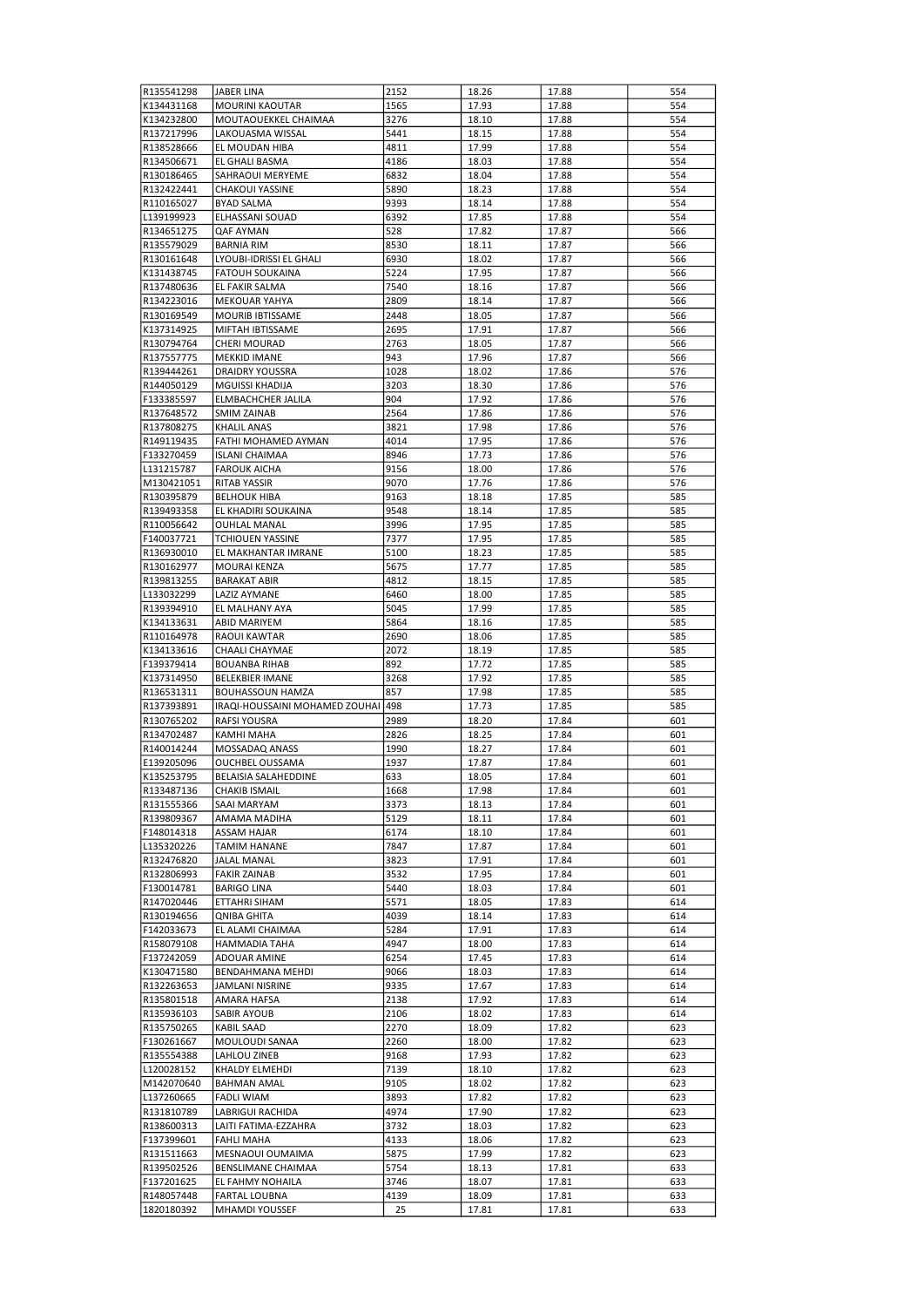| R130213520 | <b>BELHAQ AYA</b>          | 1389 | 18.00 | 17.81 | 633 |
|------------|----------------------------|------|-------|-------|-----|
| F140020385 | <b>FAJRI CHAIMAA</b>       | 2766 | 17.88 | 17.81 | 633 |
| K110013654 | <b>BOUTAFI CHAIMAE</b>     | 1392 | 18.03 | 17.81 | 633 |
| R136898960 | <b>GHAZI ILYAS</b>         | 3264 | 17.84 | 17.81 | 633 |
| F140030737 | <b>BADI HOUDA</b>          | 357  | 17.97 | 17.81 | 633 |
| L138287570 | <b>FADLAOUI ISSAM</b>      | 1950 | 17.87 | 17.81 | 633 |
| R136805955 | SADDOUKI OUMAIMA           | 2638 | 18.11 | 17.80 | 643 |
|            | EL IDRISSI KAZZOUZ OUMAYMA |      |       |       |     |
| R138772669 |                            | 304  | 18.29 | 17.80 | 643 |
| R135214788 | EL MEZOUARI KAOUTAR        | 2886 | 17.98 | 17.80 | 643 |
| R138699983 | AGARRABE RIHAB             | 323  | 17.65 | 17.80 | 643 |
| R143057622 | <b>CHARRAT HAFSA</b>       | 9041 | 17.96 | 17.80 | 643 |
| R138284297 | <b>BELKADI SOUKAINA</b>    | 9373 | 17.97 | 17.80 | 643 |
| R131491045 | KHIYATE NOUHAILA           | 3797 | 17.90 | 17.80 | 643 |
| R145015985 | <b>NADI AYA</b>            | 4976 | 18.05 | 17.80 | 643 |
| R144073579 | BENBASSOU ABDELHAK         | 5108 | 17.81 | 17.80 | 643 |
| R139476973 | <b>KOUIRINA YASSINE</b>    | 5119 | 17.76 | 17.80 | 643 |
| R135313351 | <b>AZHAR HASSAN</b>        | 5404 | 17.84 | 17.80 | 643 |
| K147029451 | HADDADI OUMAIMA            | 6154 | 18.08 | 17.80 | 643 |
| R133480663 | <b>RZAL FATINE</b>         | 4934 | 17.83 | 17.79 | 655 |
| R137804968 | <b>AZHAR WIAM</b>          | 6522 | 18.08 | 17.79 | 655 |
| R144018311 | <b>BENJDIYA YOUSRA</b>     | 3987 | 18.15 | 17.79 | 655 |
| R130700015 | ID MOUIDA BASMA            | 3327 | 17.90 | 17.79 | 655 |
| R130597857 | TAIMOURYA LINA             | 5534 | 17.83 | 17.79 | 655 |
| R132336004 | LYOUSOFI SAFAA             | 9491 | 17.81 | 17.79 | 655 |
| R142014395 | SIRBANE IKRAM              | 624  | 17.84 | 17.79 | 655 |
|            |                            |      |       |       |     |
| R132892316 | <b>ABTANE MERYEM</b>       | 1985 | 17.83 | 17.79 | 655 |
| K134441736 | KHARRAGUE WISSAL           | 119  | 17.88 | 17.79 | 655 |
| R139504576 | <b>MESKINI WISSALE</b>     | 668  | 18.24 | 17.79 | 655 |
| M139484026 | <b>HRIGUICH OUMAIMA</b>    | 1996 | 17.63 | 17.78 | 665 |
| R130182436 | SAYOUTI CHAIMAE            | 2321 | 17.88 | 17.78 | 665 |
| R110079997 | MOUCHTAK HIDAYA            | 2341 | 18.01 | 17.78 | 665 |
| 1820180345 | <b>LEMRINI LINA</b>        | 158  | 17.78 | 17.78 | 665 |
| F138032525 | EL ASBIHANI YOUNESS        | 6376 | 17.94 | 17.78 | 665 |
| K130050447 | <b>HAFDI ZINEB</b>         | 4938 | 18.11 | 17.78 | 665 |
| F135333271 | ELOUAFI IKRAM              | 4045 | 18.12 | 17.77 | 671 |
| F139074590 | MOUADIL IMANE              | 4191 | 17.90 | 17.77 | 671 |
| R144011147 | <b>BOURHILA OUMAIMA</b>    | 3504 | 17.86 | 17.77 | 671 |
| F139339505 | <b>THABIT ASMAE</b>        | 9131 | 17.98 | 17.77 | 671 |
| L130345544 | <b>BAKRAOUI AYOUB</b>      | 4237 | 17.48 | 17.77 | 671 |
| R130922460 | MARRAKH SOUKAINA           | 3196 | 17.82 | 17.77 | 671 |
| F131356246 | LABYAD SAFOUANE            | 2202 | 17.56 | 17.77 | 671 |
| F145060648 | <b>HAIA MAROUA</b>         | 860  | 18.06 | 17.77 | 671 |
| F130222476 | EL HACHIMI OUMAIMA         | 2290 | 18.18 | 17.77 | 671 |
| R144124109 | ACHAFIQ KAOUTAR            | 2132 | 17.89 | 17.76 | 680 |
| F148002431 | CHTAIBI IBTISSAM           | 1493 | 18.05 | 17.76 | 680 |
| R138485582 |                            | 9295 |       | 17.76 | 680 |
|            | <b>AGLAGALE IMANE</b>      |      | 18.01 |       |     |
| L130333029 | SOUIBA OUMAYMA             | 3916 | 17.71 | 17.76 | 680 |
| F148081301 | <b>SEKKA ISMAIL</b>        | 8064 | 18.08 | 17.76 | 680 |
| F131242762 | MOUJIB KARIMA              | 8260 | 17.80 | 17.76 | 680 |
| R130799129 | EL GUERRAOUI KAWTAR        | 4149 | 18.06 | 17.76 | 680 |
| K132471636 | <b>ELABASSI WISSAL</b>     | 7598 | 17.90 | 17.76 | 680 |
| K130520249 | SERFATE AHLAM              | 7257 | 18.10 | 17.76 | 680 |
| R132607061 | LYANBOUI FADWA             | 7322 | 18.08 | 17.76 | 680 |
| L137164944 | <b>HARCHI MAHA</b>         | 4621 | 17.81 | 17.75 | 690 |
| L134348050 | ZIDOUH MARIAM              | 4458 | 18.07 | 17.75 | 690 |
| L136158841 | <b>BENICHOU AYOUB</b>      | 5562 | 17.63 | 17.75 | 690 |
| R130317007 | AIT YACHOU ZAHRA           | 9220 | 18.03 | 17.75 | 690 |
| R131621056 | LAMHADQI SALMA             | 8389 | 18.06 | 17.75 | 690 |
| R130193313 | <b>JAKNI YASSINE</b>       | 2606 | 18.04 | 17.75 | 690 |
| R130696248 | EL QORAYCHY KHAOULA        | 2004 | 17.74 | 17.75 | 690 |
| R130745631 | LIBRAHIMI YOUSSEF          | 1647 | 17.42 | 17.75 | 690 |
| R139782197 | DIBANE YASMINE             | 1263 | 18.10 | 17.75 | 690 |
| K137490599 | EL HACHIMI MANAL           | 1534 | 17.92 | 17.75 | 690 |
| R133813179 | <b>JYAD BASMA</b>          | 139  | 17.77 | 17.74 | 700 |
| F132326309 |                            | 2796 | 17.89 | 17.74 | 700 |
|            | <b>BOUCHAFRA ZIAD</b>      |      |       |       |     |
| R142015796 | EL MBERRAA MAROUANE        | 3162 | 17.77 | 17.74 | 700 |
| K135494549 | SBIKI HAJAR                | 1578 | 17.99 | 17.74 | 700 |
| R136269736 | MGHAIMIMA KHOULOUD         | 482  | 18.31 | 17.74 | 700 |
| R142050998 | <b>BOURHAIRA ILIASS</b>    | 1318 | 17.81 | 17.74 | 700 |
| L140007283 | EL HALOUANI FATIMA-EZZAHRA | 7400 | 17.75 | 17.74 | 700 |
| F136385241 | DAHMAZ AYMAN               | 4764 | 17.94 | 17.74 | 700 |
| F147081243 | <b>TOUMIRET ZAINAB</b>     | 3800 | 18.00 | 17.74 | 700 |
| R139750311 | AGRIR OUMAIMA              | 4996 | 17.81 | 17.74 | 700 |
| R132487243 | <b>ISMAILI ANASS</b>       | 4724 | 18.06 | 17.74 | 700 |
| R132504509 | <b>FARID AYMANE</b>        | 7368 | 18.14 | 17.74 | 700 |
| R136794403 | CHENNANE ZOUHAIR           | 3375 | 17.97 | 17.74 | 700 |
| F131399594 | BENAZZOUZ OUAFAA           | 5932 | 18.04 | 17.74 | 700 |
| K130502574 | BOUCHKARA FATIMA-EZZAHRA   | 5075 | 17.85 | 17.74 | 700 |
| R141056805 | HATIMI FATIMA ZAHRA        | 7290 | 17.96 | 17.73 | 715 |
| M148037979 | SABER SAMAH                | 4940 | 17.80 | 17.73 | 715 |
| R135274351 | <b>OUAKRIM ASMAA</b>       | 9677 | 18.02 | 17.73 | 715 |
|            |                            |      |       |       |     |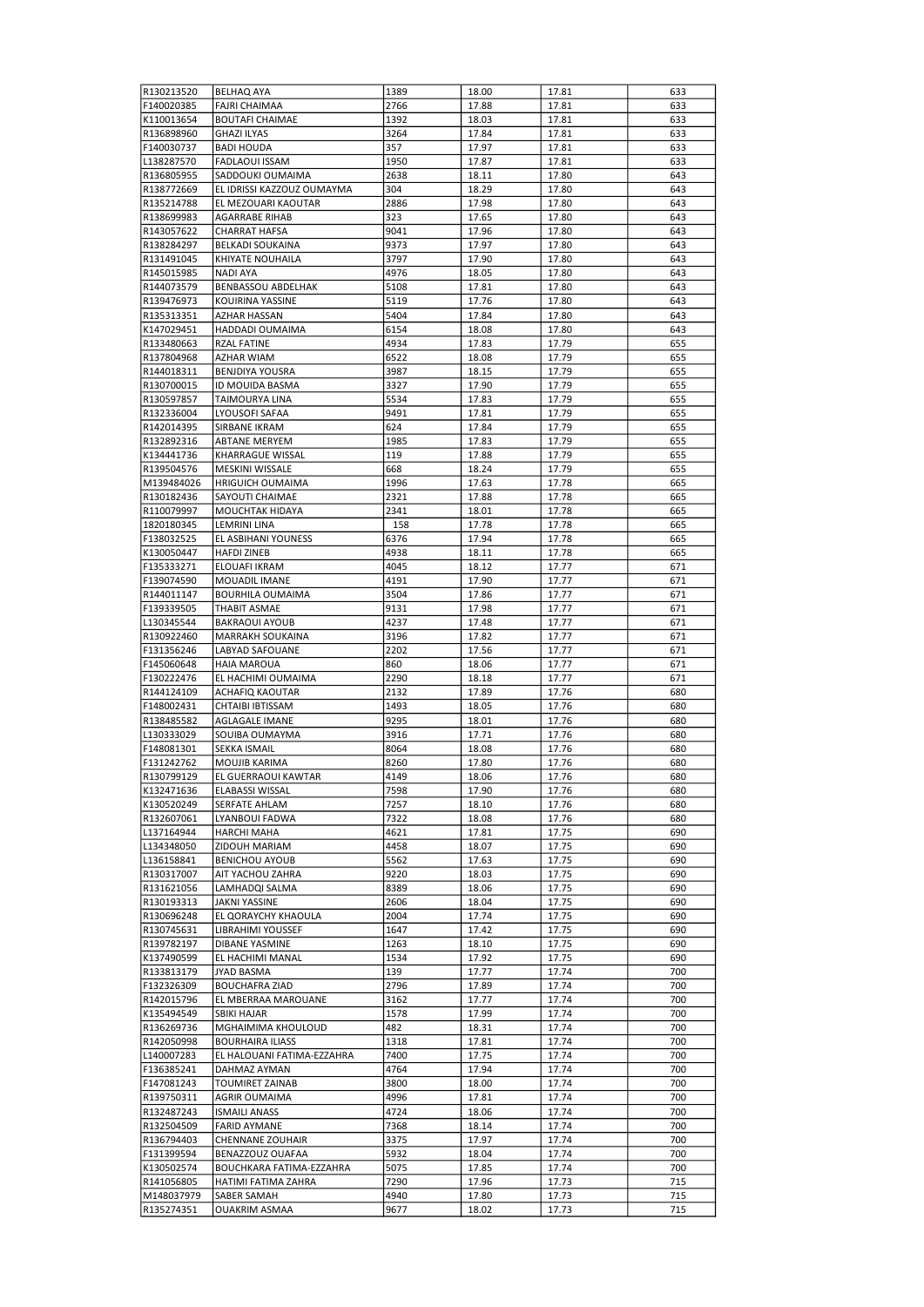| K130021661               | <b>AYASS ARWA</b>                   | 2566         | 17.53          | 17.73          | 715        |
|--------------------------|-------------------------------------|--------------|----------------|----------------|------------|
| R130037180               | <b>NEBACH IHSSANE</b>               | 1984         | 17.98          | 17.73          | 715        |
| F136049515               | <b>BACHOD MERIEM</b>                | 2269         | 17.95          | 17.73          | 715        |
| F133333264               | <b>AQERROUT MEHDI</b>               | 1530         | 17.87          | 17.73          | 715        |
| F135400088               | <b>BENDIHEM LAMIAA</b>              | 545          | 18.03          | 17.73          | 715        |
| R133813208               | KANDYL CHAYMAA                      | 387          | 18.00          | 17.72          | 723        |
| M143052027               | <b>HAFIDI HAMZA</b>                 | 2233         | 17.74          | 17.72          | 723        |
| R134700106               | <b>IDALI BOUFKER HAJAR</b>          | 2791         | 17.89          | 17.72          | 723        |
| F141053031               | FATTOUMI WIAAM                      | 1474         | 17.84          | 17.72          | 723        |
| R134485469               | RAYYAD YASSMINE                     | 551          | 17.92          | 17.72          | 723        |
| R141078788               | <b>KHALIFI NADA</b>                 | 2351         | 17.85          | 17.72          | 723        |
| R130893503               | <b>BENZAMANE HAJAR</b>              | 5474         | 17.67          | 17.72          | 723        |
| R131795654               | EZZOUBAIR HAFIDA                    | 6150         | 18.06          | 17.72          | 723        |
| R136602981               | <b>BOULASSAFER AICHA</b>            | 3677         | 18.14          | 17.72          | 723        |
| R131701324               | MAYAT DOHA                          | 3919         | 17.47          | 17.72          | 723        |
| R135839072               | EL MZABI YASMINE                    | 5436         | 17.94          | 17.72          | 723        |
| F133349736               | <b>FAGRAOUI ANASS</b>               | 5713         | 18.02          | 17.72          | 723        |
| R147007791               | <b>ASBAYOU TAREK</b>                | 3599         | 18.06          | 17.72          | 723        |
| R137694158               | <b>BOUHAFA HIBA</b>                 | 7348         | 17.88          | 17.71          | 736        |
| R131488682               | LIMOUNI MOUAD                       | 6291         | 17.97          | 17.71          | 736        |
| K130025220               | <b>BENALI HALIMA</b>                | 7929         | 17.85          | 17.71          | 736        |
| 1820180380               | <b>MEKOUAR MERIEM</b>               | 161          | 17.71          | 17.71          | 736        |
| R130187237               | <b>OUACHENE SAMI</b>                | 2820         | 17.81          | 17.71          | 736        |
| R135694073               | MOUAOUIA CHAIMAA                    | 2785         | 18.04          | 17.71          | 736        |
| R131750344               | EL BRAHMY IMANE                     | 429          | 17.90          | 17.71          | 736        |
| F130014760               | MARHOUM HIND                        | 1207         | 17.97          | 17.70          | 743        |
| R133878395               | <b>ES-SAFA ANASS</b>                | 2962         | 17.96          | 17.70          | 743        |
| R136607276               | AIT BOLBAROD ZINEB                  | 3274         | 17.92          | 17.70          | 743        |
| R141067451               | <b>BENSASSI SOUKAINA</b>            | 8523         | 17.91          | 17.70          | 743        |
| L148021012               | <b>LEGHZAOUI AYMANE</b>             | 475          | 17.60          | 17.70          | 743        |
| L139318395               | <b>FANNI DOUNIA</b>                 | 5658         | 17.61          | 17.70          | 743        |
| L135198803               | JAAFARI NOUR EDDINE                 | 1614         | 17.99          | 17.70          | 743        |
| F145026368               | <b>BELBASRI ILIAS</b>               | 9001         | 18.00          | 17.70          | 743        |
| R130014816               | ADNANI MOHAMED AMINE                | 4922         | 17.89          | 17.70          | 743        |
| F140081217               | AKHARRAZ KAWTAR                     | 4403         | 18.00          | 17.70          | 743        |
| R146077394               | <b>IHSANE BOUTHAINA</b>             | 4212         | 17.85          | 17.70          | 743        |
| R136651229               | <b>BELMAJDOUB YOUSSEF</b>           | 7080         | 17.81          | 17.70          | 743        |
| R135490666               | <b>FERDOUS ANAS</b>                 | 7206         | 17.96          | 17.70          | 743        |
| F133335309               | ELHACHIMI MANAL                     | 5911         | 17.83          | 17.70          | 743        |
| F133320477               | <b>BAKIR SOUMIA</b>                 | 7373         | 17.58          | 17.70          | 743        |
| R135560388               | <b>FARTMISSE NOUHAILA</b>           | 6658         | 17.90          | 17.69          | 758        |
| R135564508               | <b>TAHOUR INES</b>                  | 5195         | 18.00          | 17.69          | 758        |
| F137115610               | AITIDDIR SANAA                      | 4219         | 17.85          | 17.69          | 758        |
| R145044766               | <b>MERROUN OUAHABI HADIL</b>        | 4636         | 17.84          | 17.69          | 758        |
| F130343142               | EL FADILI SALMA                     | 4210         | 17.83          | 17.69          | 758        |
| R134536779               | HAYANI AMRANI AMRO                  | 6350         | 17.82          | 17.69          | 758        |
| L135301361               | EL HANTAOUI WISSAL                  | 5506         | 17.69          | 17.69          | 758        |
| R110165003               | <b>NAIMI YOUSSEF</b>                | 9363         | 17.72          |                | 758        |
| L131046522               | REZKI ILHAM                         | 4064         | 17.84          | 17.69<br>17.69 | 758        |
| R130583123               | <b>BENAZZOUZ HAJAR</b>              | 2322         | 18.01          | 17.69          | 758        |
|                          |                                     | 212          |                |                |            |
| L136260587<br>R136528250 | ETTOUSSI HAMZA                      | 678          | 17.89          | 17.69          | 758<br>758 |
|                          | CHAO BOUTAYNA<br>ZAALOUL HOUDA      | 32           | 18.01          | 17.69          |            |
| F131072663               |                                     |              | 18.05          | 17.69          | 758        |
| R130101583               | YAMKENE NOUHAILA                    | 2052         | 17.78          | 17.69          | 758        |
| R135547315               | <b>BELKADI ILYASS</b>               | 1921         | 17.75          | 17.69          | 758        |
| R130874260               | CHTAINI KHAOULA                     | 1156         | 17.80          | 17.69          | 758        |
| F133238145               | EL BANDOUDI HOUSSAME                | 1839         | 17.97          | 17.68          | 774<br>774 |
| R134703129<br>R139804937 | ABDANI AYMANE<br><b>BOURRA HIBA</b> | 1957<br>1828 | 18.08<br>17.80 | 17.68<br>17.68 | 774        |
|                          | MOUDEN ISMAIL                       |              |                |                | 774        |
| R130166533<br>R130748703 | <b>AATI ISMAIL</b>                  | 2955<br>798  | 17.67<br>17.98 | 17.68<br>17.68 | 774        |
| R148081865               | <b>GHAFOURI ISMAIL</b>              | 8271         | 17.47          | 17.68          | 774        |
| 1820180425               | <b>OUASSIF RANIA</b>                | 144          | 17.68          | 17.68          | 774        |
|                          |                                     |              |                |                | 774        |
| R130020468               | ABID KAWTAR                         | 9322         | 17.75          | 17.68          |            |
| L135326316               | JABIR YASSMINE                      | 6366         | 17.78          | 17.68          | 774        |
| R132743650               | <b>HAMANE IMANE</b>                 | 4169         | 17.75          | 17.68          | 774        |
| R134786332               | EL KAOUI MANAL                      | 4286         | 17.97          | 17.68          | 774        |
| R136443852               | ECH CHERIF EL KETTANI ABDELHAM      | 5513         | 17.58          | 17.68          | 774        |
| R136703793               | IBARKAK EL IDRISSI MOHAMMED         | 5853         | 17.77          | 17.68          | 774        |
| M145046228               | GOUDADI MOUNA                       | 7733         | 17.70          | 17.68          | 774        |
| F137262936               | ELKHADRI DOHA                       | 3518         | 17.89          | 17.68          | 774        |
| F131191678               | KHALYL SOUKAINA                     | 7726         | 17.99          | 17.68          | 774        |
| M130515462               | MARAOUI AYOUB                       | 4163         | 18.01          | 17.68          | 774        |
| K130232785               | DAHRI SOUFIANE                      | 4541         | 17.59          | 17.67          | 791        |
| R130195996               | MOHTARAM HAJAR                      | 3752         | 17.44          | 17.67          | 791        |
| K142029337               | DEKKANE CHAIMAE                     | 3592         | 17.64          | 17.67          | 791        |
| L130017161               | BENMOUSSA OUISSAL                   | 4052         | 17.37          | 17.67          | 791        |
| R136897146               | KHACHANE IMANE                      | 4611         | 18.20          | 17.67          | 791        |
| R130065406               | <b>BENZEKRI IKRAM</b>               | 6684         | 18.02          | 17.67          | 791        |
| L131269908               | <b>BOUKHLET RANIA</b>               | 4748         | 17.71          | 17.67          | 791        |
| R136901162               | KANDOUSSI HALA                      | 161          | 17.99          | 17.67          | 791        |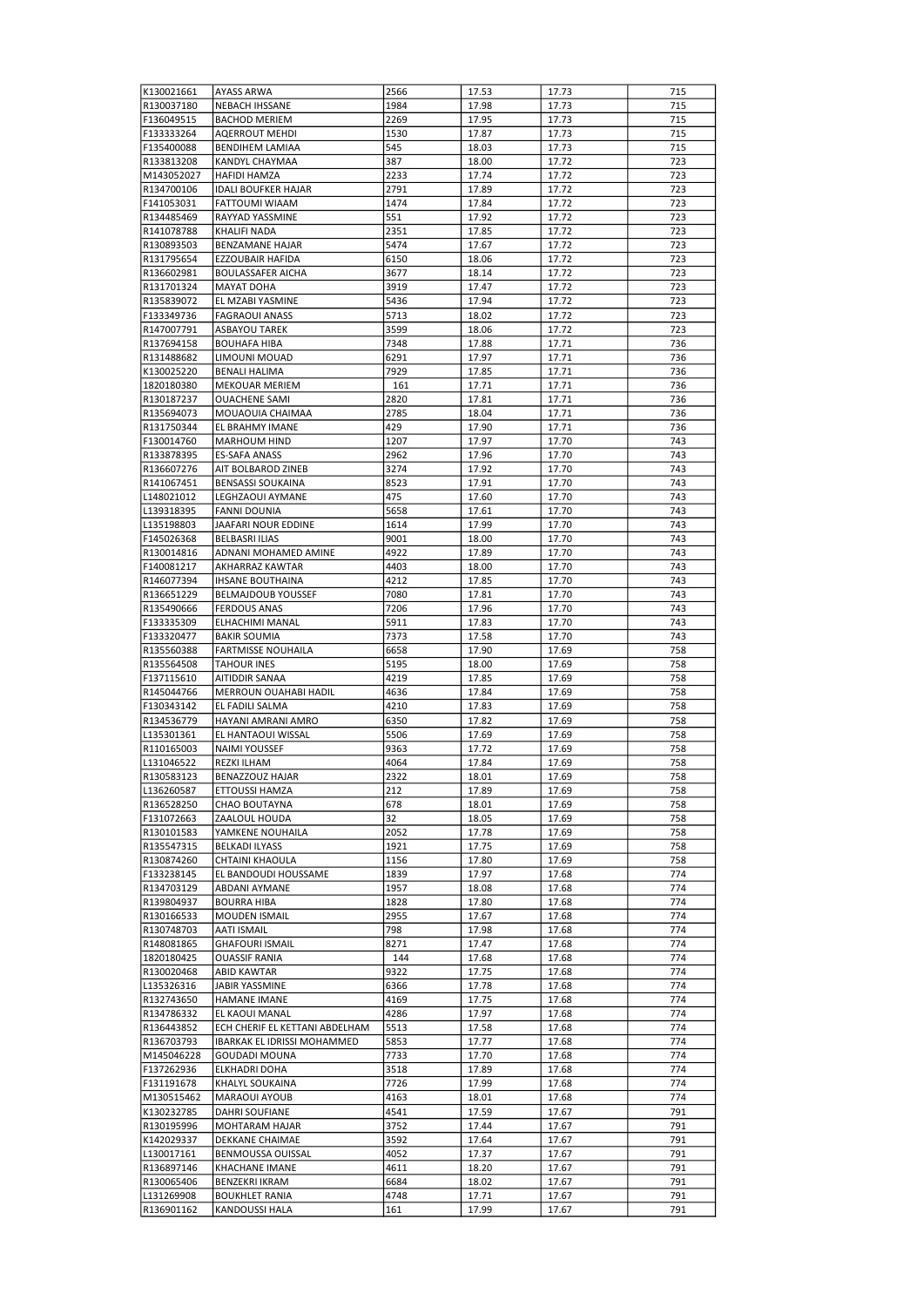| R130519656               | ETTALBI SALMA                         | 599            | 18.05          | 17.67          | 791 |
|--------------------------|---------------------------------------|----------------|----------------|----------------|-----|
| R133522147               | <b>AZROUR IKRAM</b>                   | 313            | 17.64          | 17.67          | 791 |
| R130813114               | EL BOUZIDI DIAEDDINE                  | 1617           | 17.91          | 17.67          | 791 |
| R138214790               | <b>GOUMARI NOUHAILA</b>               | 2312           | 17.81          | 17.67          | 791 |
| R137267046               | TIBICHTE IKHLAS                       | 2373           | 17.70          | 17.66          | 803 |
| R130127003               | <b>BARHOUD OUMAIMA</b>                | 9248           | 17.87          | 17.66          | 803 |
| F130191804               | <b>ELBRAHLI KAWTAR</b>                | 4742           | 17.95          | 17.66          | 803 |
| K130021514               | ZIDANE ZINE-EDDINE                    | 4267           | 18.01          | 17.66          | 803 |
| K135453583               | RAKIB AYMANE                          | 3790           | 17.81          | 17.66          | 803 |
| L139198438               | AABOUBI MARYAME                       | 5370           | 17.59          | 17.66          | 803 |
| L132260786               | JABRANE ANWAR                         | 7138           | 17.67          | 17.66          | 803 |
| R132618513               | <b>CHAABI GHITA</b>                   | 5373           | 17.86          | 17.66          | 803 |
| R134668714               | BENESSALIH BADR-EDDINE                | 5153           | 17.76          | 17.66          | 803 |
| K139314949               | EL AMARTI SALMA                       | 3875           | 17.81          | 17.65          | 812 |
| F130015350               | RIDAH NOUHA HASNAE                    | 5328           | 18.03          | 17.65          | 812 |
| R136365879               | EL GHALI NIHAL                        | 5357           | 18.05          | 17.65          | 812 |
| K130003365               | MORCHID MOUNA                         | 8049           | 17.71          | 17.65          | 812 |
| L130017192               | CHAGRAOUI CHAIMA                      | 3649           | 17.43          | 17.65          | 812 |
| L134210142               | ASRI MOHAMED                          | 3093           | 17.78          | 17.65          | 812 |
| R130134998               | <b>BENAIM EL MEHDI</b>                | 2161           | 17.81          | 17.64          | 818 |
| F147060230               | <b>WADID ISRAA</b>                    | 2812           | 17.82          | 17.64          | 818 |
| R138668833               | <b>BITAHI ZINEB</b>                   | 2728           | 17.99          | 17.64          | 818 |
| R140079055               | KARTASSI NOHAILA                      | 1646           | 17.93          | 17.64          | 818 |
| K131453564               | EL IBD ADNANE                         | 685            | 17.68          | 17.64          | 818 |
| R140089338               | <b>FAHMI KAWTAR</b>                   | 9350           | 17.62          | 17.64          | 818 |
| R147015744               | <b>FAKHREDDINE YASSMINE</b>           | 9675           | 17.88          | 17.64          | 818 |
| R147016603               | EL HARIRI AMINA                       | 4619           | 17.69          | 17.64          | 818 |
| R132745726               | AMEZIANE EL HASSANI MOHAMED           | 3884           | 17.88          | 17.64          | 818 |
| K135471526               | <b>GTATI ZINEB</b>                    | 7751           | 17.95          | 17.64          | 818 |
| R138489240               | <b>AMMOR AYOUB</b>                    | 4700           | 17.76          | 17.64          | 818 |
| R139644375               | EL HAYYANY WIAM                       | 7674           | 17.88          | 17.64          | 818 |
| K130011594               | <b>MOURDI BOUTHAINA</b>               | 4419           | 17.87          | 17.63          | 830 |
| R136643623               | <b>DARRY MANAL</b>                    | 3507           | 17.80          | 17.63          | 830 |
| R138645695               | <b>OUTAARARATE HAFSA</b>              | 7722           | 17.92          | 17.63          | 830 |
| R140015776               | <b>BOUTOUBA KAOUTAR</b>               | 3643           | 17.74          | 17.63          | 830 |
| R143079057               | MLAHI KHAWLA                          | 1970           | 17.98          | 17.63          | 830 |
| R130043101               | <b>MABCHOUR HAJAR</b>                 | 2676           | 17.84          | 17.63          | 830 |
| F147081255               | RAMI ISMAIL                           | $\overline{2}$ | 17.71          | 17.63          | 830 |
| F147080026               | <b>BROUKI WIJDANE</b>                 | 2415           | 17.65          | 17.63          | 830 |
| R136555769               | WASFI KHOLOUD                         | 88             | 18.04          | 17.63          | 830 |
| R141034640               | <b>ASSAD ZAYNAB</b>                   | 617            | 18.08          | 17.62          | 839 |
| R132213206               | KHANCHAOUI IKRAM                      | 3208           | 17.71          | 17.62          | 839 |
| R137869518               | EL YAKOUTI WISSAL                     | 226            | 17.97          | 17.62          | 839 |
| R138422418               | HILALOU ZAKARIA                       | 2582           | 17.76          | 17.62          | 839 |
| R137701605               | AIT OUFELLA ZINEB                     | 6136           | 17.51          | 17.62          | 839 |
| R135805724               | AIT ABDALLAH ACHRAF                   | 6035           | 17.88          | 17.62          | 839 |
| F148080095               | TIAI ABDELLAH                         | 7919           | 17.43          | 17.62          | 839 |
| R135804980               | ADELLI OUMAIMA                        | 6519           | 17.86          | 17.62          | 839 |
| R136363204               | <b>CHATIR AYA ZAINAB</b>              | 4548           | 17.85          | 17.62          | 839 |
| R130454890               | <b>DIDDA SAAD</b>                     | 6531           | 17.89          | 17.62          | 839 |
| R110032498               | ZOUAHRI IMANE                         | 3982           | 17.93          | 17.62          | 839 |
| L139176312               | <b>BENDAHOU MOHAMED</b>               | 8205           | 17.43          | 17.62          | 839 |
| R134359904               | HBILA IKRAM                           | 9289           | 17.49          | 17.62          | 839 |
| R132813210               | MOUHIB JOUMANA                        | 2172           | 17.77          | 17.62          | 839 |
|                          | SAMI IMAN                             |                |                | 17.61          | 853 |
| R134487925<br>F149041670 | HAMSATE HICHAM                        | 7981<br>9110   | 17.53<br>17.81 | 17.61          | 853 |
| F147015081               | CHEMLAL HAFSA                         | 9433           | 18.04          | 17.61          | 853 |
| L139287220               | MAAOUNI NOUR                          | 5351           | 17.82          | 17.61          | 853 |
| L136371839               | <b>OUMRIM BRAHIM</b>                  | 2434           | 17.76          | 17.61          | 853 |
| L132329393               | MAKHLOUFI CHAIMAA                     | 6197           | 17.58          | 17.61          | 853 |
| R132519637               | AZELMAT MOHAMED AIMAN                 | 6530           | 17.65          | 17.61          | 853 |
| R131409752               | ABDOUNI ABDELOUAHED                   | 6833           | 17.73          | 17.61          | 853 |
| L147021069               | <b>BELKHIR IMANE</b>                  | 5423           | 17.76          | 17.61          | 853 |
| R130155605               | AOUZI MANAL                           | 2196           | 18.01          | 17.61          | 853 |
| F146033118               | EL MOUKI WISSAL                       | 1397           | 17.93          | 17.61          | 853 |
| F139205705               | <b>HALABI ZINEB</b>                   | 2030           |                | 17.61          | 853 |
| L139371887               |                                       | 264            | 18.02<br>17.62 | 17.61          | 853 |
| F110037974               | AIT ZAYOUD LAMYA<br><b>HANI FADWA</b> | 2083           | 17.90          | 17.61          | 853 |
| F146080049               | EL AABASSI NADA                       | 1830           | 17.96          | 17.60          | 867 |
| R135444470               | KHADIDI SALMA                         | 52             | 17.92          | 17.60          | 867 |
| R132513672               | RADELLAH SAMAR                        | 2858           | 17.97          | 17.60          | 867 |
| M131431639               | KACIMI ALAOUI KAWTHAR                 | 7533           |                | 17.60          |     |
|                          |                                       |                | 17.58          |                | 867 |
| R136489336<br>R131400080 | <b>ALAROUI RIM</b><br>ASSARRAR SAMIA  | 4203<br>7968   | 17.90<br>17.67 | 17.60<br>17.60 | 867 |
| R134693432               | EL JAIDI ZAYED                        | 9115           |                | 17.60          | 867 |
|                          |                                       |                | 16.93          |                | 867 |
| K130512004               | SAIDA ZADI                            | 8647           | 17.68          | 17.60          | 867 |
| K136525999               | CHAKIR ABDELALI                       | 8746           | 17.59          | 17.60          | 867 |
| R137242166               | FTAITA CHAIMAA                        | 9371           | 17.80          | 17.59          | 876 |
| L133141482               | EL KABACHE IMANE                      | 5023           | 17.85          | 17.59          | 876 |
| K130471123               | HADIR MOHAMED                         | 9699           | 17.73          | 17.59          | 876 |
| R133891801               | <b>HABBADI ABIR</b>                   | 9298           | 17.68          | 17.59          | 876 |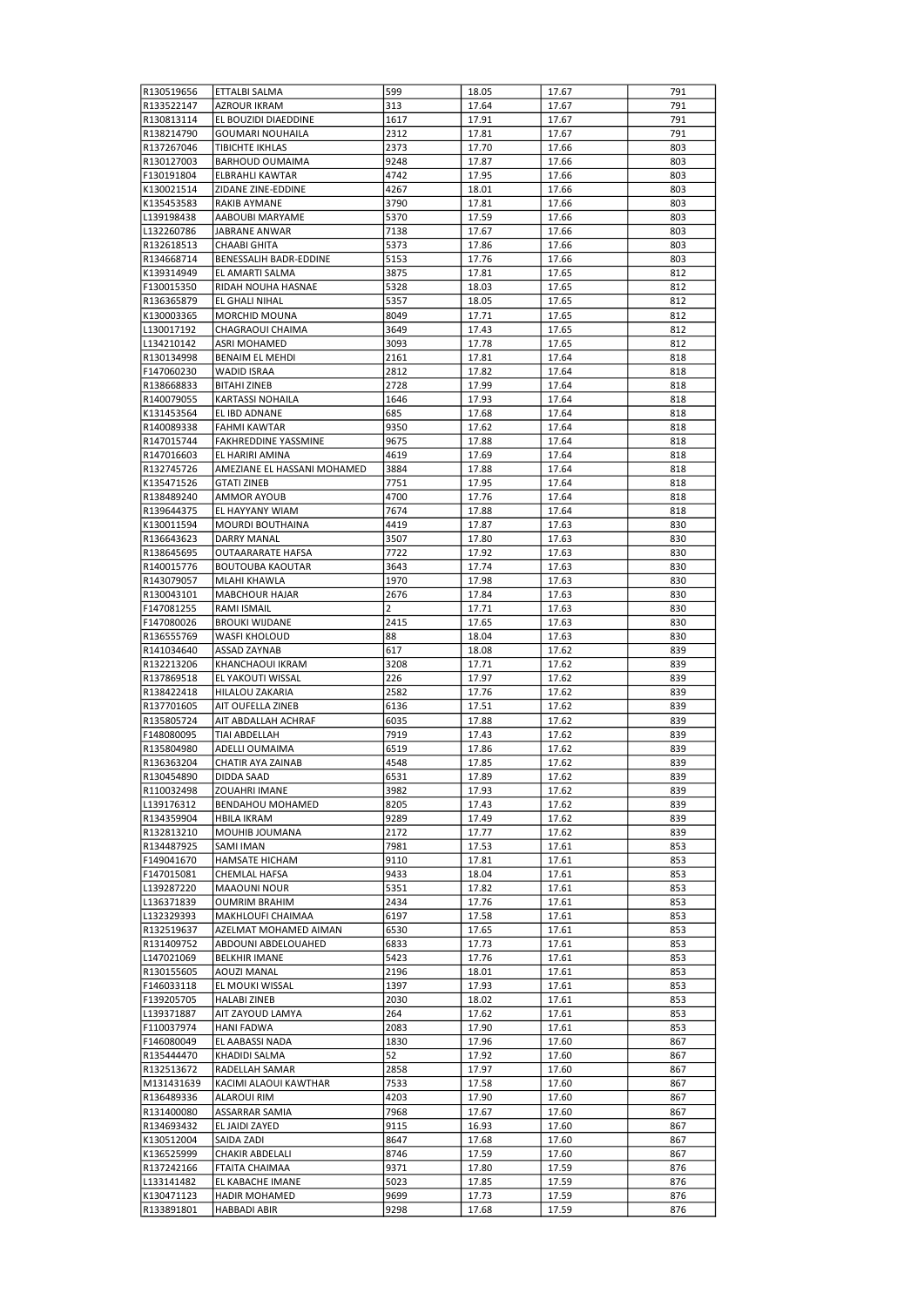| L133329374               | MABROUMI HAYAT               | 6680         | 17.89          | 17.59          | 876        |
|--------------------------|------------------------------|--------------|----------------|----------------|------------|
| R144108742               | EL GHARBAOUI KHAOULA         | 9198         | 17.62          | 17.59          | 876        |
| R132702242               | SOUHAIL SALMA                | 3769         | 17.94          | 17.59          | 876        |
| L141026617               | <b>HADRAOUI SAFAA</b>        | 4547         | 17.81          | 17.59          | 876        |
|                          |                              |              |                |                |            |
| R130118182               | NAJD YASMINE                 | 4679         | 17.74          | 17.59          | 876        |
| K130050542               | OUHIDA FATIMA-EZZAHRA        | 5087         | 17.66          | 17.59          | 876        |
| F142033134               | TAIB AYOUB                   | 4339         | 17.77          | 17.59          | 876        |
| F137336579               | AMAR GOULLA WALID            | 3595         | 17.96          | 17.59          | 876        |
| L137212342               | BENAMRAN CHAIMAA             | 5219         | 17.71          | 17.59          | 876        |
| R135805000               | BENCHRIF OUDGHIRI ASMAE      | 7639         | 17.54          | 17.59          | 876        |
| R143047515               | IZRAGUEN FATIMA ZAHRA        | 2984         | 17.97          | 17.59          | 876        |
| R135384545               | ROCHD OMAR                   | 55           | 17.74          | 17.59          | 876        |
| R138323745               | <b>GUESSOUMA JIHANE</b>      | 2830         | 17.49          | 17.59          | 876        |
| R141044770               | CHARRAKI MANAL               | 1531         | 17.85          | 17.59          | 876        |
| R149023823               | KADIM BOTAYNA                | 2742         | 17.90          | 17.59          | 876        |
|                          |                              |              |                |                |            |
| F146079314               | EL HOUSNI WAFA               | 872          | 18.03          | 17.59          | 876        |
| R145015897               | <b>MADHAR AMINE</b>          | 2722         | 17.78          | 17.58          | 896        |
| R134284240               | TAGHI LAMIA                  | 1020         | 17.81          | 17.58          | 896        |
| R130161819               | HILALI GHITA                 | 2917         | 17.70          | 17.58          | 896        |
| R133384806               | SAADNI CHAMA                 | 2677         | 17.72          | 17.58          | 896        |
| R137557813               | FETTAHI TAREK                | 2146         | 17.62          | 17.58          | 896        |
| R134445931               | NASR OUSSAMA                 | 698          | 17.70          | 17.58          | 896        |
| F139032520               | EL AFIFI SALMA               | 1766         | 17.58          | 17.58          | 896        |
| F146047589               | ECHCHAOUI SALMA              | 2842         | 17.74          | 17.58          | 896        |
| M138299570               | <b>OUKABLI HAJAR</b>         | 4264         | 17.64          | 17.58          | 896        |
| F132285641               | KAMAL NAJWA                  | 6289         | 17.91          |                | 896        |
|                          |                              |              |                | 17.58          |            |
| F131358218               | HARRAZ OUSSAMA               | 7316         | 17.54          | 17.58          | 896        |
| R131532836               | EZZAIM SIHAM                 | 7220         | 17.72          | 17.58          | 896        |
| R135897774               | HOUMAD FATIMA                | 5332         | 17.81          | 17.58          | 896        |
| R136620057               | MOUMSIK HAJAR                | 4661         | 17.58          | 17.58          | 896        |
| R138854098               | TAGHR FATIMA-ZAHRA           | 8868         | 17.59          | 17.58          | 896        |
| F147081246               | <b>HIMDY SOMAYA</b>          | 8272         | 17.65          | 17.57          | 911        |
| R141108888               | <b>GUEZADI SAMIRA</b>        | 9667         | 17.52          | 17.57          | 911        |
| F130258002               | KADIRI SOUKAINA              | 4457         | 17.58          | 17.57          | 911        |
| R138640989               | JAMHOUR ZAID                 | 3596         | 17.68          | 17.57          | 911        |
| F130014758               | KARAM FATIMA EZZAHRA         | 7286         | 18.01          | 17.57          | 911        |
|                          |                              |              |                |                |            |
| R139900389               | KASSEH MERIEM                | 2469         | 17.69          | 17.57          | 911        |
| R130513095               | EL IDRISSI IMANE             | 2667         | 17.76          | 17.57          | 911        |
| R139878390               | EL HARBILI ANAS              | 2672         | 17.63          | 17.57          | 911        |
| R138703697               | EL KHADARI AICHA             | 2660         | 17.74          | 17.57          | 911        |
| K137460919               | LAMHANI MOHAMED EL MEHDI     | 497          | 17.66          | 17.57          | 911        |
| R135502658               | ZALLAFI NADA                 | 2063         | 17.95          | 17.57          | 911        |
| F147048010               | DADES HODA                   | 801          | 17.84          | 17.56          | 922        |
| R137363111               | ES SAFI MOHAMMED             | 808          | 17.95          | 17.56          | 922        |
| R130160864               | <b>BALICH SOUKAINA</b>       | 27           | 17.75          | 17.56          | 922        |
| R135214275               | ELAMRI FATIMA- EZZAHRAE      | 201          | 17.64          | 17.56          | 922        |
| F133337400               | ERRAZIK MARYAM               | 1451         |                |                | 922        |
|                          |                              |              | 17.84          | 17.56          |            |
| R144078445               | <b>MALKI HAMZA</b>           | 2490         | 17.93          | 17.56          | 922        |
| R137422470               | MAHFOUD YASSINE              | 1767         | 17.98          | 17.56          | 922        |
| F132286498               | EL ABBASSI WIAME             | 175          | 17.93          | 17.56          | 922        |
| R137932185               | OUMAIMA BENZERKANE           | 391          | 17.54          | 17.56          | 922        |
| R132802928               | <b>SALAM ROKAIA</b>          | 4170         | 17.66          | 17.56          | 922        |
| F141065124               | BENHAILI ASMAA               | 3835         | 17.83          | 17.56          | 922        |
| R131400645               | QUIBANE MOHAMED ANWAR        | 4875         | 17.59          | 17.56          | 922        |
| R137553782               | EDDARDOURI IMANE             | 8294         | 17.82          | 17.56          | 922        |
| R130750282               | BERRADA HIND                 | 8626         | 17.65          | 17.55          | 935        |
| R132418013               | DERKI KAOUTAR                | 8756         | 17.99          | 17.55          | 935        |
| R139502321               | MALLOULI HIBA                | 9380         | 17.75          | 17.55          | 935        |
| R131574336               | <b>DOUIBI MERIEM</b>         | 9686         | 17.90          | 17.55          | 935        |
|                          |                              |              |                |                | 935        |
| L138073372               | <b>FARS TAHA</b>             | 5197         | 17.38          | 17.55          |            |
| K131381078               | ABIDATE KAWTAR               | 4715         | 17.77          | 17.55          | 935        |
| R138244848               | MALKI KHAOULA                | 7284         | 17.84          | 17.55          | 935        |
| F134328942               | <b>JIOUDI HAFSA</b>          | 4879         | 17.57          | 17.55          | 935        |
| R134853933               | ZOUAZI IMANE                 | 6370         | 17.68          | 17.55          | 935        |
| R132698248               | WARDI ANASS                  | 4451         | 17.89          | 17.55          | 935        |
| F137159097               | KARRA RIHAB                  | 6873         | 17.69          | 17.55          | 935        |
| R137531356               | <b>BAZ SAFAE</b>             | 3872         | 17.81          | 17.55          | 935        |
| F133358164               | DAKHIRI IMANE                | 3570         | 17.79          | 17.55          | 935        |
| R141050014               | EL HARTI HAJAR               | 4784         | 17.88          | 17.55          | 935        |
| R134424014               | JAHID SALMA                  | 3333         | 17.52          | 17.55          | 935        |
|                          |                              |              |                |                |            |
| R137683560               | BIKNDAREN SOUHAILA           | 476          | 17.82          | 17.55          | 935        |
| R132528718               |                              | 1969         | 17.83          | 17.55          | 935        |
| K130021640               | ESSOUBHY MARIAME             |              |                |                |            |
|                          | HALOUANI HAMZA               | 232          | 17.22          | 17.55          | 935        |
| R134548721               | <b>BENHASSOUN ZAINAB</b>     | 90           | 17.61          | 17.55          | 935        |
| R149045088               | ZAHER MEHDI                  | 733          | 17.64          | 17.54          | 954        |
| R130750280               | MARHABOU HIBA                | 360          | 17.75          | 17.54          | 954        |
| R131560832               | SEBTI MERYEM                 | 1182         | 17.72          | 17.54          | 954        |
| F142002501               | ZAIDI SAMIA                  | 1494         | 17.87          | 17.54          | 954        |
|                          |                              |              |                |                | 954        |
| R130170832               | <b>TBANE ZINEB</b>           | 3864         | 17.76          | 17.54          |            |
| R130193315<br>R142034631 | SBITA HIBA<br>ADRAOUI KHAWLA | 4882<br>9119 | 17.79<br>17.96 | 17.54<br>17.54 | 954<br>954 |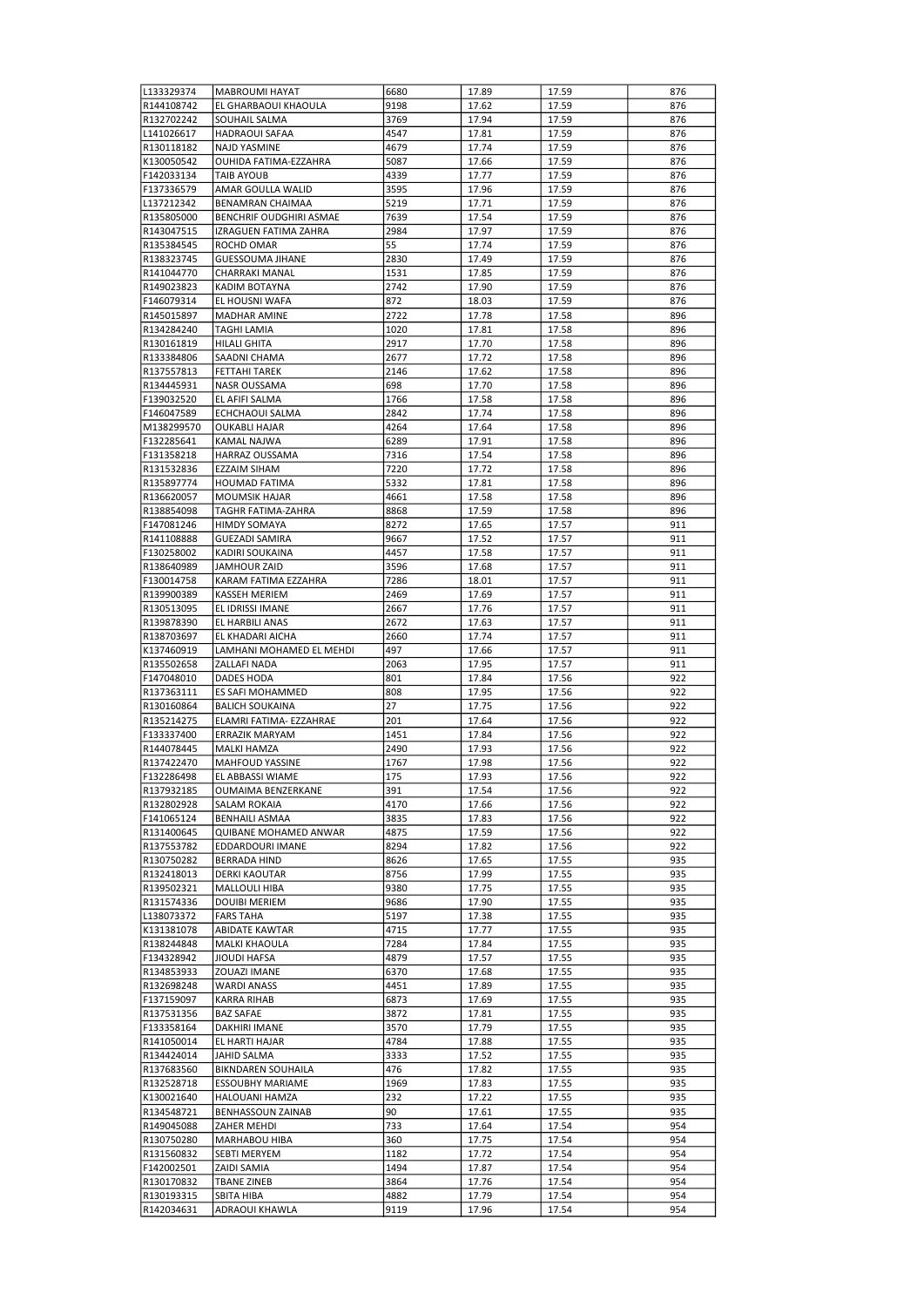| F131288403               | EL HABCHI CHAIMAA               | 9362         | 17.37          | 17.54          | 954          |
|--------------------------|---------------------------------|--------------|----------------|----------------|--------------|
| R130075780               | <b>ZARHOUDI KAWTAR</b>          | 8889         | 17.76          | 17.54          | 954          |
|                          |                                 |              |                |                |              |
| K130434117               | ZIANE DOUNIA                    | 8708         | 17.50          | 17.53          | 963          |
| R130618803               | MOUSTAINE ABDELHALIM            | 7586         | 17.67          | 17.53          | 963          |
| R132422443               | RIZQ AYMANE                     | 3347         | 17.82          | 17.53          | 963          |
| F133257993               | ABOU EL WAFA WAFAA              | 4903         | 17.50          | 17.53          | 963          |
| L134285751               | INANI AHMED                     | 4592         | 17.56          | 17.53          | 963          |
| R136528715               | <b>HAMDAOUI NAJLAA</b>          | 548          | 17.61          | 17.53          | 963          |
|                          |                                 |              |                |                |              |
| L135318311               | <b>OUMOUSS YASSMINE</b>         | 288          | 17.58          | 17.53          | 963          |
| R139590630               | EL BARMAKI AYMANE               | 3039         | 17.46          | 17.53          | 963          |
| R130013153               | DAZZAZI HOUDA                   | 193          | 17.64          | 17.53          | 963          |
| K131232793               | JALAL ZERHOUNI SANAE            | 2793         | 17.82          | 17.53          | 963          |
| R138540682               | MOUSSAOUI ASMAA                 | 2896         | 17.84          | 17.53          | 963          |
| R149056550               | MORCHID ZINEB                   | 2468         | 17.81          | 17.53          | 963          |
|                          |                                 |              |                |                |              |
| M135299566               | AGARAOUI KAWTAR                 | 74           | 17.57          | 17.53          | 963          |
| F131197840               | EL YOUSSEFI LEJAINE             | 1487         | 17.83          | 17.53          | 963          |
| R143083912               | <b>NADIF FIRDAOUSS</b>          | 1301         | 17.67          | 17.53          | 963          |
| R138445104               | <b>TSOULI KAMAL TAHA</b>        | 8452         | 17.70          | 17.52          | 978          |
| M131299582               | LAHNAOUI YOUSSEF                | 2205         | 17.56          | 17.52          | 978          |
| R132750277               | KHARCHOUF HIBA                  | 2319         | 17.73          | 17.52          | 978          |
|                          |                                 |              |                |                |              |
| L136154200               | <b>BOUIFADENE OBAYDAH</b>       | 7271         | 17.52          | 17.52          | 978          |
| R147038575               | <b>BIALITENE KAOUTAR</b>        | 8623         | 17.90          | 17.51          | 982          |
| R139687635               | <b>OUKKAS ABIR</b>              | 9501         | 17.61          | 17.51          | 982          |
| K132286480               | ZOUINE IHSSANE                  | 9411         | 17.85          | 17.51          | 982          |
| R130113425               | AIT MOULAY HAJAR                | 5426         | 17.55          | 17.51          | 982          |
| L135285974               | <b>BABELLAH AMINE</b>           | 5289         | 17.43          | 17.51          | 982          |
| R138560098               | JAAFARI OUMAIMA                 | 3618         | 17.52          | 17.51          | 982          |
|                          |                                 |              |                |                |              |
| M135413932               | SALHI SALMA                     | 1731         | 17.60          | 17.51          | 982          |
| L142041937               | <b>HASSIB MOHAMED</b>           | 1615         | 17.66          | 17.51          | 982          |
| R133805868               | NAINIA REDA                     | 2530         | 17.78          | 17.51          | 982          |
| K136381026               | SABER SAMI                      | 198          | 17.84          | 17.51          | 982          |
| R139453532               | LAMSADDAR MOHAMED REDA          | 2734         | 17.06          | 17.50          | 992          |
| R141026852               | ABIR SALMA                      | 887          | 17.68          | 17.50          | 992          |
| F137118614               | YAMOUL AYOUB                    | 916          | 17.57          | 17.50          | 992          |
|                          |                                 |              |                |                |              |
| R136269753               | YOUNES OUSSAMA                  | 2565         | 17.92          | 17.50          | 992          |
| K135482859               | <b>OUATIH CHAIMAE</b>           | 2453         | 17.81          | 17.50          | 992          |
| R137898931               | M'SALEK AMINE                   | 4651         | 17.72          | 17.50          | 992          |
| R134668707               | MASSAOUDI MOUAD                 | 5557         | 17.81          | 17.50          | 992          |
| R139808310               | <b>AIT-IDAR YOUNESS</b>         | 5362         | 17.84          | 17.50          | 992          |
| R130442889               | KAMAL AYAT                      | 5343         | 17.81          | 17.50          | 992          |
| F138059288               | AYAD IMANE                      | 4037         | 18.02          | 17.50          | 992          |
| R133750314               | SAMIR ADIL                      | 4297         | 17.56          | 17.50          | 992          |
| 1820180390               | MHAMDI SAAD                     | 147          | 17.50          | 17.50          | 992          |
|                          |                                 |              |                |                |              |
| H132249118               | ABDELLAOUI KHADIJA              | 5248         | 17.90          | 17.49          | 1004         |
| R134487926               | <b>SLASS MERYEM</b>             | 4243         | 17.99          | 17.49          | 1004         |
| F135178828               | <b>MERINI MERIEM</b>            | 8428         | 17.50          | 17.49          | 1004         |
| R139678830               | <b>BELMOUDEN HAJAR</b>          | 8981         | 17.74          | 17.49          | 1004         |
|                          | MORSLI HIDAYA                   | 5772         | 17.62          | 17.49          |              |
| R132804991               |                                 |              |                |                | 1004         |
| R139284161               | ES-SALAMI HIND                  | 5913         | 17.79          | 17.49          | 1004         |
|                          |                                 |              |                |                |              |
| R132552301               | BENTAKHIET FATIMA EZZAHRAA      | 7469         | 17.90          | 17.49          | 1004         |
| R135785044               | KOUDDANE MOHAMMED               | 6222         | 18.04          | 17.49          | 1004         |
| F134161235               | ELMORJANI FATIMA - ZAHRA        | 4103         | 17.68          | 17.49          | 1004         |
| R147003882               | YAKHLEF KAWTAR                  | 4453         | 17.59          | 17.49          | 1004         |
| R136400144               | HAMOU FATIMA EZZAHRA            | 2877         | 17.51          | 17.49          | 1004         |
| F144048600               | DYA ANAS                        | 3280         | 17.54          | 17.49          | 1004         |
| R136476559               | <b>BENDAHOU AHLAM</b>           | 491          | 17.75          | 17.49          | 1004         |
| F132286501               | CHRAIBI BOUTAINA                | 1399         | 17.78          | 17.49          | 1004         |
| R137804965               | LAMRANI DINA                    |              |                |                |              |
|                          |                                 | 2760         | 17.74          | 17.48          | 1018         |
| R131244546               | NOUBAIHI NAJWA                  | 712          | 17.78          | 17.48          | 1018         |
| F141078321               | EL-TANTAOUI KHAOULA             | 3665         | 17.74          | 17.48          | 1018         |
| F133256882               | DARHAMI SALMA                   | 8398         | 17.55          | 17.48          | 1018         |
| L130115958               | RAFFASS KHAOULA                 | 4036         | 17.88          | 17.48          | 1018         |
| R134844382               | FAYZ MOHAMED AMINE              | 8567         | 17.47          | 17.48          | 1018         |
| R134358202               | <b>BARGHACH AFAF</b>            | 9311         | 17.88          | 17.48          | 1018         |
| R139750484               | MOUSSAID AFAF                   | 9453         | 17.65          | 17.47          | 1025         |
|                          |                                 |              |                |                |              |
| F135211168               | SABBAHI WISSAL                  | 5963         | 17.67          | 17.47          | 1025         |
| R131480645               | <b>GUENNOUN MAHA</b>            | 5360         | 17.57          | 17.47          | 1025         |
| L147004111               | <b>IKKEN KHALID</b>             | 6253         | 17.34          | 17.47          | 1025         |
| F139349783               | ETTARCHOULI HAFSSA              | 5880         | 17.98          | 17.47          | 1025         |
| F135107814               | ECHADDINI SOUFIANE              | 3691         | 17.63          | 17.47          | 1025         |
| K140026017               | MALQUI BASMA                    | 2872         | 17.76          | 17.47          | 1025         |
| R131574324               | AGOUJJIM HANANE                 | 1674         | 17.64          | 17.47          | 1025         |
| R139531215               | MOUSSAYER YASSER                | 2978         | 17.57          | 17.46          | 1033         |
| L136170202               | SALYM AOUATIF                   | 771          | 17.75          | 17.46          | 1033         |
|                          |                                 |              |                |                |              |
| R130074567               | MOUSSAID NOHAILA                | 2883         | 17.53          | 17.46          | 1033         |
| R132422912               | <b>BEN SEDDIK WADI</b>          | 2795         | 17.71          | 17.46          | 1033         |
| R133657658               | MACHICH AHLAM                   | 7736         | 17.63          | 17.46          | 1033         |
| R145015861               | LEKRARI IMANE                   | 4468         | 17.71          | 17.46          | 1033         |
| F137032702               | <b>BOUGTAB NIZAR</b>            | 5141         | 17.98          | 17.46          | 1033         |
| L130210090<br>R130166870 | AIL ABDELILAH<br>EL AHMAR JAWAD | 4878<br>4475 | 16.99<br>17.71 | 17.46<br>17.46 | 1033<br>1033 |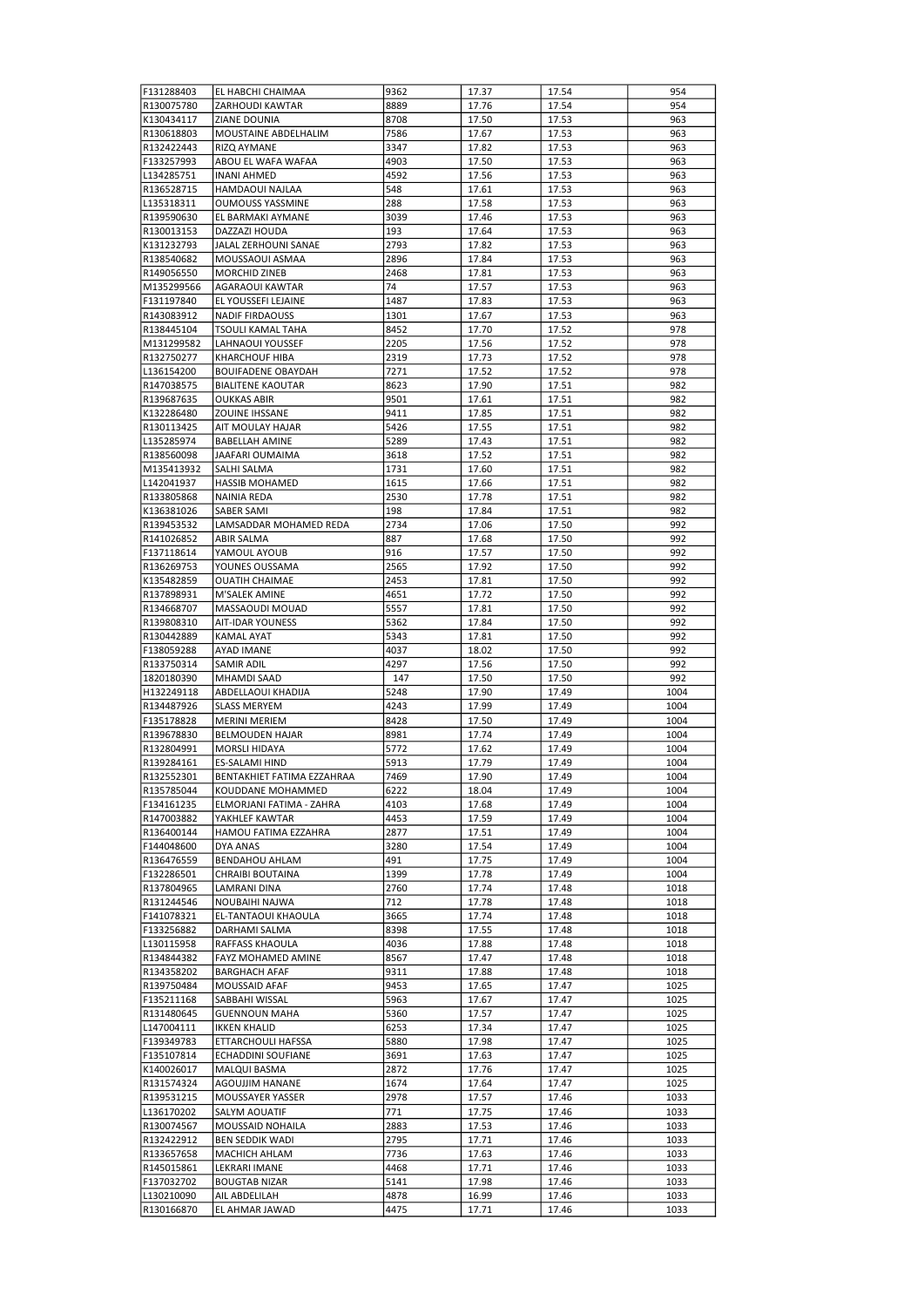| K131488734               | <b>BENDAMOU OMAR</b>                      | 3470         | 17.40          | 17.46          | 1033         |
|--------------------------|-------------------------------------------|--------------|----------------|----------------|--------------|
| R136251044               | <b>TAOUSSI RANIA</b>                      | 6841         | 17.78          | 17.46          | 1033         |
| R110165005               | <b>BAASSINE SALMA</b>                     | 9394         | 17.61          | 17.46          | 1033         |
| F145020283               | <b>KARIM ZINEB</b>                        | 8334         | 17.71          | 17.46          | 1033         |
| R138860105               | <b>BOUHAFA ZOUHAIR</b>                    | 9660         | 17.20          | 17.46          | 1033         |
| R139395869               | ZEHAF RIM                                 | 9167         | 17.64          | 17.45          | 1047         |
| R133247085               | <b>BEN ASILA KHAOULA</b>                  | 9751         | 17.52          | 17.45          | 1047         |
| R130785880               | EL MRINI SOUKAINA                         | 8771         | 17.76          | 17.45          | 1047         |
| R130053970               | <b>CHAOUI ABIR</b>                        | 6521         | 17.93          | 17.45          | 1047         |
| R135476556               | <b>BAGHACH KAOUTAR</b>                    | 6107         | 17.72          | 17.45          | 1047         |
| R130166534               | MOUDNIB MOHAMED ILYASS                    | 4080         | 17.47          | 17.45          | 1047         |
| R134422811<br>R133422413 | <b>BOUNANA RIDA</b><br>OUAKKA HIBAT-ALLAH | 3740<br>5807 | 18.00<br>17.86 | 17.45<br>17.45 | 1047<br>1047 |
| F136307222               | <b>JALLOULI CHAIMAE</b>                   | 4106         | 17.85          | 17.45          | 1047         |
| R130813157               | ZEROUAL OUSSAMA                           | 1242         | 17.90          | 17.45          | 1047         |
| L148048805               | EL OUAHASSI AMINA                         | 417          | 17.50          | 17.45          | 1047         |
| R142086116               | <b>TALIB IKRAME</b>                       | 1295         | 17.86          | 17.45          | 1047         |
| R130657184               | <b>BAID NADA</b>                          | 1652         | 17.64          | 17.45          | 1047         |
| R139476565               | DIYANI OUMAIMA                            | 2002         | 17.56          | 17.45          | 1047         |
| R136513686               | ARAQI HOUSSAINI MOUNA                     | 2640         | 17.82          | 17.44          | 1061         |
| L140021066               | ER-RAOUI MEHDI                            | 2054         | 17.24          | 17.44          | 1061         |
| R135752163               | <b>TANANI MERIEM</b>                      | 574          | 17.57          | 17.44          | 1061         |
| R133519659               | HARRABIDA MOHAMED AMINE                   | 1012         | 17.76          | 17.44          | 1061         |
| R131582618               | AKZAZ MOHAMED                             | 5548         | 17.60          | 17.44          | 1061         |
| K135283014               | <b>ABOUZAID AZIZ</b>                      | 6170         | 17.34          | 17.44          | 1061         |
| K139319403               | EL ADILI KAWTHAR                          | 4057         | 17.82          | 17.44          | 1061         |
| K130221110               | <b>ZITOUNI YOUSRA</b>                     | 5364         | 17.59          | 17.44          | 1061         |
| F138167897               | <b>BOUANANE DOHA</b>                      | 4741         | 17.57          | 17.44          | 1061         |
| R134290674               | EL OUFIR BOUTAINA                         | 5043         | 17.25          | 17.44          | 1061         |
| K135436979               | JASSOUR FATIMA-EZZAHRA                    | 3895         | 17.63          | 17.44          | 1061         |
| R137509458               | <b>ZIZA SOUKAINA</b>                      | 5606         | 17.34          | 17.44          | 1061         |
| L139141474               | <b>DOUIAB HAJAR</b>                       | 9595         | 17.46          | 17.44          | 1061         |
| R131612403               | ZEGGOUR JAMAL-EDDINE                      | 9528         | 17.17          | 17.44          | 1061         |
| K130344466               | <b>HAMROUR ABDELAZIZ</b>                  | 9455         | 17.52          | 17.44          | 1061         |
| L144008480               | <b>BOUMASMOUD HICHAM</b>                  | 8324         | 17.25          | 17.43          | 1076         |
| L148012052               | <b>EZZAHHAR AMINE</b>                     | 8459         | 17.46          | 17.43          | 1076         |
| R138536113               | <b>BOUHDDI NOUHAILA</b>                   | 9511         | 17.57          | 17.43          | 1076         |
| R148050167               | SOUHAIL MOHAMED                           | 4128         | 17.23          | 17.43          | 1076         |
| R132624133               | <b>GHROUNY YOUSRA</b>                     | 4145         | 17.66          | 17.43          | 1076         |
| R136750332               | NASSIK MOHAMMED                           | 4594         | 17.53          | 17.43          | 1076         |
| R131406497               | EL RHANAY HAJAR                           | 7877         | 17.74          | 17.43          | 1076         |
| R132506687               | LEBCHIRIT HIBA                            | 3449         | 17.65          | 17.43          | 1076         |
| R133480343<br>R131794985 | <b>MAHER GHITA</b><br>YASSAMY AICHA       | 5522<br>3388 | 17.78<br>17.84 | 17.43<br>17.43 | 1076<br>1076 |
| F131258004               | <b>TRITAH OUMAIMA</b>                     | 6781         | 17.95          | 17.43          | 1076         |
| F149080023               | <b>BOUSSHOUR SOMAYA</b>                   | 3413         | 17.57          | 17.43          | 1076         |
| F141051336               | MOUBARAK OUMAIMA                          | 2303         | 17.88          | 17.43          | 1076         |
| R134476981               | <b>HALIM ILYASS</b>                       | 2195         | 17.44          | 17.43          | 1076         |
| R130113449               | <b>ZEMOURI YOUSSEF</b>                    | 426          | 17.77          | 17.43          | 1076         |
| R130196636               | <b>AZIZ NAJWA</b>                         | 1045         | 17.65          | 17.42          | 1091         |
| R139651287               | <b>ESSABKI HAJAR</b>                      | 2340         | 17.73          | 17.42          | 1091         |
| F144030786               | <b>TALI ZINEB</b>                         | 2772         | 17.59          | 17.42          | 1091         |
| R133793120               | HAMRAOUI ASMAE                            | 2323         | 17.21          | 17.42          | 1091         |
| R139444260               | DAOUD ICHRAQ                              | 1035         | 17.56          | 17.42          | 1091         |
| F130366596               | EN.NAQADI HOUDA                           | 753          | 17.52          | 17.42          | 1091         |
| R130568506               | CHIBANI KAWTAR                            | 6190         | 17.95          | 17.42          | 1091         |
| R131423023               | EL AISSAOUI AYMANE                        | 7709         | 17.68          | 17.42          | 1091         |
| F141078322               | ELHACHIMI FATIMA EZZAHRA                  | 3629         | 17.28          | 17.42          | 1091         |
| R132908617               | NOUKTIF IMAD                              | 9513         | 17.19          | 17.42          | 1091         |
| R138657740               | <b>OUARDI IDRISSI YOUNES</b>              | 9221         | 17.78          | 17.42          | 1091         |
| R110165015               | <b>ASKOUR IMANE</b>                       | 9145         | 17.64          | 17.42          | 1091         |
| R130182502               | LAROUSSI HAMZA                            | 8711         | 17.21          | 17.42          | 1091         |
| L139279484               | HAMCHA OUMAIMA                            | 7304         | 17.75          | 17.42          | 1091         |
| L137371802               | ABOUABDELLAH MOHAMED                      | 541          | 17.56          | 17.42          | 1091         |
| F132049767               | CHOUAIL FATIMA EZZAHRA                    | 8873         | 17.73          | 17.41          | 1106         |
| K130025464               | BESSAM AKRAM                              | 4871         | 17.71          | 17.41          | 1106         |
| R130139758               | <b>INANE HIBA</b>                         | 3539         | 17.72          | 17.41          | 1106         |
| M131338223               | <b>BALBAL CHADI</b>                       | 1677         | 17.61          | 17.41          | 1106         |
| K133436980               | MAKBOUL MANAL                             | 1659         | 17.79          | 17.41          | 1106         |
| F130015344               | EL KSIS AYA                               | 534          | 17.83          | 17.41          | 1106         |
| R142023755               | <b>IGHMER LATIFA</b>                      | 2395         | 17.39          | 17.41          | 1106         |
| R139702645               | ABILI SALMA                               | 925          | 17.83          | 17.41          | 1106         |
| R147015892               | ABOUSSAAD MERYEM                          | 1221         | 17.64          | 17.41          | 1106         |
| R136782452               | ABDELOUAHI SALMA                          | 2813         | 17.57          | 17.41          | 1106         |
| F131074529               | EL BALOUTE AMINE                          | 2828         | 17.75          | 17.40          | 1116         |
| F146026327               | <b>ACHAT YASSINE</b>                      | 3047         | 17.82          | 17.40          | 1116         |
| R133651019               | <b>JMAILI ANASS</b>                       | 35           | 17.37          | 17.40          | 1116         |
| R135480615               | TABATI SALMA                              | 2737         | 17.62          | 17.40          | 1116         |
| R130092733<br>K134473815 | <b>IBOURK NADA</b><br>EL MOUJENED WAHIBA  | 2815<br>3837 | 17.49<br>17.62 | 17.40<br>17.40 | 1116<br>1116 |
| L134313720               | SADIKI SOUMIA                             | 6918         | 17.52          | 17.40          | 1116         |
|                          |                                           |              |                |                |              |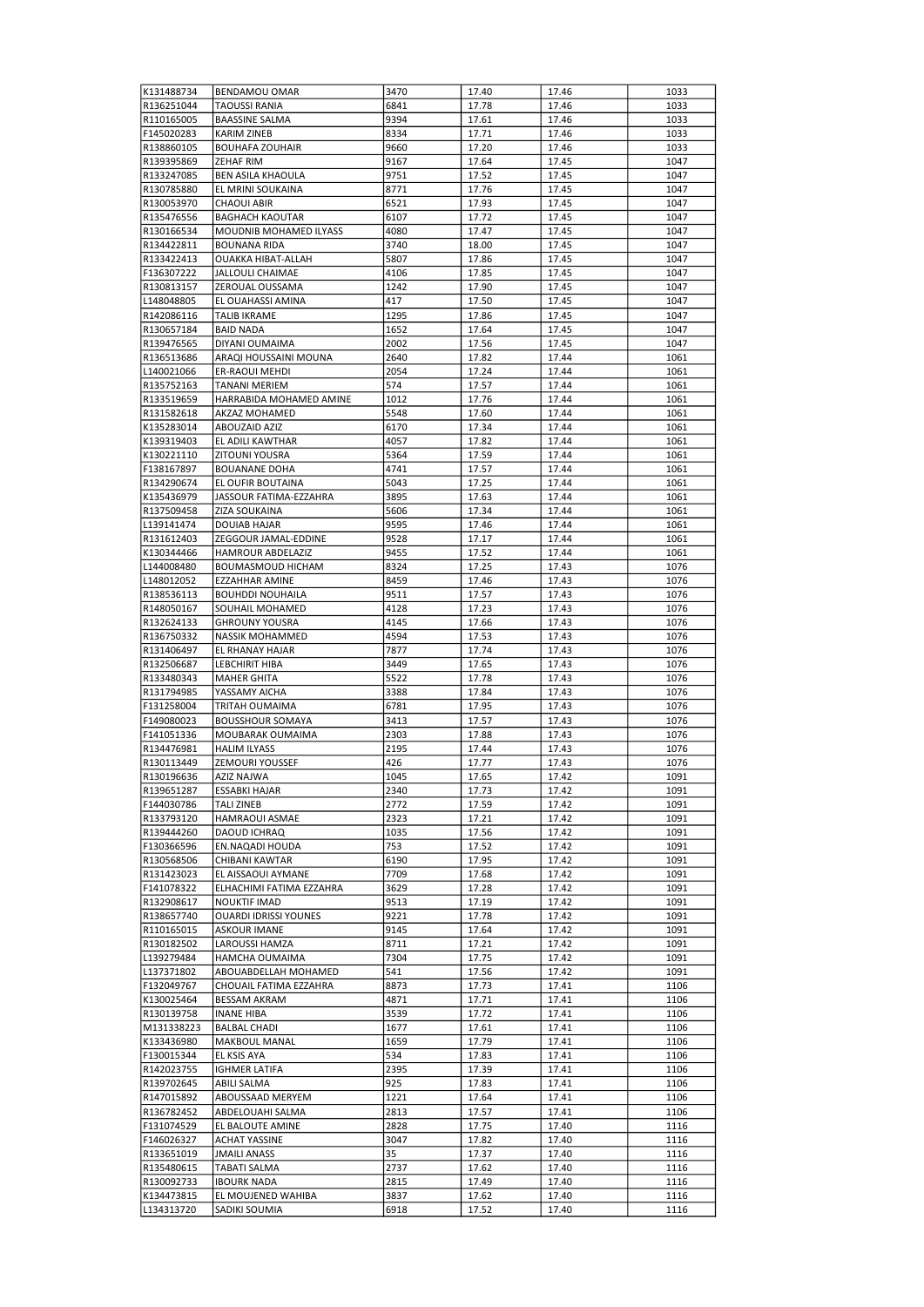| R138442893 | <b>MEDOUAR KAWTAR</b>      | 7717         | 17.36 | 17.40          | 1116         |
|------------|----------------------------|--------------|-------|----------------|--------------|
| R139588741 | <b>TOTITE SALMA</b>        | 3979         | 17.35 | 17.40          | 1116         |
| L132200144 | <b>OUGUAS HOUSSAM</b>      | 7627         | 17.27 | 17.40          | 1116         |
| R136805956 | <b>BOUKERYM SOUKAINA</b>   | 4430         | 17.83 | 17.40          | 1116         |
| R130175772 | SAYAH AYMAN                | 4238         | 17.53 | 17.40          | 1116         |
| R133914455 | RAHALI FADWA               | 4301         | 16.77 | 17.40          | 1116         |
| R140097167 | <b>OHAPOUNE AYA</b>        | 5176         | 17.71 | 17.40          | 1116         |
| R136940248 | RADOUANI MANAL             | 6968         | 17.58 | 17.40          | 1116         |
| R131323732 | <b>BOUTOUAR DOUNIA</b>     | 4029         | 17.24 | 17.40          | 1116         |
| R138897870 | <b>IMSEG SAFAA</b>         | 3815         | 17.44 | 17.40          | 1116         |
| R138698255 | DAHBI-SKALI MOSTAFA        | 8514         | 17.50 | 17.40          | 1116         |
| K136320139 | EL ASRI IMANE              | 8504         | 17.46 | 17.40          | 1116         |
| L139326554 | ROCHDI SOUKAINA            | 8378         | 17.55 | 17.39          | 1135         |
| F147030807 | MATRAOUI NEZHA             | 8413         | 17.43 | 17.39          | 1135         |
| 1820180394 | MIKOU ABLA                 | 109          | 17.39 | 17.39          | 1135         |
| R138476576 | <b>JABRI RIM</b>           | 2773         | 17.65 | 17.39          | 1135         |
| F137118561 | EL MAQASS BOUTAINA         | 3516         | 17.58 | 17.39          | 1135         |
| F137386249 | <b>ES-SAOUIT CHAIMAA</b>   | 7632         | 17.36 | 17.39          | 1135         |
| R136805954 | <b>ABILA ZINEB</b>         | 4348         | 17.32 | 17.39          | 1135         |
| L147023391 | <b>ECHAB AYMAN</b>         | 6386         | 17.44 | 17.39          | 1135         |
| R139513691 | <b>FASSI FIHRI HAJAR</b>   | 5802         | 17.57 | 17.39          | 1135         |
| R139317084 | <b>BAHLOURI AMAL</b>       | 3115         | 17.84 | 17.39          | 1135         |
| M144030430 | <b>OUKHELLOU SAAD</b>      | 2441         | 17.43 | 17.39          | 1135         |
| K134494318 | EL ARROUM AYA              | 939          | 17.46 | 17.39          | 1135         |
| R130195193 | <b>MAAZI IKRAM</b>         | 461          | 17.55 | 17.39          | 1135         |
| R137600215 | <b>ACHDAD ASSIA</b>        | 2500         | 17.82 | 17.39          | 1135         |
| R135681078 | AAZZA HAJAR                | 1895         | 17.47 | 17.39          | 1135         |
| K135147450 | <b>BELAMIR WALID</b>       | 1843         | 17.59 | 17.39          | 1135         |
| R134457761 | EL MLILES YASSIR           | 126          | 17.63 | 17.39          | 1135         |
| R139323742 | <b>BOURHT HOUDA</b>        | 2953         | 17.79 | 17.39          | 1135         |
| L135318392 | EL HOUZALY SARA            | 3158         | 17.44 | 17.38          | 1153         |
| R139540895 | <b>JEDRA AYOUB</b>         | 2887         | 17.53 | 17.38          | 1153         |
| L133329192 | DAAIFI AHMED AMINE         | 5577         | 17.38 | 17.38          | 1153         |
| K135460906 | ELKSAKES MOHAMED AMINE     |              | 17.64 |                |              |
|            | <b>MOUSSAID YOUSSEF</b>    | 5228<br>4392 | 17.48 | 17.38<br>17.38 | 1153<br>1153 |
| M133431862 |                            |              |       |                |              |
| F137326523 | MOUNSIF NADIA IBTIHAL      | 6955         | 17.42 | 17.38          | 1153         |
| K145029347 | EL LEBBAR RIHAB            | 4673         | 17.50 | 17.38          | 1153         |
| K137341888 | SAOUTI SALMA               | 4641         | 17.48 | 17.38          | 1153         |
| L131212271 | MOUMAN CHAIMAA             | 8343         | 17.32 | 17.38          | 1153         |
| M136313389 | <b>FIHRI AISSA</b>         | 9107         | 17.47 | 17.37          | 1162         |
| L137251668 | OUHADDA OUALID             | 8776         | 17.65 | 17.37          | 1162         |
| R130750460 | <b>SAMIR SALMA</b>         | 9279         | 17.66 | 17.37          | 1162         |
| F136366461 | AIT ABDERRAHMAN SOUKAINA   | 8360         | 17.12 | 17.37          | 1162         |
| R131541125 | <b>BENCHERKI RADIA</b>     | 8147         | 17.58 | 17.37          | 1162         |
| L136371746 | <b>GUENAOU RANIA</b>       | 3517         | 17.21 | 17.37          | 1162         |
| R138755089 | <b>CHARIF RGUIBI ZINEB</b> | 5240         | 17.67 | 17.37          | 1162         |
| L145012584 | <b>TAHIR HAFSA</b>         | 6842         | 17.71 | 17.37          | 1162         |
| F142033647 | <b>BOUSSAIRI AYOUB</b>     | 4620         | 17.56 | 17.37          | 1162         |
| L135371762 | <b>MOHTARAM HAMZA</b>      | 6931         | 17.39 | 17.37          | 1162         |
| R134445257 | <b>KASMI KENZA</b>         | 664          | 17.46 | 17.37          | 1162         |
| R130047562 | JAMALEDDINE MOUAAD         | 79           | 17.40 | 17.37          | 1162         |
| L136329430 | LAMDIHINE ALAAEDDINE       | 275          | 17.12 | 17.37          | 1162         |
| R135768766 | CHOUHABI MOHAMMED AMINE    | 2837         | 17.44 | 17.37          | 1162         |
| F134131585 | <b>ANTAR IMANE</b>         | 3095         | 17.43 | 17.37          | 1162         |
| F133197778 | SABRI MOUNIR               | 1747         | 17.66 | 17.36          | 1177         |
| R145093129 | CHARIT HAMZA               | 2398         | 17.47 | 17.36          | 1177         |
| F130015342 | SOUHAMI EL MEHDI           | 866          | 17.36 | 17.36          | 1177         |
| F130014544 | ARADI NISRINE              | 1694         | 17.48 | 17.36          | 1177         |
| L146012795 | CHTIOUI ZAKARIA            | 747          | 17.20 | 17.36          | 1177         |
| K130460965 | <b>AOUADI ZAINEB</b>       | 882          | 17.76 | 17.36          | 1177         |
| K142029357 | <b>AKIL RIM</b>            | 1787         | 17.63 | 17.36          | 1177         |
| R135803141 | ZIKI ZAKARIA               | 3307         | 17.76 | 17.36          | 1177         |
| R138775154 | SAMIR IKRAM                | 4172         | 17.54 | 17.36          | 1177         |
| M144052282 | TAIK OUSSAMA               | 5983         | 17.58 | 17.36          | 1177         |
| F149015051 | TOUMI SOUKAINA             | 3579         | 17.74 | 17.36          | 1177         |
| F133070940 | HAMRANE CHAIMAE            | 5630         | 17.79 | 17.36          | 1177         |
| L132032371 | AIT AZARINE MANAL          | 3350         | 17.48 | 17.36          | 1177         |
| R140062790 | ZOUHARI ZAINEB             | 9640         | 17.44 | 17.36          | 1177         |
| L138326657 | AIT AZZHRA RIHAB           | 4310         | 17.52 | 17.36          | 1177         |
| L146002524 | LAHDAOUI ASMA              | 7943         | 17.43 | 17.36          | 1177         |
| N142016669 | SAKOUT HAMZA               | 8420         | 17.37 | 17.36          | 1177         |
| M141039166 | <b>IJDAD NADA BEDDA</b>    | 8328         | 17.59 | 17.36          | 1177         |
| K133288845 | GHOUZALI JIHAD             | 8949         | 17.63 | 17.35          | 1195         |
| L144018009 | JAOUHARI HOUDAYFA          | 9283         | 17.28 | 17.35          | 1195         |
| F131161169 | MAHDOUF HAMZA              | 8736         | 17.39 | 17.35          | 1195         |
| R138657119 | <b>AMINE ANASS</b>         | 6709         | 17.69 | 17.35          | 1195         |
| L136287216 | ALAMI SALMA                | 5215         | 17.74 | 17.35          | 1195         |
| M133350045 | AZAROU ACHRAF              | 6561         | 17.37 | 17.35          | 1195         |
| K130471579 | EL MOUSS IKRAM             | 5024         | 17.78 | 17.35          | 1195         |
|            |                            |              |       |                |              |
| R135780761 | AHBELLA HOUDA              | 6207         | 17.52 | 17.35          | 1195         |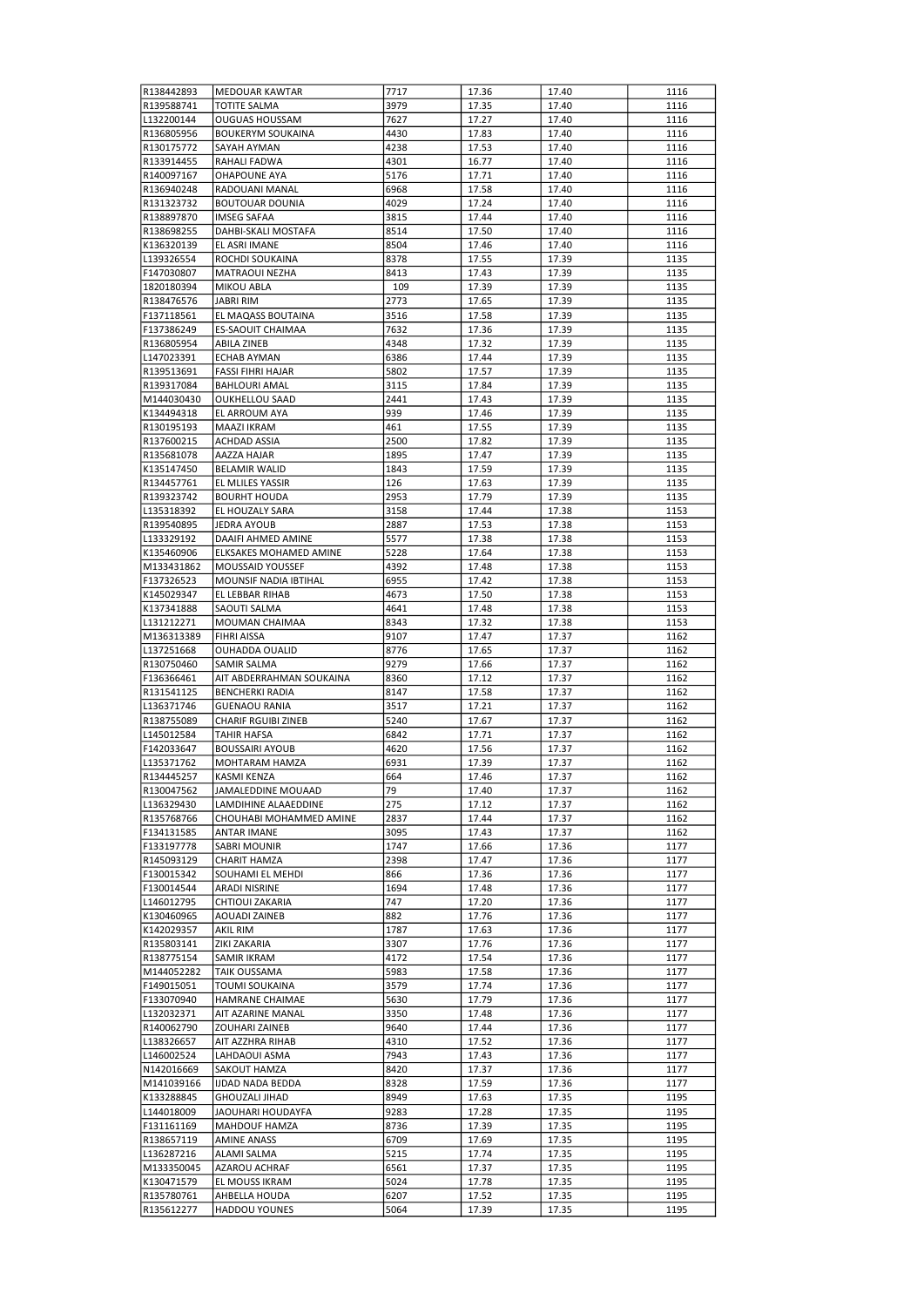| K133263986 | <b>CHAKIR HAFSSA</b>     | 6555 | 17.69 | 17.35 | 1195 |
|------------|--------------------------|------|-------|-------|------|
| R139511655 | <b>ADIB NAWFAL</b>       | 752  | 17.67 | 17.35 | 1195 |
| R130081536 | NAMOUS IMAN              | 1200 | 17.70 | 17.35 | 1195 |
| R144051164 | <b>ZENNOUNI KAWTAR</b>   | 656  | 17.77 | 17.35 | 1195 |
| R135453499 | <b>HARCHAOUI FADWA</b>   | 2821 | 17.49 | 17.35 | 1195 |
| F142081298 | SARDI HAJAR              | 481  | 17.46 | 17.34 | 1209 |
| J134324327 | TOUHTOUH MOHAMMED-HAMZA  | 1348 | 17.17 | 17.34 | 1209 |
|            |                          |      |       |       |      |
| R137561173 | <b>KECHOURI HIND</b>     | 1813 | 17.65 | 17.34 | 1209 |
| K130025548 | ROCHD NISRINE            | 1542 | 17.49 | 17.34 | 1209 |
| L133344782 | <b>BOUCHAOUI NIAMA</b>   | 73   | 17.66 | 17.34 | 1209 |
| R130058828 | AFIFI IKRAM              | 2427 | 17.71 | 17.34 | 1209 |
| F137349714 | <b>KORAICH HIND</b>      | 400  | 17.82 | 17.34 | 1209 |
| K139453574 | SAHLA IBTISSAM           | 1580 | 17.55 | 17.34 | 1209 |
| R139501975 | RHAROUABY OUMAIMA        | 4216 | 17.58 | 17.34 | 1209 |
| R132770835 | <b>BENZDANE NOUHAILA</b> | 6590 | 17.38 | 17.34 | 1209 |
| R139928583 | TINOUTE SALMA            | 6651 | 17.91 | 17.34 | 1209 |
| R139824552 | AMAAMER IMANE            | 7830 | 17.39 | 17.34 | 1209 |
| R135283238 | LAMNAOIR IMANE           | 3640 | 17.91 | 17.34 | 1209 |
| F147068571 | SARIM OUMAIMA            | 7742 | 17.32 | 17.34 | 1209 |
|            |                          |      |       |       |      |
| K130320132 | ABOU-EN-NASR IBTISSAM    | 5946 | 17.42 | 17.34 | 1209 |
| R139665350 | <b>BACHKAR DOHA</b>      | 6769 | 17.78 | 17.34 | 1209 |
| R135620120 | ELKAOUMI AHMED           | 9287 | 17.79 | 17.34 | 1209 |
| K139133636 | EL OUALI HIND            | 9615 | 17.70 | 17.34 | 1209 |
| L130164631 | JABBAR MAYSSAE           | 2454 | 17.59 | 17.34 | 1209 |
| K130494368 | LOKMANE SMAIL            | 9027 | 17.29 | 17.33 | 1228 |
| R135813138 | EL GHALLAB AYA           | 7917 | 17.42 | 17.33 | 1228 |
| K140029336 | <b>BENHARARA ZINEB</b>   | 6347 | 17.67 | 17.33 | 1228 |
| F133257170 | SOKRI YASSER             | 3762 | 17.63 | 17.33 | 1228 |
| R134794690 | ESSAMOUKI HALIMA         | 3544 | 17.81 | 17.33 | 1228 |
| R136531330 | <b>BASRI ZAKARIA</b>     | 3593 | 16.84 | 17.33 | 1228 |
| F138315124 | <b>BOULOU ANAS</b>       | 4004 | 17.72 | 17.33 | 1228 |
| R134597542 | EL MOUMNI AICHA          | 4837 | 17.53 | 17.33 | 1228 |
|            |                          |      |       |       |      |
| K130242819 | BERAJAA AMINE            | 5329 | 17.66 | 17.33 | 1228 |
| R149115836 | <b>ASSEKOUR NADA</b>     | 4597 | 17.45 | 17.33 | 1228 |
| R137748708 | EL IDRISSI SALMA         | 436  | 17.68 | 17.33 | 1228 |
| R140056311 | MAJDI OMAR               | 3174 | 17.56 | 17.33 | 1228 |
| R130139313 | LAABSSI WISSAL           | 3091 | 17.46 | 17.33 | 1228 |
| R130134989 | HENOUN LOUKILI SALMA     | 1882 | 17.54 | 17.33 | 1228 |
| F130015339 | <b>MAKICH RIDA</b>       | 867  | 17.54 | 17.33 | 1228 |
| R130108362 | <b>CHOUAIB RIHAB</b>     | 1333 | 17.61 | 17.33 | 1228 |
| K131436942 | EL MOTAMID HOURIA        | 1014 | 17.47 | 17.33 | 1228 |
| F137326311 | AMIN YAHYA               | 136  | 17.70 | 17.33 | 1228 |
| R135442900 | SAIDEDDINE MAROUANE      | 1098 | 17.61 | 17.33 | 1228 |
|            | <b>HAIMOUD ABIR</b>      | 2834 | 17.66 | 17.32 | 1247 |
| R138422425 |                          |      |       |       |      |
| F139344393 | TIZGUI NASSIMA           | 3012 | 17.69 | 17.32 | 1247 |
| F136197747 | <b>ZBIRI MOUNTASIR</b>   | 2382 | 17.57 | 17.32 | 1247 |
| R130004862 | <b>LAMDASNI ANAS</b>     | 315  | 17.43 | 17.32 | 1247 |
| K135147433 | RAZIK CHAIMAE            | 2225 | 17.22 | 17.32 | 1247 |
| R146113542 | HAMMOUTI IBTIHAL         | 7    | 17.79 | 17.32 | 1247 |
| K131449968 | <b>WAHID IMANE</b>       | 1537 | 17.82 | 17.32 | 1247 |
| L133071117 | AIT-LAACHIR HAJAR        | 2019 | 17.70 | 17.32 | 1247 |
| R134598295 | EL MOUNTASSIR OUMAIMA    | 573  | 17.76 | 17.32 | 1247 |
| R139804945 | <b>BAHLOUL SALMA</b>     | 2715 | 17.45 | 17.32 | 1247 |
| R130098301 | SABERE ABDESSAMAD        | 2480 | 17.62 | 17.32 | 1247 |
| R138406786 | DAOUDI KHAOULA           | 649  | 17.69 | 17.32 | 1247 |
| R138372806 | ELLAWIZI FIRDAOUS        | 4344 | 17.32 | 17.32 | 1247 |
| M120025608 | ADAOUCH FATIMA-EZZAHRAE  | 4299 | 17.31 | 17.32 | 1247 |
| R145096969 |                          |      |       | 17.32 |      |
|            | MRABT ZAKARIAE           | 8609 | 17.65 |       | 1247 |
| R130053965 | <b>TELHANE DOHA</b>      | 9594 | 17.33 | 17.32 | 1247 |
| R137634693 | SAADOUNI KHADIJA         | 9392 | 17.84 | 17.32 | 1247 |
| L140041653 | TAALLATE OUSSAMA         | 6604 | 17.64 | 17.32 | 1247 |
| R132422396 | <b>BOUNOUN CHAKIB</b>    | 8948 | 17.74 | 17.32 | 1247 |
| R138493384 | <b>BENGHFIR MANAL</b>    | 9213 | 17.49 | 17.31 | 1266 |
| L138267915 | MOURABITI ZIYAD          | 3248 | 17.71 | 17.31 | 1266 |
| F139326294 | <b>HOR NADA</b>          | 4127 | 17.79 | 17.31 | 1266 |
| F132334596 | REHAILY MOHAMMED -RIDA   | 4486 | 17.54 | 17.31 | 1266 |
| K136496787 | OURAOUI OUSSAMA          | 7558 | 17.67 | 17.31 | 1266 |
| R139503978 | EL MABTOUL NOUHAILA      | 3497 | 17.74 | 17.31 | 1266 |
| R110055480 | MACHKOURI YASMINE        | 2698 | 17.73 | 17.31 | 1266 |
| F139265881 | MELIANA ASMAA            | 2482 | 17.49 | 17.30 | 1273 |
| R136536119 | HAMRANI OUMAIMA          | 850  | 17.50 | 17.30 | 1273 |
|            | TOUZAMI SALMA            | 457  |       |       |      |
| R143045079 |                          |      | 17.55 | 17.30 | 1273 |
| R135554374 | EL OMARI MOHAMED-REDA    | 2666 | 17.58 | 17.30 | 1273 |
| R132552075 | DOUBLALI MERYEME         | 791  | 17.88 | 17.30 | 1273 |
| F110037927 | EL BAKOURI NADA          | 1064 | 17.85 | 17.30 | 1273 |
| R132548761 | MOUHIM MANAL             | 4657 | 17.41 | 17.30 | 1273 |
| R148044798 | LABZAR OUMAIMA           | 7090 | 17.61 | 17.30 | 1273 |
| M135165142 | NAKHLI LAMYAE            | 7250 | 17.22 | 17.30 | 1273 |
| L135056377 | <b>OUABI SOUKAYNA</b>    | 6483 | 17.06 | 17.30 | 1273 |
| F134403107 | RABAH NAJWA              | 6380 | 17.52 | 17.30 | 1273 |
| R131209842 | <b>BOUBCHER LAMIAE</b>   | 9051 | 17.18 | 17.30 | 1273 |
|            |                          |      |       |       |      |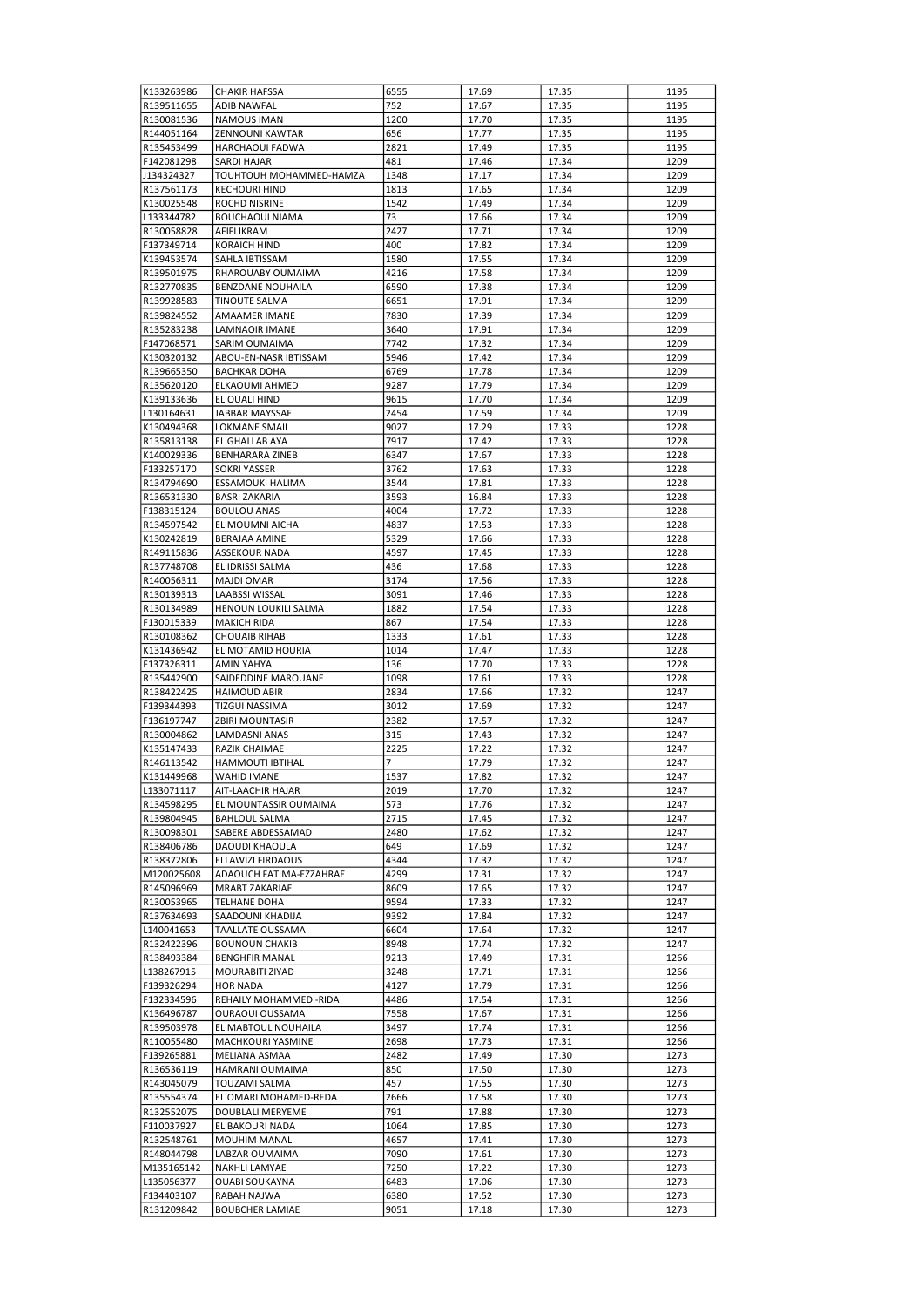| M141046166 | <b>OUMAGOUNE FATIMA</b>    | 8875 | 17.39 | 17.30          | 1273         |
|------------|----------------------------|------|-------|----------------|--------------|
| K130480021 | QARBAL IKRAM               | 8859 | 17.43 | 17.29          | 1286         |
| 1820180305 | <b>KADIRI ACHRAF</b>       | 127  | 17.29 | 17.29          | 1286         |
| M147071827 | RAZI LAMYAE                | 7938 | 17.41 | 17.29          | 1286         |
| F130320238 | BARHOUMI WIJDANE           | 7001 | 17.64 | 17.29          | 1286         |
| R140011761 | BELCHGUER FATIMA EZZAHRA   | 3464 | 17.21 | 17.29          | 1286         |
| R130127440 | <b>MEJD ACHRAF</b>         | 3438 | 17.40 | 17.29          | 1286         |
| R130127159 | <b>MOUSTAID WASSILA</b>    | 5879 | 17.92 | 17.29          | 1286         |
| F135063869 | <b>BOUMADIAN SOUMIA</b>    | 5654 | 17.52 | 17.29          | 1286         |
| F110037948 | <b>NAZIH INASS</b>         | 6666 | 17.62 | 17.29          | 1286         |
| R132422446 | TALIB IBTISSAM             | 5266 | 17.66 | 17.29          | 1286         |
| R139687971 | <b>TARBAOUI NAJAT</b>      | 4693 | 17.47 | 17.29          | 1286         |
| K134285976 | <b>BAINY NOUHAILA</b>      | 4013 | 17.82 | 17.29          | 1286         |
| R149015857 | <b>IRGUI WASSIMA</b>       | 4090 | 17.30 | 17.29          | 1286         |
| F148060197 | <b>OUAZIZ WAFAA</b>        | 1105 | 17.44 | 17.29          | 1286         |
| R135528714 | <b>HAMDAOUI NADA</b>       | 453  | 17.47 | 17.29          | 1286         |
| F136388446 | FATIHI ABDELLAH            | 3146 | 17.91 | 17.29          | 1286         |
| L137212174 | <b>SMOUNI RIM</b>          | 217  | 17.62 | 17.29          | 1286         |
| K148000011 | <b>BOUAKAD FAHD</b>        | 3025 | 17.40 | 17.29          | 1286         |
| F146033136 | <b>KHAIDOUNE MALIKA</b>    | 681  | 17.07 | 17.29          | 1286         |
| R120036236 | DAAFANE HIBA               | 1577 | 17.87 | 17.29          | 1286         |
| F131363679 | <b>OUAKI HAJAR</b>         | 2169 | 17.74 | 17.29          | 1286         |
| R144060108 | LACHKAR MOUAD              | 2436 | 17.48 | 17.29          | 1286         |
| R132781157 | <b>IHAMJI KHADIJA</b>      | 816  | 17.37 |                |              |
| F136070979 | RIAD OUMAIMA               | 28   | 17.84 | 17.29<br>17.28 | 1286<br>1309 |
| F163139791 | <b>NATHI GHITA</b>         |      | 17.40 |                | 1309         |
|            |                            | 1183 |       | 17.28          |              |
| R134771426 | DARMICH SAMYA              | 2570 | 17.41 | 17.28          | 1309         |
| R130036001 | <b>BAALI KHADIJA</b>       | 37   | 17.42 | 17.28          | 1309         |
| F138396215 | <b>HARIT KAWTAR</b>        | 2464 | 17.25 | 17.28          | 1309         |
| R130501889 | EL GALOUCH WIAM            | 94   | 17.86 | 17.28          | 1309         |
| K136240533 | ELKADIRI ILYASSE           | 1262 | 17.36 | 17.28          | 1309         |
| K143021914 | LAHKAIMI ABDERRAHMANE      | 2614 | 17.80 | 17.28          | 1309         |
| R149019211 | <b>NASSIK AMINA</b>        | 200  | 17.51 | 17.28          | 1309         |
| R133332034 | EL KHADDAM OUMAIMA         | 1982 | 17.75 | 17.28          | 1309         |
| F130307912 | <b>GALLAB IMANE</b>        | 3459 | 17.51 | 17.28          | 1309         |
| R136754227 | ERRAZI WISSAL              | 3792 | 17.51 | 17.28          | 1309         |
| R138400359 | <b>BEN HAMMOU AYA</b>      | 7807 | 17.43 | 17.28          | 1309         |
| F142012619 | MOUTAHIR MOHAMMED          | 4492 | 17.77 | 17.28          | 1309         |
| K134229759 | ATTA YASMINE               | 3365 | 17.61 | 17.28          | 1309         |
| F131404698 | <b>ZAKY NOUR</b>           | 6156 | 17.94 | 17.28          | 1309         |
| K149017782 | <b>BENJAMIA YOUSSEF</b>    | 4397 | 17.50 | 17.28          | 1309         |
| R139789175 | <b>MAWADIA REDA</b>        | 7869 | 17.62 | 17.28          | 1309         |
| F133122057 | EL FELLAHI MERYEM          | 8102 | 17.37 | 17.28          | 1309         |
| L135287227 | EL RHARBALI MOHAMMED-AMINE | 2101 | 17.57 | 17.28          | 1309         |
| R137534837 | <b>BOUKHRISS KAOUTAR</b>   | 8547 | 17.32 | 17.28          | 1309         |
| R133552133 | <b>FAHMI ANAS</b>          | 9705 | 17.57 | 17.27          | 1330         |
| R133416995 | DARID KHADIJA              | 9284 | 17.27 | 17.27          | 1330         |
| R136506654 | SIRAJEDDINE ADIL           | 9259 | 17.26 | 17.27          | 1330         |
| R133569503 | <b>KHADRANE ZINEB</b>      | 4181 | 17.65 | 17.27          | 1330         |
| K135460907 | <b>BOUHANDI HAJAR</b>      | 4262 | 17.50 | 17.27          | 1330         |
| R130118538 | MAHBOUBI YASMINE           | 7766 | 17.58 | 17.27          | 1330         |
| M141035977 | SABRI HAJAR                | 7898 | 17.32 | 17.27          | 1330         |
| R138854077 | <b>KACHI AMINE</b>         | 6911 | 17.11 | 17.27          | 1330         |
| R131928580 | SIF SALAH EDDINE           | 6672 | 17.56 | 17.27          | 1330         |
| R130789185 | KHOURIBCHY MOHAMMED        | 7041 | 17.63 | 17.27          | 1330         |
| R139554007 | LOUKILI ABDELOUAHED        | 2061 | 17.30 | 17.27          | 1330         |
| R146073760 | ZRIOUIL OUMAIMA            | 2025 | 17.56 | 17.27          | 1330         |
| R139543668 | ELLATIFI WISSAM            | 5    | 17.39 | 17.27          | 1330         |
| R137574034 | NANI FATIMA-EZZAHRAA       | 2390 | 17.74 | 17.27          | 1330         |
| K136494637 | ALLAGUI NAWAL              | 1596 | 17.54 | 17.27          | 1330         |
| R147047687 | ZAGHLY HIND                | 3279 | 17.83 | 17.27          | 1330         |
| R131802588 | HAJJAJI SALMA              | 1344 | 17.32 | 17.27          | 1330         |
| R130139912 | MAJDI SAMIA                | 1983 | 17.27 | 17.27          | 1330         |
| R134557836 | RBAITI DALAL               | 1971 | 17.85 | 17.26          | 1348         |
|            |                            | 824  |       |                |              |
| F143011492 | ZIANY MERYEM               |      | 17.62 | 17.26          | 1348         |
| R135357970 | LOUKILI AYA                | 2308 | 17.46 | 17.26          | 1348         |
| R133453512 | ADIB OUMAIMA               | 3007 | 17.47 | 17.26          | 1348         |
| F110007054 | NASSIR YASSINE             | 4978 | 17.42 | 17.26          | 1348         |
| F110037935 | <b>HARIT KAWTAR</b>        | 4472 | 17.65 | 17.26          | 1348         |
| R137613167 | EL OUATR HOUSSAM           | 3832 | 17.32 | 17.26          | 1348         |
| R138312696 | <b>HOUMMASS SALMA</b>      | 8887 | 17.29 | 17.26          | 1348         |
| 1820180239 | FNINI MOUNIA               | 120  | 17.26 | 17.26          | 1348         |
| L136301188 | <b>BOUSSAKSSOU MERIEM</b>  | 7999 | 17.65 | 17.26          | 1348         |
| L130287574 | <b>BOUHOUT ILYASS</b>      | 2827 | 17.26 | 17.25          | 1358         |
| R135710194 | EL HARRAD RIM              | 9494 | 17.56 | 17.25          | 1358         |
| R130487317 | MOUSLEH HIBA               | 5418 | 17.48 | 17.25          | 1358         |
| F137360152 | EL KHAIRANI ZOUHAIR        | 4129 | 17.58 | 17.25          | 1358         |
| R130176330 | <b>ELKARNE AYA</b>         | 4793 | 17.70 | 17.25          | 1358         |
| L149007743 | <b>MERZAK RABI</b>         | 4536 | 17.21 | 17.25          | 1358         |
| R134501968 | AMRANI ILHAM               | 3455 | 17.94 | 17.25          | 1358         |
| R137290699 | <b>BENKHALI AMINA</b>      | 6952 | 17.29 | 17.25          | 1358         |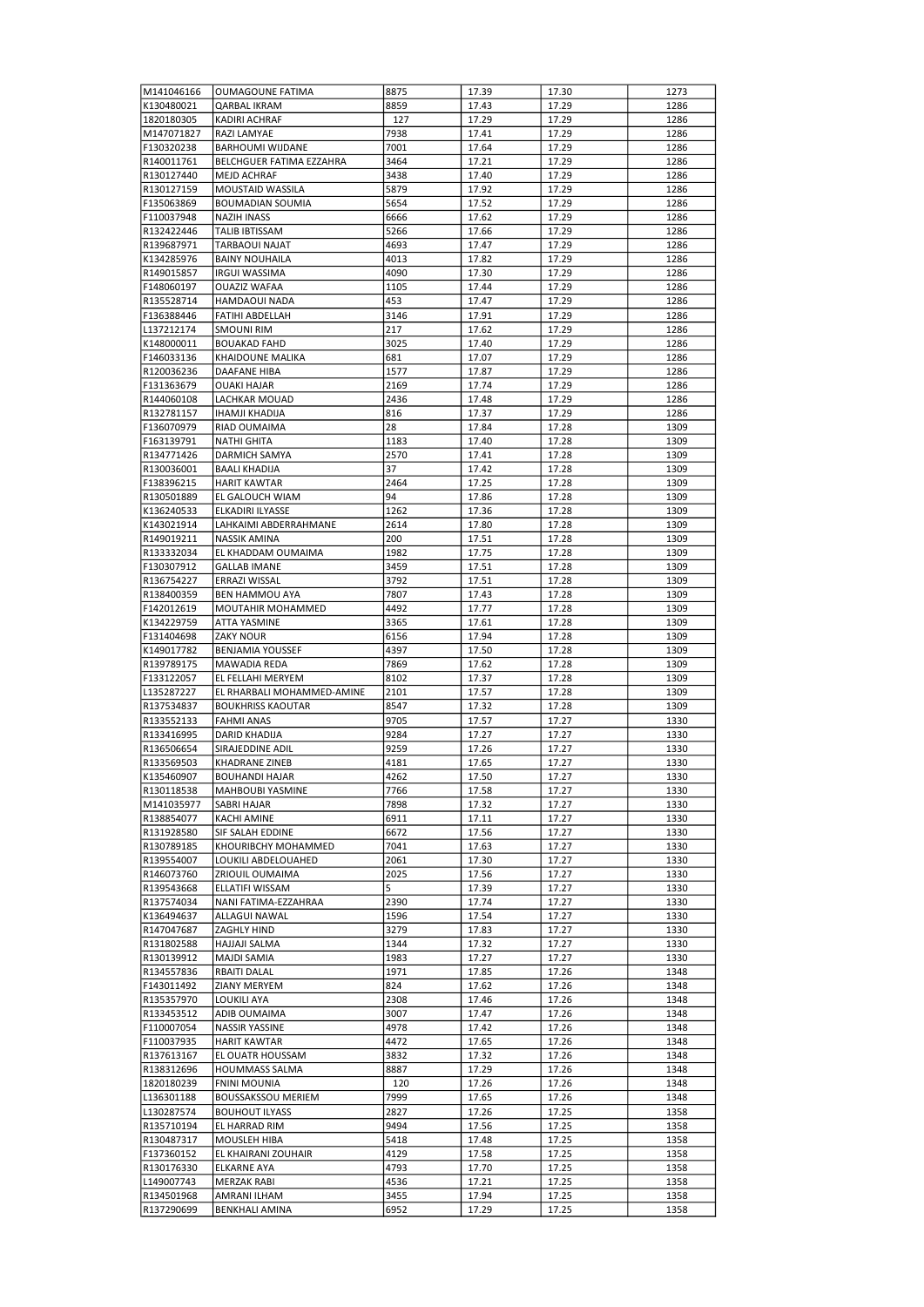| L137208955               | <b>DRISSI MANAL</b>                       | 208          | 17.50          | 17.25          | 1358         |
|--------------------------|-------------------------------------------|--------------|----------------|----------------|--------------|
| L139287228               | <b>BAHIR OUSSAMA</b>                      | 256          | 17.57          | 17.25          | 1358         |
| F139177483               | LAHZIL RABAB                              | 3322         | 17.52          | 17.24          | 1368         |
| F146024432<br>K138471565 | EL ORCHE MOUAD<br>RHLALOU KHADIJA         | 2397<br>1247 | 17.50<br>17.57 | 17.24<br>17.24 | 1368<br>1368 |
| R134457940               | <b>OUADINI BADR</b>                       | 1666         | 17.53          | 17.24          | 1368         |
| R131690488               | ABOUDRA KARIM                             | 2718         | 17.12          | 17.24          | 1368         |
| L135218915               | <b>SAFRANY HIND</b>                       | 312          | 17.67          | 17.24          | 1368         |
| R130358753               | AOUAD MOUAD                               | 1995         | 17.30          | 17.24          | 1368         |
| R130927198               | <b>GUESSAB AHLAM</b>                      | 97           | 17.63          | 17.24          | 1368         |
| R131938672               | KOUNDI ACHRAF                             | 2053         | 17.29          | 17.24          | 1368         |
| F137126978               | EL HAOUATE HAMZA                          | 1486         | 17.58          | 17.24          | 1368         |
| M136515405               | <b>MELLAL ILYASSE</b>                     | 6272         | 17.56          | 17.24          | 1368         |
| R137841848               | <b>CHERGUI MERYEM</b>                     | 7129         | 17.67          | 17.24          | 1368         |
| R149048143<br>R134375171 | TRI RANIA<br><b>BITTY CHAIMAA</b>         | 3349<br>4824 | 17.74<br>17.39 | 17.24          | 1368         |
| R136676943               | <b>HAJJOUI RIM</b>                        | 6117         | 17.43          | 17.24<br>17.24 | 1368<br>1368 |
| R137678821               | AIT BAHAFID HAKIMA                        | 3387         | 17.44          | 17.24          | 1368         |
| L146021021               | ARGADI AYOUB                              | 5222         | 17.57          | 17.24          | 1368         |
| F130366487               | TAIEB LAMIAA                              | 5507         | 17.36          | 17.24          | 1368         |
| R130184908               | AOUIOUED OTHMANE                          | 7884         | 17.61          | 17.24          | 1368         |
| F141021665               | LABRIKI MERIEM                            | 4537         | 17.24          | 17.24          | 1368         |
| K137334941               | BENELMKADEM NEZHA                         | 6705         | 17.56          | 17.24          | 1368         |
| L132214698               | <b>OUZAOUIT OTHMANE</b>                   | 1641         | 17.10          | 17.24          | 1368         |
| M148070456               | KHIATI ABDERRAHIM                         | 9116         | 17.21          | 17.24          | 1368         |
| K131438744               | <b>MORHIR OUMAIMA</b>                     | 8044         | 17.35          | 17.24          | 1368         |
| K135485770               | AATIO KAOUTAR                             | 9280         | 17.44          | 17.24          | 1368         |
| R137454074               | RHARRA ANOUAR                             | 4780         | 17.43          | 17.24          | 1368         |
| R135624000               | AHAJJOUT KARIMA                           | 7573         | 17.37          | 17.24          | 1368         |
| L131141683<br>L134296963 | MAZZI AHMED<br><b>CHEKROUNI ILIAS</b>     | 5337<br>6563 | 17.23<br>17.52 | 17.24<br>17.24 | 1368<br>1368 |
| R134847961               | HSSINI MOHAMED AMIR                       | 9299         | 17.60          | 17.24          | 1368         |
| R138573027               | <b>OUAKRIM WIAME</b>                      | 9750         | 17.52          | 17.23          | 1398         |
| R134481688               | <b>HAMDI RIM</b>                          | 9784         | 17.61          | 17.23          | 1398         |
| R140113331               | ADERAB KAOUTAR                            | 8846         | 17.46          | 17.23          | 1398         |
| R130155562               | ABOULKACEM FATIMAEZZAHRA                  | 8035         | 17.49          | 17.23          | 1398         |
| K146030125               | LAFAF MOHAMED AMINE                       | 9549         | 17.12          | 17.23          | 1398         |
| R135720861               | EZ-ZIANI SAFAA                            | 9512         | 17.28          | 17.23          | 1398         |
| F130014759               | <b>KSIRI AYA</b>                          | 6315         | 17.49          | 17.23          | 1398         |
| R110032490               | <b>GHAFDY YOUNES</b>                      | 6178         | 17.62          | 17.23          | 1398         |
| K142029339               | <b>BASSIDI NASSIMA</b>                    | 6455         | 17.59          | 17.23          | 1398         |
| R133942289               | <b>AGOUMI BADR</b>                        | 5663         | 17.35          | 17.23          | 1398         |
| R135806357<br>R139848881 | AIT-BIHI HAMZA<br>LAMYAA ZIDANI           | 4591<br>6599 | 17.31<br>17.82 | 17.23          | 1398<br>1398 |
| R137203606               | LAANANI NOURA                             | 2483         | 17.21          | 17.23<br>17.23 | 1398         |
| R139199863               | <b>TOUZANI IMANE</b>                      | 1407         | 17.82          | 17.23          | 1398         |
| R138360912               | <b>GHAYATE SOUMAYA</b>                    | 2958         | 17.46          | 17.23          | 1398         |
| F145047590               | NASSIRI SELMA                             | 1880         | 17.31          | 17.23          | 1398         |
| L136093593               | SADIQ FATIMA EZZAHRA                      | 299          | 17.69          | 17.23          | 1398         |
| F146030727               | LOUATI WAFA                               | 2124         | 17.30          | 17.22          | 1415         |
| F138340380               | AYAD AMAL                                 | 2134         | 17.48          | 17.22          | 1415         |
| F135316740               | TARAHI WAFA                               | 2735         | 17.47          | 17.22          | 1415         |
| K134461009               | CHRIFI CHAIMAE                            | 1728         | 17.44          | 17.22          | 1415         |
| F130387881               | OUARCHANI SOUKAINA                        | 1145         | 17.61          | 17.22          | 1415         |
| R131846393               | TAOUCE FATIMA ZAHRA                       | 2818         | 17.33          | 17.22          | 1415         |
| R133506686<br>R131668848 | BERRADA EL GHALI<br>HADDAD BADR           | 623<br>3230  | 17.58<br>17.61 | 17.22<br>17.22 | 1415<br>1415 |
| K131496983               | LARIBOU OTHMANE                           | 2633         | 17.52          | 17.22          | 1415         |
| R130123076               | SABBAR OUMAIMA                            | 7872         | 17.49          | 17.22          | 1415         |
| K142041943               | ROCHDY IMANE                              | 4168         | 17.79          | 17.22          | 1415         |
| R131411225               | MOUHARRIR HAJAR                           | 4209         | 17.65          | 17.22          | 1415         |
| K137315025               | EL FATIHI AYMEN                           | 7175         | 17.35          | 17.22          | 1415         |
| R130149932               | MATTAR HIND                               | 9672         | 17.64          | 17.22          | 1415         |
| F139320181               | BENHOMANE MOUAD                           | 8410         | 17.41          | 17.22          | 1415         |
| L137198531               | QANIT OUALID                              | 9702         | 17.42          | 17.22          | 1415         |
| C137135365               | KOUIDRY ZOUHAIR                           | 8929         | 17.50          | 17.22          | 1415         |
| R139779539               | ANTARI ASMAA                              | 9638         | 17.64          | 17.22          | 1415         |
| L135158974               | <b>IDABDESLEM ILYASS</b>                  | 9057         | 16.96          | 17.22          | 1415         |
| F140014881<br>L135211162 | <b>ELMIR YOUSSEF</b><br>ELARFAOUI BOUCHRA | 8541<br>399  | 16.97<br>17.31 | 17.22<br>17.21 | 1415<br>1435 |
| R134639965               | SARHANI SALMA                             | 8500         | 17.39          | 17.21          | 1435         |
| R134796388               | <b>BOULAQ LINA</b>                        | 8925         | 16.94          | 17.21          | 1435         |
| R135315971               | EL MEJDOUB HIBA                           | 4034         | 17.29          | 17.21          | 1435         |
| R130044122               | KANANE ABDELHAMID                         | 6183         | 17.52          | 17.21          | 1435         |
| R139476987               | CHAFI SAMI                                | 6486         | 17.32          | 17.21          | 1435         |
| R140079995               | <b>BEN TCHICHIA SARA</b>                  | 6512         | 17.66          | 17.21          | 1435         |
| K133499312               | <b>BOUALI ZAKARIA</b>                     | 6374         | 17.56          | 17.21          | 1435         |
| R137531295               | ZIDANE MOHAMMED AMINE                     | 7029         | 17.06          | 17.21          | 1435         |
| R138549937               | LAMZAOURI OUSSAMA                         | 4043         | 17.73          | 17.21          | 1435         |
| D138318621               | ABENNAOU IMANE                            | 469          | 17.16          | 17.21          | 1435         |
| K110013671               | KHAROUAI IKRAM                            | 1422         | 17.22          | 17.21          | 1435         |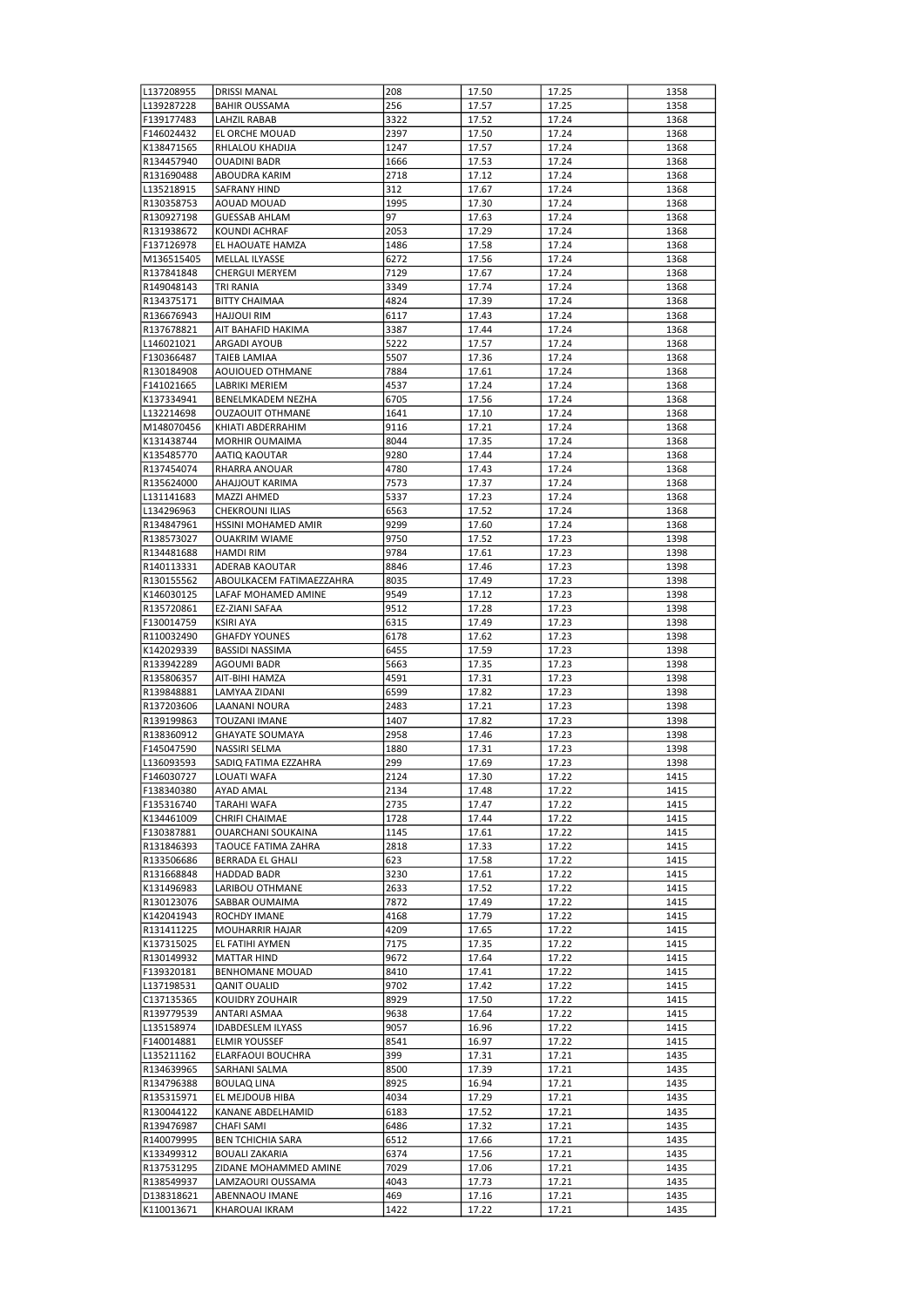| R139550302               | <b>NEJJAM ISMAIL</b>                     | 134          | 17.64          | 17.21          | 1435         |
|--------------------------|------------------------------------------|--------------|----------------|----------------|--------------|
| R131657192               | <b>KAHLOUNE SOUHAIL</b>                  | 3096         | 17.45          | 17.21          | 1435         |
|                          |                                          |              |                |                |              |
| R130170806               | RAOUI SOUKAINA                           | 1727         | 17.56          | 17.21          | 1435         |
| R146079062               | <b>KARTASSI SOKAINA</b>                  | 1637         | 17.62          | 17.21          | 1435         |
| R133791267               | ZEROUAL OUMAIMA                          | 3061         | 17.46          | 17.21          | 1435         |
| R149003721               | <b>GOUZI KAWTAR</b>                      | 1922         | 17.48          | 17.20          | 1452         |
| R131290814               | <b>KAOUTER OUBAID</b>                    | 2417         | 16.94          | 17.20          | 1452         |
|                          |                                          |              |                |                |              |
| F144009590               | NAJIMI SANAE                             | 2913         | 17.76          | 17.20          | 1452         |
| L139073754               | CHAJID HIBA                              | 246          | 17.53          | 17.20          | 1452         |
| F134138757               | MARAOUI OUISSAL                          | 3319         | 17.35          | 17.20          | 1452         |
| R137657109               | MASTARI YASMINE                          | 351          | 17.54          | 17.20          | 1452         |
| K133315014               | EL HAMDI YOUNESS                         | 2665         | 17.32          | 17.20          | 1452         |
|                          |                                          |              |                |                |              |
| F130015359               | MESKAOUI YAHYA                           | 1912         | 17.50          | 17.20          | 1452         |
| R130435991               | <b>ELMOUHTAJ IKHLASS</b>                 | 5172         | 17.29          | 17.20          | 1452         |
| L149047901               | <b>DAHBI KAOUTAR</b>                     | 6768         | 17.51          | 17.20          | 1452         |
| R130155854               | MARZAQ CHAIMAE                           | 3382         | 17.22          | 17.20          | 1452         |
| F137257163               |                                          | 5070         |                | 17.20          | 1452         |
|                          | EL ARISS EL IDRISSI SAID                 |              | 17.16          |                |              |
| F136168935               | EL MAKAOUI LATIFA                        | 9609         | 17.40          | 17.20          | 1452         |
| R136394077               | TIQEN DOHA                               | 8883         | 17.20          | 17.20          | 1452         |
| R133668837               | <b>SALLAM YASSMINE</b>                   | 9171         | 17.45          | 17.20          | 1452         |
| L135318358               | LAHJOU ANASS                             | 703          | 17.04          | 17.19          | 1467         |
|                          |                                          |              |                |                |              |
| R132700428               | <b>OUAFIK ILHAM</b>                      | 8768         | 17.59          | 17.19          | 1467         |
| R138536112               | <b>BOUCHROUB AMAL</b>                    | 8247         | 17.48          | 17.19          | 1467         |
| K130021900               | <b>KOTBI IMANE</b>                       | 5191         | 17.69          | 17.19          | 1467         |
| F134161155               | ALKADMIRI DOUNIA                         | 5782         | 17.48          | 17.19          | 1467         |
| R138495824               | <b>BENKHALIL ALAA</b>                    | 6361         | 17.41          | 17.19          | 1467         |
|                          |                                          |              |                |                |              |
| K137434057               | LATAFI NIIMA                             | 4489         | 17.29          | 17.19          | 1467         |
| R132650311               | EL ARIF KAWTAR                           | 2242         | 17.70          | 17.19          | 1467         |
| F139118620               | EL ARAFI SAAD                            | 1905         | 17.24          | 17.19          | 1467         |
| R130079264               | CHABKI DOHA                              | 1713         | 17.37          | 17.19          | 1467         |
| F135304202               | <b>MAHASSIN ZINEB</b>                    | 2348         | 17.35          | 17.19          | 1467         |
|                          |                                          |              |                |                |              |
| R133457583               | <b>AKOURKS SAFAA</b>                     | 3167         | 17.19          | 17.19          | 1467         |
| R130598888               | <b>BIHI HALA</b>                         | 245          | 17.51          | 17.18          | 1479         |
| R130053273               | OUAHID ICHRAK                            | 1037         | 17.31          | 17.18          | 1479         |
| R135269732               | <b>KASMANE GHITA</b>                     | 2889         | 17.60          | 17.18          | 1479         |
|                          |                                          |              |                |                |              |
| K146029454               | HLIBA AHLAM                              | 105          | 17.41          | 17.18          | 1479         |
| R136894874               | LABID ASMAA                              | 605          | 17.19          | 17.18          | 1479         |
| R139927537               | OUNASS ILYAS                             | 182          | 17.41          | 17.18          | 1479         |
| F130074570               | RAJOUH AYA                               | 272          | 17.53          | 17.18          | 1479         |
| K138480020               | ASSADI YOUSSRA                           | 5714         | 17.26          | 17.18          | 1479         |
|                          |                                          |              |                |                |              |
| L137032367               | ES-SAOUDY IKRAM                          | 5698         | 17.47          | 17.18          | 1479         |
| K149030543               | EL MAADDEM HATIM                         | 3354         | 17.46          | 17.18          | 1479         |
| R130750318               | <b>MARDY AYA</b>                         | 5729         | 17.41          | 17.18          | 1479         |
| R132808469               | <b>ARHZER AYMANE</b>                     | 3381         | 17.76          | 17.18          | 1479         |
| F130032514               |                                          | 5671         |                |                | 1479         |
|                          | MARDI CHAIMAE                            |              | 17.91          | 17.18          |              |
| R133708628               | BELQAID FATIMA ZAHRAE                    | 9194         | 17.64          | 17.18          | 1479         |
| R137359901               | <b>BOUIHI OUMAIMA</b>                    | 9294         | 17.16          | 17.18          | 1479         |
| R131409615               | SAMOUDI JALILA                           | 8165         | 17.65          | 17.18          | 1479         |
| R130673647               | ZAKIR SOUAAD                             | 9144         | 17.26          | 17.18          | 1479         |
|                          |                                          | 7048         |                | 17.17          |              |
|                          | HIDA ABDERRAHMAN                         |              | 17.31          |                |              |
| M149046276               |                                          |              |                |                | 1496         |
| F140060218               | CHERKAOUI SALMA                          | 4118         | 17.42          | 17.17          | 1496         |
| P135174756               | EL MRABTI RACHIDA                        | 7364         | 17.54          | 17.17          | 1496         |
| L145007289               | <b>ALLALI AYOUB</b>                      | 6058         | 17.00          | 17.17          | 1496         |
|                          |                                          |              |                |                |              |
| R131453976               | MAZOUZ MAHMOUD                           | 5446         | 17.41          | 17.17          | 1496         |
| F147031285               | CHAGGOURI SOUHAILA                       | 4645         | 17.84          | 17.17          | 1496         |
| R130066993               | <b>OUATLA MERIEM</b>                     | 7866         | 17.34          | 17.17          | 1496         |
| R136723336               | AMOR LAMIAA                              | 6405         | 17.39          | 17.17          | 1496         |
| R130125876               | <b>BENZOUREI IMANE</b>                   | 4709         | 17.59          | 17.17          | 1496         |
|                          |                                          |              |                |                |              |
| R134808470               | ARHZER AKRAM                             | 3377         | 17.74          | 17.17          | 1496         |
| F132321206               | BELABDI HASNAA                           | 4836         | 17.47          | 17.17          | 1496         |
| F130374501               | CHENNOUNE KHADIJA                        | 4121         | 17.25          | 17.17          | 1496         |
| R136625102               | <b>BOUSEKRAOUI ASMAA</b>                 | 5859         | 17.59          | 17.17          | 1496         |
| R135805949               | AFDEL MOUHIEDDINE                        | 381          | 17.40          | 17.17          | 1496         |
|                          |                                          |              |                |                |              |
| R131790754               | RATIB NADIA                              | 1966         | 17.34          | 17.17          | 1496         |
| F130074618               | <b>BERRA HICHAM</b>                      | 421          | 17.72          | 17.16          | 1511         |
| F130015362               | SOUFI AYMEN                              | 3277         | 17.79          | 17.16          | 1511         |
| R145115026               | EL BAALI BASMA                           | 1824         | 17.62          | 17.16          | 1511         |
| F133267363               | ATTOUMI SOUFIANE                         | 2355         | 17.11          | 17.16          | 1511         |
|                          |                                          |              |                |                |              |
| R137393954               | ZAOUFY SALMA                             | 1650         | 17.22          | 17.16          | 1511         |
| R136569483               | <b>BOUGARRANI YOUSSEF</b>                | 4779         | 17.10          | 17.16          | 1511         |
| R138897880               | <b>KASOUR MAHMOUD</b>                    | 4624         | 17.41          | 17.16          | 1511         |
| K138492567               | LAFKIRIA SOUFIANE                        | 4842         | 17.44          | 17.16          | 1511         |
|                          |                                          |              |                |                |              |
| L130015530               | HACIB IHSSANE AYA                        | 7166         | 17.34          | 17.16          | 1511         |
| K136472127               | JALOUAJA HAJAR                           | 7513         | 17.26          | 17.16          | 1511         |
| R135536122               | LAKHDARI MOHAMED AMINE                   | 5011         | 17.35          | 17.16          | 1511         |
| R131555887               | ASSOUL OUMAIMA                           | 6469         | 17.22          | 17.16          | 1511         |
| R131276474               | MOHIB SALMA                              | 9071         | 17.16          | 17.16          | 1511         |
|                          |                                          |              |                |                |              |
| F138361107               | <b>BAATI IMANE</b>                       | 8467         | 17.60          | 17.16          | 1511         |
| R139772743               | KOUDOUNI ANAS                            | 8502         | 17.50          | 17.16          | 1511         |
| R143034849<br>L146007156 | <b>FLIJA AHLAM</b><br><b>ZUINE HAMZA</b> | 9685<br>8996 | 17.34<br>17.12 | 17.15<br>17.15 | 1526<br>1526 |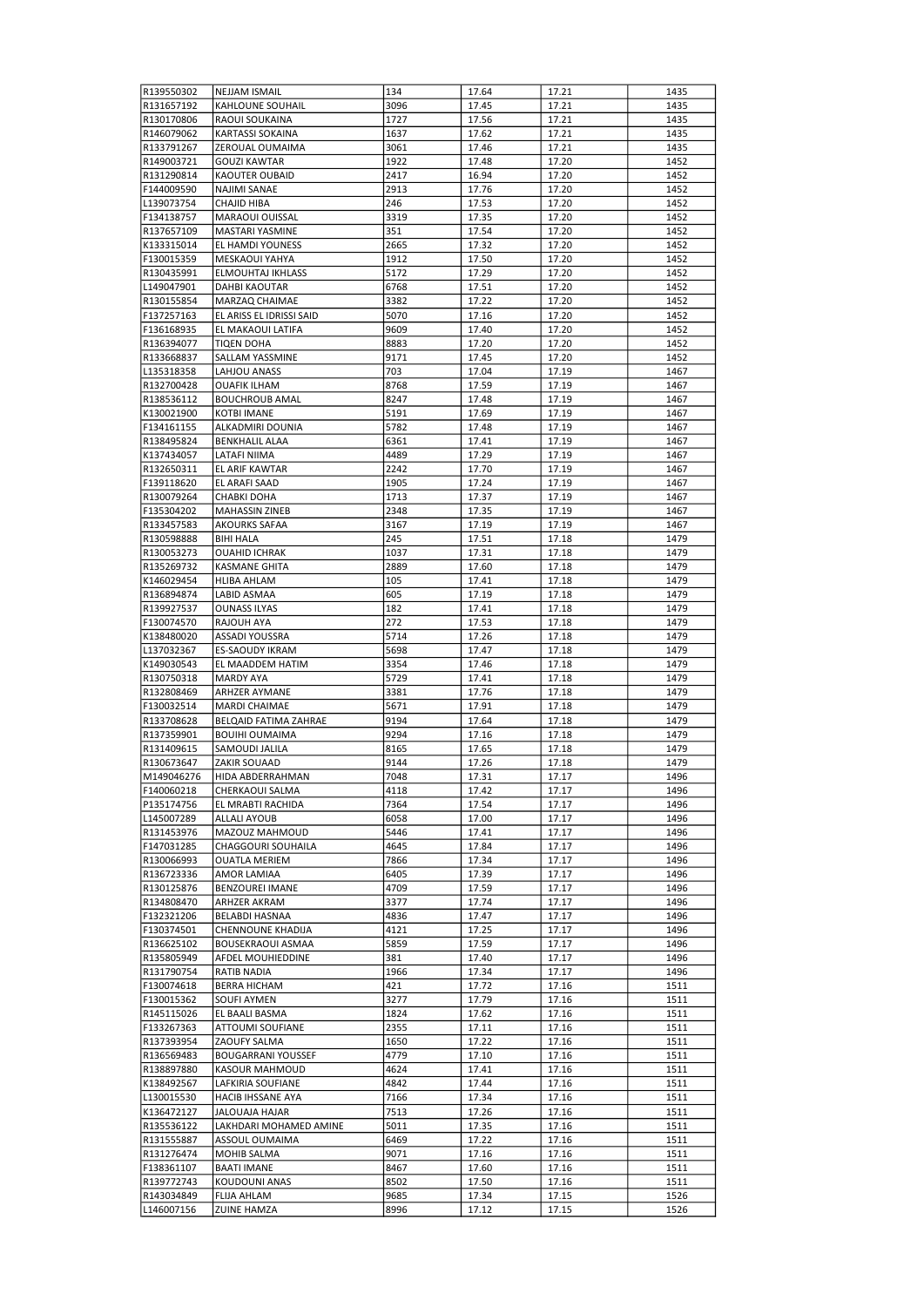| L133046583               | ITAJ-EDDINE KHAOULA                        | 7504         | 17.27          | 17.15          | 1526         |
|--------------------------|--------------------------------------------|--------------|----------------|----------------|--------------|
| R136896512               | <b>ELKABLI IMANE</b>                       | 5601         | 17.25          | 17.15          | 1526         |
| R137625097               | MOUTAOUAKIL MARIAM                         | 4101         | 17.53          | 17.15          | 1526         |
| R132719863               | RIMAOUI DOHA                               | 7438         | 17.59          | 17.15          | 1526         |
| R130162976               | <b>BEKRI REDA</b>                          | 3847         | 17.34          | 17.15          | 1526         |
| R133937434               | ABOULOUAFA CHAIMAA                         | 5547         | 17.39          | 17.15          | 1526         |
| R130001290               | DAMRI ILYASS                               | 3465         | 17.27          | 17.15          | 1526         |
| L149007364               | <b>ELAMME SOUAD</b>                        | 3950         | 17.35          | 17.15          | 1526         |
| R143083760               | EL ALAM SOUKAINA                           | 5538         | 17.49          | 17.15          | 1526         |
| R130161005               | EZ-ZAHRI DOUNIA                            | 3414         | 17.21          | 17.15          | 1526         |
| M132159814               | ELMANSOURI MARYEM                          | 5649         | 17.19          | 17.15          | 1526         |
| F135257981<br>R130182317 | <b>BERAHOU AHMED</b><br><b>LAHAK SANAA</b> | 3871<br>3400 | 17.16<br>16.94 | 17.15<br>17.15 | 1526<br>1526 |
| R138480544               | EL RHALI MARWANE                           | 33           | 17.50          | 17.15          | 1526         |
| R136788023               | <b>BAOU OUMAIMA</b>                        | 149          | 17.86          | 17.15          | 1526         |
| K143029335               | KHAIDER MOHAMMED YASSINE                   | 1081         | 17.34          | 17.14          | 1543         |
| R133813196               | DIA-EDDINE JIHANE                          | 1630         | 17.20          | 17.14          | 1543         |
| L130318306               | ABI DAHOU WISSAL                           | 2135         | 17.31          | 17.14          | 1543         |
| F135258704               | <b>TALI YOUNESS</b>                        | 1386         | 17.36          | 17.14          | 1543         |
| R138486753               | <b>BOURJA NORA</b>                         | 2452         | 17.44          | 17.14          | 1543         |
| R132633683               | LAKSYRY HAJAR                              | 5505         | 17.14          | 17.14          | 1543         |
| R130192976               | EL MAHFOUDI ZINEB                          | 4434         | 17.31          | 17.14          | 1543         |
| F140035461               | <b>CHAMRANI SALIMA</b>                     | 7668         | 17.46          | 17.14          | 1543         |
| K132259339               | SAIDI KHADIJA                              | 3803         | 17.39          | 17.14          | 1543         |
| F147060646               | <b>TIBARI WAFAA</b>                        | 7179         | 17.83          | 17.14          | 1543         |
| F131131369               | <b>BOUADIF LAILA</b>                       | 6993         | 17.20          | 17.14          | 1543         |
| M139533725               | <b>WALAYACHI AYOUB</b>                     | 5252         | 17.39          | 17.14          | 1543         |
| R134211468               | SAID IBTISSAM                              | 4399         | 17.40          | 17.14          | 1543         |
| R134435755               | <b>OUASIF MERIEM</b>                       | 8424         | 17.33          | 17.14          | 1543         |
| R134323669               | <b>KARAME WISSAL</b>                       | 9744         | 17.40          | 17.14          | 1543         |
| L135249812               | EL ATTAOUI MOSTAFA                         | 1690         | 17.62          | 17.14          | 1543         |
| K110013610               | EL FANI HAMZA                              | 8186         | 17.56          | 17.14          | 1543         |
| K131297040               | MOUJIB HAJAR                               | 8055         | 17.09          | 17.14          | 1543         |
| R137602218               | ADDY FATIMA ZAHRA                          | 9427         | 16.79          | 17.13          | 1561         |
| R142101078               | <b>BOUNOIR NABIL</b>                       | 7996         | 17.70          | 17.13          | 1561         |
| F130014752               | ABKARI NOUHA                               | 4703         | 17.60          | 17.13          | 1561         |
| R145078531               | <b>BAHREDDINE OUMAIMA</b>                  | 7057         | 17.64          | 17.13          | 1561         |
| R139453533               | <b>HRAIF BASMA</b>                         | 3440         | 17.32          | 17.13          | 1561         |
| K135496993               | FELLAHI AMINE                              | 6133         | 17.58          | 17.13          | 1561         |
| K136417623               | <b>TAOUIL HALIMA</b>                       | 4253         | 17.64          | 17.13          | 1561         |
| R130057940               | <b>BOUNIT MERYEM</b>                       | 5271         | 17.47          | 17.13          | 1561         |
| R136620669               | <b>BOUAGHAD IKRAM</b>                      | 5247         | 17.34          | 17.13          | 1561         |
| K138466638<br>F130029845 | <b>NAAMI ANAS</b><br><b>BAMHA NAJWA</b>    | 5089<br>1201 | 17.18<br>17.60 | 17.13          | 1561         |
| R137607225               | ABBAD HIND                                 | 243          | 17.76          | 17.13<br>17.13 | 1561<br>1561 |
| F149045236               | CHAIMAA GATTARI                            | 1628         | 17.74          | 17.13          | 1561         |
| R130506704               | LAKDARI CHAIMAA                            | 1644         | 17.19          | 17.13          | 1561         |
| F140066467               | R'BAITI ABDELILAH                          | 2709         | 17.60          | 17.13          | 1561         |
| R130485472               | NASSERDINE CHAIMAA                         | 89           | 17.41          | 17.13          | 1561         |
| K130259336               | <b>BELEGCHOUR KHADIJA</b>                  | 1083         | 17.33          | 17.13          | 1561         |
| R134358261               | <b>BILAL ABDELHAMID</b>                    | 3285         | 16.91          | 17.13          | 1561         |
| K133494945               | MOUTAWAKKIL MAHMOUD                        | 2206         | 17.30          | 17.12          | 1579         |
| F130268442               | KHOURDIFI SIHAME                           | 1926         | 17.06          | 17.12          | 1579         |
| R130174330               | HANCHAOUI HOUDA                            | 3288         | 17.27          | 17.12          | 1579         |
| R132506690               | AHSISSENE MOHAMED-NAOUFAL                  | 3216         | 17.27          | 17.12          | 1579         |
| R137528296               | HAMMANI LATIFA                             | 2476         | 16.96          | 17.12          | 1579         |
| M145054590               | <b>BOUTAIDA IHSSANE</b>                    | 5684         | 17.22          | 17.12          | 1579         |
| F137167740               | FETTAH CHAIMAE                             | 4660         | 17.24          | 17.12          | 1579         |
| R130156019               | MIFTAH ES SOUBAI MERYEM                    | 4309         | 17.41          | 17.12          | 1579         |
| F138349711               | LAGLIL MAJDA                               | 6104         | 17.48          | 17.12          | 1579         |
| R134290762               | CHEIKHI CHADY                              | 6318         | 17.39          | 17.12          | 1579         |
| L135287242               | KOUIDER NAWFEL                             | 3360         | 17.02          | 17.12          | 1579         |
| F137049714               | <b>MAANE AYMANE</b>                        | 7599         | 17.21          | 17.12          | 1579         |
| L141004420               | DAHANI IMANE                               | 6716         | 17.26          | 17.12          | 1579         |
| K133259344               | LOTFI HOSSAM                               | 4323         | 17.33          | 17.12          | 1579         |
| R134713451               | <b>BENHNIA HIND</b>                        | 8418         | 16.99          | 17.12          | 1579         |
| M143054333               | CHAOU ZINEB                                | 7735         | 17.28          | 17.12          | 1579         |
| R145108797               | OUSRHIRE ABDERRAHIM                        | 9792         | 17.45          | 17.12          | 1579         |
| K132471022               | EL GHEUR SAAD                              | 8170         | 17.20          | 17.12          | 1579         |
| R149111161               | MOUDDEN FATIMA                             | 8498         | 17.45          | 17.12          | 1579         |
| L140041922               | CHAOUKI MERYEM                             | 2852         | 17.24          | 17.11          | 1598         |
| L133218234               | ACHMOULTE ANASS                            | 5655         | 17.05          | 17.11          | 1598         |
| F132191674               | HAMIM MOUSSAB                              | 8872         | 17.38          | 17.11          | 1598         |
| L134260581               | ABDELADIM RAJA                             | 1949         | 17.15          | 17.11          | 1598         |
| R139706397               | LAAZIRI OUSSAMA                            | 3645         | 17.61          | 17.11          | 1598         |
| R135620667               | <b>BOUAGHAD IMANE</b>                      | 5121         | 17.41          | 17.11          | 1598         |
| R131502029               | MOUMADI IKRAM                              | 7474         | 17.73          | 17.11          | 1598         |
| R135658962               | TOUMANY FATIMA ZAHRA                       | 6041         | 17.47          | 17.11          | 1598         |
| R144046354<br>L139141681 | <b>NOUR HANANE</b><br>OUMERAOUCH YAHYA     | 3366<br>6286 | 17.45<br>17.54 | 17.11<br>17.11 | 1598<br>1598 |
| R130701204               | AZHAR HAJAR                                | 5032         | 17.05          | 17.11          | 1598         |
|                          |                                            |              |                |                |              |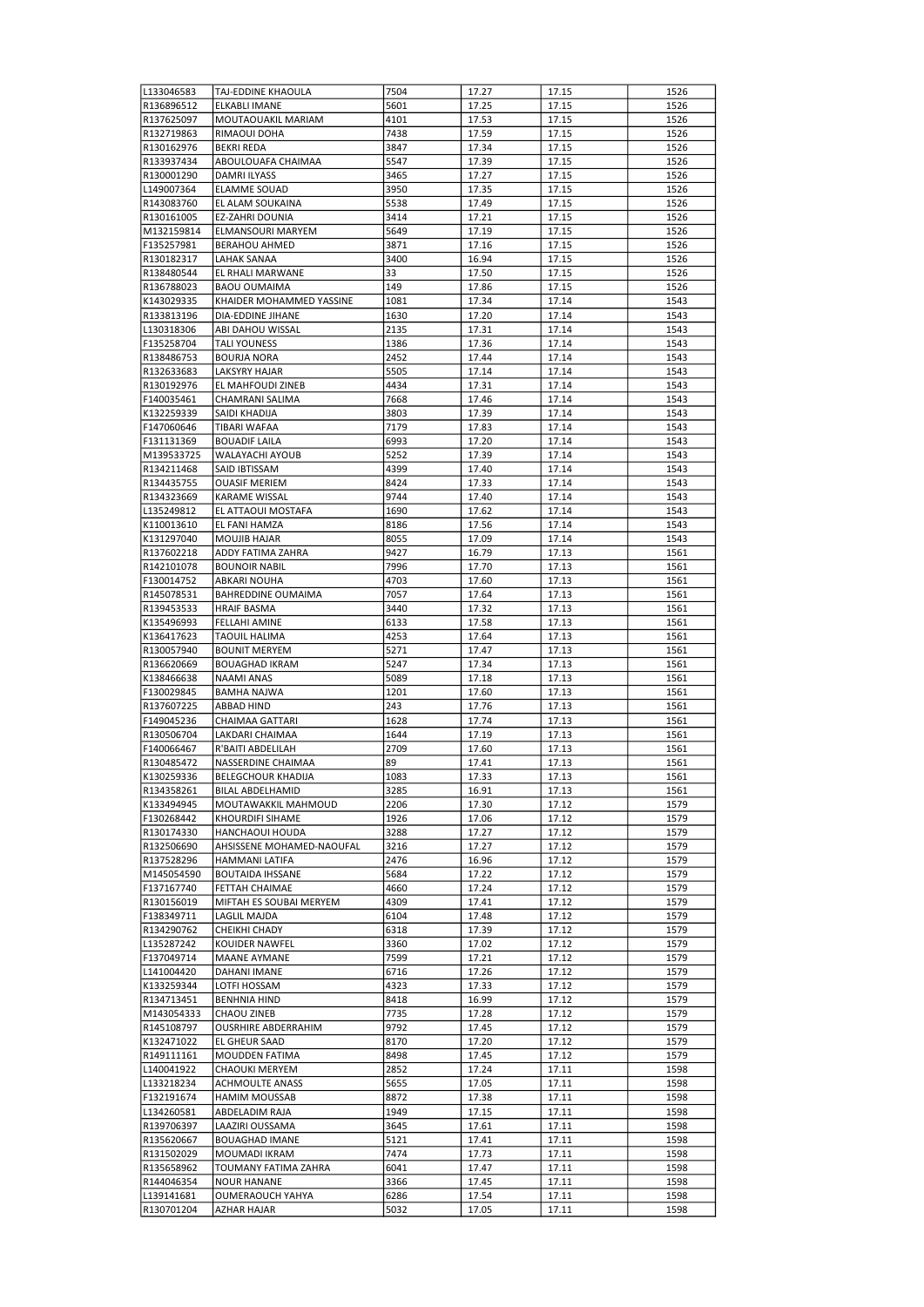| R138645625               | KASSIMI OUMAIMA                           | 2182         | 17.20          | 17.11          | 1598         |
|--------------------------|-------------------------------------------|--------------|----------------|----------------|--------------|
| L130348110               | SADIK ABDESSAMAD                          | 2940         | 17.01          | 17.11          | 1598         |
| F135126973               | <b>BAACHOU FARAH</b>                      | 1415         | 17.61          | 17.11          | 1598         |
| G131659462               | SABRI AYA                                 | 974          | 17.37          | 17.10          | 1612         |
| K137332927               | LEMALLAM IMANE                            | 3029         | 17.21          | 17.10          | 1612         |
| F134249962               | DAHKOUNE CHAIMAE                          | 854          | 17.60          | 17.10          | 1612         |
| R130034160               | <b>SGHIRY GHITA</b>                       | 413          | 17.10          | 17.10          | 1612         |
| R130927769               | MOUMINE ADNANE                            | 999          | 17.46          | 17.10          | 1612         |
| R131553791               | ABASSI MOUAD                              | 2798         | 17.37          | 17.10          | 1612         |
| R130109720               | ECHHAM LOBNA                              | 1371         | 17.29          | 17.10          | 1612         |
| L137141712               | MOUJIB SALMA<br>CHOKLATI MOHAMMED RABIE   | 6115         | 17.31          | 17.10          | 1612         |
| R139705327<br>R139853969 | EL BAGGARI DOUNIA                         | 3926<br>5816 | 17.25<br>17.16 | 17.10<br>17.10 | 1612<br>1612 |
| F132257562               | <b>HILLAL IMAD</b>                        | 8918         | 17.23          | 17.10          | 1612         |
| R133491561               | <b>FAHMI YOUNES</b>                       | 9387         | 17.15          | 17.10          | 1612         |
| R133603023               | EL BOUSSI ANASS                           | 9652         | 17.45          | 17.09          | 1624         |
| R146108927               | EL KORT IMANE                             | 9478         | 16.90          | 17.09          | 1624         |
| F134180930               | <b>BOUHSSIS NORA</b>                      | 8931         | 17.26          | 17.09          | 1624         |
| R138529486               | <b>CHADLY MERYEM</b>                      | 9507         | 17.13          | 17.09          | 1624         |
| R138615558               | EL MOUDNI SOFIAN                          | 4147         | 17.54          | 17.09          | 1624         |
| R145015893               | MARZOUK NOUHAILA                          | 7565         | 17.48          | 17.09          | 1624         |
| R130018111               | <b>GHANNASS FOUAD</b>                     | 3702         | 17.43          | 17.09          | 1624         |
| L136215940               | ABIDI YASSINE                             | 3845         | 17.13          | 17.09          | 1624         |
| L136371548               | <b>AGLAOU IMANE</b>                       | 6238         | 17.23          | 17.09          | 1624         |
| R138355815               | LAGHZAL ACHRAF                            | 3554         | 17.20          | 17.09          | 1624         |
| K134314923               | ERRIYADI IMANE                            | 5941         | 17.50          | 17.09          | 1624         |
| R132720881               | DANNANE CHAIMAA                           | 5561         | 17.54          | 17.09          | 1624         |
| K134501955               | RHAMMOUD IMANE                            | 3945         | 17.32          | 17.09          | 1624         |
| R133813212               | <b>RAHMI SALIM</b>                        | 1377         | 17.62          | 17.09          | 1624         |
| R135385550               | <b>CHAHIR YOUSSEF</b>                     | 2739         | 17.02          | 17.09          | 1624         |
| K130021098               | SAMDI IMANE                               | 2293         | 17.21          | 17.09          | 1624         |
| R133537201               | EL KHAYAT RIM                             | 2974         | 17.53          | 17.08          | 1640         |
| R134569576               | EL JAOUADI CHAIMAA                        | 305          | 17.29          | 17.08          | 1640         |
| R133554519               | EL LAOUZI MARIEM                          | 4249         | 17.34          | 17.08          | 1640         |
| F110037952               | EL BOUAZZAOUI ASMAA                       | 5636         | 17.61          | 17.08          | 1640         |
| R132480318               | <b>IHSANE HIBA</b>                        | 4341         | 17.42          | 17.08          | 1640         |
| L131249769               | BELCAID FATIMA EZZAHRA                    | 6935         | 17.35          | 17.08          | 1640         |
| R138931850               | <b>DARHAY FATIMA</b>                      | 9695         | 17.39          | 17.08          | 1640         |
| R138323746               | <b>MANSAR WIDAD</b>                       | 8495         | 17.39          | 17.07          | 1647         |
| F139385262               | ZEGGUIR AYMEN                             | 7857         | 17.47          | 17.07          | 1647         |
| R137934855               | LARAKI NARJIS                             | 4201         | 17.53          | 17.07          | 1647         |
| L136314484               | AIT OUCHAOU BOUTAINA                      | 4758         | 17.40          | 17.07          | 1647         |
| R137786721<br>M148030655 | ECH-CHARIF MANAL<br><b>OUSTITANE SARA</b> | 4736<br>7155 | 17.44<br>17.35 | 17.07          | 1647<br>1647 |
| R130319750               | RASDI YASSIR                              | 7303         | 17.21          | 17.07<br>17.07 | 1647         |
| F139363009               | <b>LAMHAMDI ANOUAR</b>                    | 3432         | 17.32          | 17.07          | 1647         |
| R149099921               | AZHAR NOURA                               | 1165         | 17.55          | 17.07          | 1647         |
| R133657189               | <b>ERRAMLI ATIKA</b>                      | 2571         | 17.19          | 17.07          | 1647         |
| F142066478               | LOUDADSI LATIFA                           | 665          | 17.57          | 17.07          | 1647         |
| F131256808               | HMIDOU MAHA                               | 2550         | 17.44          | 17.07          | 1647         |
| R148073574               | NAANA FATIMAEZZAHRAA                      | 1859         | 17.43          | 17.07          | 1647         |
| R136476993               | ABOUDDINE OMAR                            | 2265         | 17.19          | 17.07          | 1647         |
| R130043125               | <b>BAKER AKRAM</b>                        | 411          | 17.08          | 17.07          | 1647         |
| R132554514               | AIT BIHI SOUKAINA                         | 1240         | 17.60          | 17.06          | 1662         |
| R138550391               | ALOZADE IMANE                             | 948          | 17.48          | 17.06          | 1662         |
| F140020090               | WAHAM CHAIMAA                             | 1011         | 17.03          | 17.06          | 1662         |
| R137536107               | AMETQAL YAHYA                             | 6045         | 17.34          | 17.06          | 1662         |
| R136224979               | <b>BOURASS ISSAM</b>                      | 4648         | 17.37          | 17.06          | 1662         |
| K131285989               | ES SERRAR ZINEB                           | 7296         | 17.39          | 17.06          | 1662         |
| R130195749               | <b>BAIROUD AICHA</b>                      | 4417         | 17.14          | 17.06          | 1662         |
| F149081299               | <b>BOUASBA WIJDANE</b>                    | 5680         | 16.94          | 17.06          | 1662         |
| K130050639               | EL BOUCHARI WIAM                          | 8115         | 17.21          | 17.06          | 1662         |
| L130001589               | ATFANI YOUNESS                            | 7596         | 17.19          | 17.06          | 1662         |
| F147029176               | NAJAH CHAIMAE                             | 9570         | 17.03          | 17.06          | 1662         |
| L142041001               | <b>BOUSSELHAM AYOUB</b>                   | 9442         | 17.35          | 17.05          | 1673         |
| 1820180135               | <b>BOURHIM OUTHMANE</b>                   | 103          | 17.05          | 17.05          | 1673         |
| R130355168               | TANANE HAMZA                              | 6475         | 17.34          | 17.05          | 1673         |
| R134476570               | <b>BOUGMIR RAJAA</b>                      | 6848         | 17.40          | 17.05          | 1673         |
| L134211127               | HANYN DOUNIA                              | 4086         | 17.29          | 17.05          | 1673         |
| R130139857               | YOUSSOUF YOUSSRA                          | 5484         | 17.20          | 17.05          | 1673         |
| F132385257               | RAITEB SAFAA                              | 1816         | 17.60          | 17.05          | 1673         |
| M134328365               | <b>GHADDA HASNAE</b>                      | 3273         | 17.40          | 17.05          | 1673         |
| R137603777               | FETOUAKI YOUSRA                           | 424          | 17.35          | 17.05          | 1673         |
| R131317520               | EL FAIZI WIJDANE                          | 420          | 17.44          | 17.05          | 1673         |
| R131651291               | LAHKIM YASMINE                            | 2682         | 17.30          | 17.05          | 1673         |
| R137829065<br>F137226083 | ELKAROUR ASMAA<br>JAYED GHIZLANE          | 3301<br>702  | 17.00          | 17.04<br>17.04 | 1684<br>1684 |
| R140018733               | <b>BENSBIK SOKAINA</b>                    | 2775         | 17.18<br>17.32 | 17.04          | 1684         |
| K145000756               | EL MOUTTAKI NAWAL                         | 1946         | 17.42          | 17.04          | 1684         |
| F133257119               | ZIDANI ANASS                              | 292          | 17.26          | 17.04          | 1684         |
| F136344381               | SEDKI YASSINE                             | 2694         | 17.46          | 17.04          | 1684         |
|                          |                                           |              |                |                |              |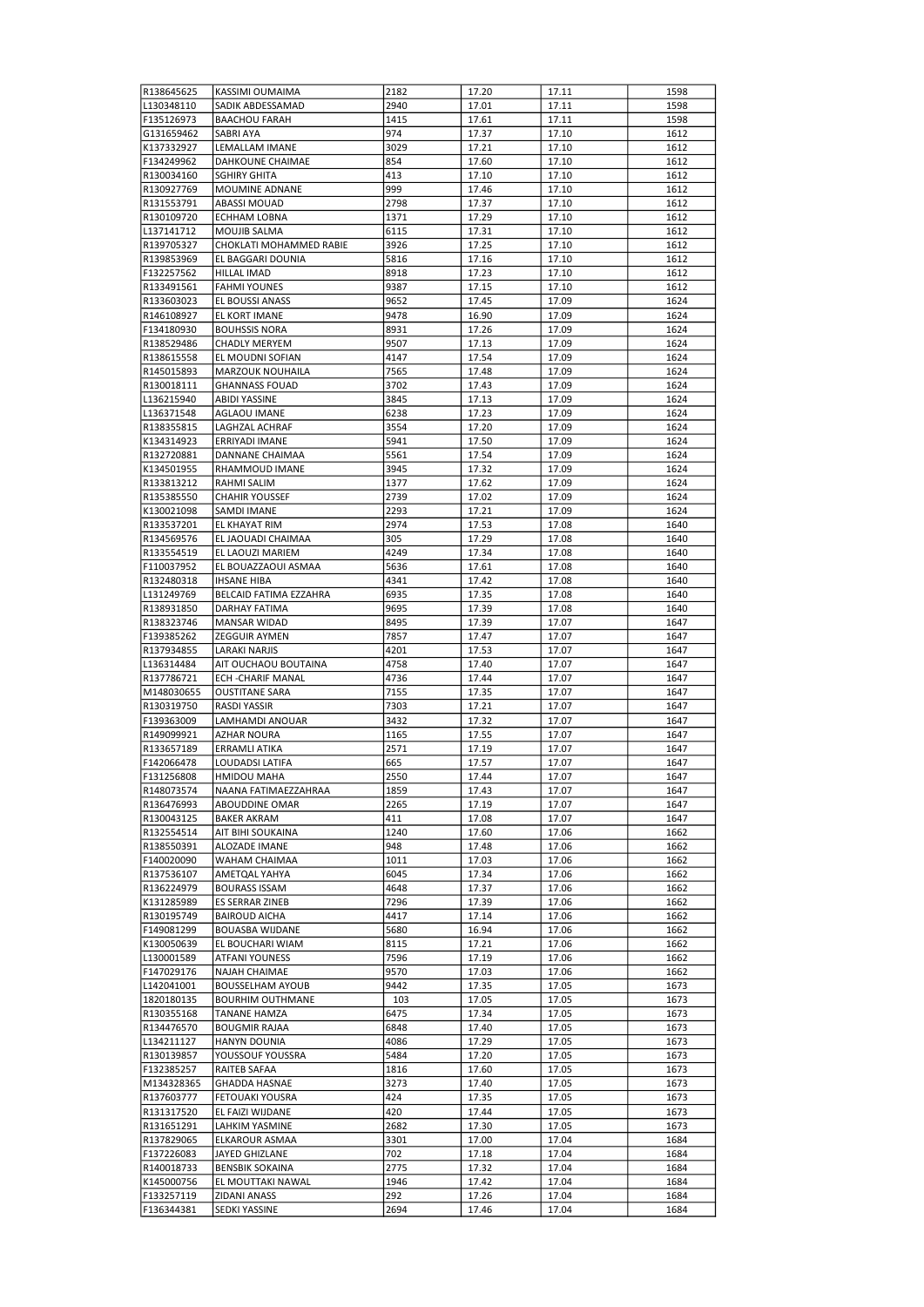| K131471539 | <b>EL KARTI YOUSSEF</b>    | 1007 | 17.13 | 17.04 | 1684 |
|------------|----------------------------|------|-------|-------|------|
| R134902345 | <b>ZERKTI MALAK</b>        | 2216 | 17.14 | 17.04 | 1684 |
| R130125432 | ZAHIR MOHAMED              | 1639 | 17.19 | 17.04 | 1684 |
| R138453851 | <b>FREFRA SALMA</b>        | 3734 | 17.18 | 17.04 | 1684 |
| R138276296 | <b>ZITOUNE SAIDA</b>       | 4960 | 16.87 | 17.04 | 1684 |
| R134565096 | OHAPOUNE NOUHAILA          | 6159 | 17.44 | 17.04 | 1684 |
| L136355035 | CHERKAOUI WAFAE            | 3907 | 17.09 | 17.04 | 1684 |
|            |                            |      |       |       |      |
| R146015756 | AM AYMANE                  | 9692 | 17.14 | 17.04 | 1684 |
| R144105691 | LABBANE ABDERRAHMANE       | 8426 | 17.13 | 17.03 | 1698 |
| F137339911 | SADIQUI CHAYMAA            | 4081 | 17.31 | 17.03 | 1698 |
| K130381075 | DAZIA AYA                  | 6282 | 17.54 | 17.03 | 1698 |
| K130021497 | SAIDANI AICHA              | 6018 | 17.22 | 17.03 | 1698 |
| R135476548 | <b>HASSNOUN HIND</b>       | 6210 | 17.24 | 17.03 | 1698 |
| F142014922 | ELMOUJTAHID RABHA          | 3540 | 17.21 | 17.03 | 1698 |
| R135400257 | <b>AOUINAT OTHMANE</b>     | 6246 | 17.28 | 17.03 | 1698 |
| R142082799 | <b>TAMER SALWA</b>         | 7776 | 17.38 | 17.03 | 1698 |
|            |                            | 3931 | 17.29 |       |      |
| F142038772 | KHABBAZI CHAIMAA           |      |       | 17.03 | 1698 |
| K130488613 | <b>ERREGUI HAJAR</b>       | 5358 | 17.45 | 17.03 | 1698 |
| F139107959 | SAIF LAMIAA                | 1754 | 17.18 | 17.03 | 1698 |
| F134402184 | ACHLOUJ CHAYMAA            | 1055 | 17.46 | 17.03 | 1698 |
| R148119426 | CHAGRI SALMA               | 179  | 17.45 | 17.03 | 1698 |
| L145021015 | ELHASSIB OUMAIMA           | 1312 | 17.16 | 17.03 | 1698 |
| R138806951 | <b>HADIKI IMANE</b>        | 2359 | 17.08 | 17.03 | 1698 |
| R134243719 | SADKI MERYAM               | 66   | 17.22 | 17.03 | 1698 |
| R130053271 | <b>BELLAHBIB MERYEM</b>    | 3180 | 17.02 | 17.03 | 1698 |
| R135925037 | MOUMNI AYOUB               | 2105 | 17.14 | 17.03 | 1698 |
| R130054048 | <b>FAFOURI ILYAS</b>       | 1523 | 17.18 | 17.02 | 1716 |
|            |                            |      |       |       |      |
| R130123748 | KHALATI HAJAR              | 713  | 17.13 | 17.02 | 1716 |
| L133318459 | <b>FATHI NOUHAILA</b>      | 291  | 17.68 | 17.02 | 1716 |
| R134789381 | <b>BAMOU BASSMA</b>        | 2555 | 17.23 | 17.02 | 1716 |
| R130146094 | MANAR KELTOUM              | 2306 | 17.06 | 17.02 | 1716 |
| F131160507 | SOUASSI KHADIJA            | 474  | 17.18 | 17.02 | 1716 |
| R136779636 | YAHIA OUMAIMA              | 100  | 17.39 | 17.02 | 1716 |
| K139453556 | EL FAKRAOUI MARYAM         | 4675 | 17.17 | 17.02 | 1716 |
| L142026739 | MARZOUKI NAOUAR            | 7363 | 17.12 | 17.02 | 1716 |
| M147054582 | <b>OUARGHI DOUNIA</b>      | 7078 | 17.40 | 17.02 | 1716 |
| R130107227 | ANDALOUSSI NAJAH           | 6338 | 17.45 | 17.02 | 1716 |
|            |                            |      |       |       |      |
| R145056839 | MOUSSAFIR AYMANE           | 4628 | 17.18 | 17.02 | 1716 |
| L130289441 | EL BANAOUI SAFAA           | 6235 | 16.99 | 17.02 | 1716 |
| R132290663 | <b>BAKKA ZAINAB</b>        | 8527 | 17.15 | 17.02 | 1716 |
| R132659990 | <b>ERRADI SOUFIANE</b>     | 8986 | 16.80 | 17.02 | 1716 |
| L130269946 | BOUJANAH NAJOUA            | 5291 | 17.29 | 17.02 | 1716 |
| L138366315 | <b>ESSADIK OTHMANE</b>     | 8364 | 17.33 | 17.02 | 1716 |
| L144013954 | <b>AMINE BADER</b>         | 9542 | 17.35 | 17.02 | 1716 |
| R131393951 | FAYESSAL- ELKETTANI ABLA   | 8133 | 16.89 | 17.01 | 1734 |
| F131328950 | TALJAOUI OSSAMA            | 9726 | 17.04 | 17.01 | 1734 |
| F131331744 | <b>BAGGAR HICHAM</b>       | 9260 | 17.08 | 17.01 | 1734 |
| K135496989 | EL BAIDORI CHAIMAA         | 8155 | 17.24 | 17.01 | 1734 |
|            |                            | 2371 |       |       | 1734 |
| R133624139 | ABOU-NOUR YOUSRA           |      | 17.13 | 17.01 |      |
| K131502446 | AOUANI OMAIMA              | 6425 | 16.61 | 17.01 | 1734 |
| K135506134 | <b>TAIB ILYAS</b>          | 6802 | 17.32 | 17.01 | 1734 |
| R130168923 | <b>OBAIDA SALMA</b>        | 4378 | 17.18 | 17.01 | 1734 |
| R130848969 | EL HAZMIRI HANANE          | 4460 | 17.34 | 17.01 | 1734 |
| F139131349 | RIDA TAHA ELAMINE          | 5124 | 16.82 | 17.01 | 1734 |
| R139550574 | <b>OUACHIKH MOUHCINE</b>   | 7738 | 17.48 | 17.01 | 1734 |
| L139176305 | <b>JABER SOUKAINA</b>      | 3496 | 17.08 | 17.01 | 1734 |
| F134107877 | ATTASSI REDOUANE           | 1362 | 17.04 | 17.01 | 1734 |
| F134307231 | KOUBRITI ABDESSAMIA        | 928  | 16.80 | 17.01 | 1734 |
| L138318456 | ATIF HIND                  | 298  | 17.59 | 17.01 | 1734 |
| R134579974 | SOULOU LOUBNA              | 2393 | 17.11 | 17.01 | 1734 |
|            |                            |      |       |       |      |
| R148056553 | OUGADDOUM AMINA            | 2130 | 17.62 | 17.01 | 1734 |
| R131789244 | MOUTANABIH YASMINE         | 822  | 17.53 | 17.01 | 1734 |
| R132336444 | MOUFADDAL GHITA            | 1932 | 17.38 | 17.01 | 1734 |
| F142011456 | SKOUNTI OUMAIMA            | 796  | 17.50 | 17.01 | 1734 |
| R136531200 | BEL MIR MOHAMED SAMI       | 1142 | 17.15 | 17.01 | 1734 |
| R130139640 | EL MEKKI SAIDA             | 2704 | 17.06 | 17.01 | 1734 |
| L138143957 | NEQQACH AYMAN              | 282  | 17.05 | 17.01 | 1734 |
| R138643709 | <b>JAKOUM HAFIDA</b>       | 2334 | 17.12 | 17.01 | 1734 |
| R135476555 | <b>ELKIHAL ABIR</b>        | 2374 | 17.30 | 17.01 | 1734 |
| R130702480 | ASSISSOU SAAD              | 3139 | 17.43 | 17.00 | 1759 |
|            |                            |      |       |       |      |
| R138649209 | HASSINI HANAA              | 1016 | 17.15 | 17.00 | 1759 |
| R139567612 | QORADI OUMAIMA             | 2399 | 16.78 | 17.00 | 1759 |
| R130161810 | MOUSLIH OUSSAMA            | 2918 | 17.41 | 17.00 | 1759 |
| F148066160 | LAASSOULI ZAKARIYAA        | 1864 | 17.21 | 17.00 | 1759 |
| L144012027 | MARZOUG NOUHAILA           | 2446 | 16.88 | 17.00 | 1759 |
| R130486148 | EL GOUMI FATIMA EZ ZAHRAA  | 1370 | 17.60 | 17.00 | 1759 |
| F131074547 | ZERROUK CHAYMAE            | 1144 | 17.70 | 17.00 | 1759 |
| F149043690 | <b>BENTOUHAMI NARJIS</b>   | 1511 | 17.08 | 17.00 | 1759 |
| R148036560 | EL GBOURI ACHRAF           | 2245 | 17.32 | 17.00 | 1759 |
| K135520269 | EL KADDIOUI MOHAMMED AMINE | 1561 | 17.24 | 17.00 | 1759 |
| R136479844 | ABADA FATIMA EZZAHRA       | 774  | 17.41 |       | 1759 |
|            |                            |      |       | 17.00 |      |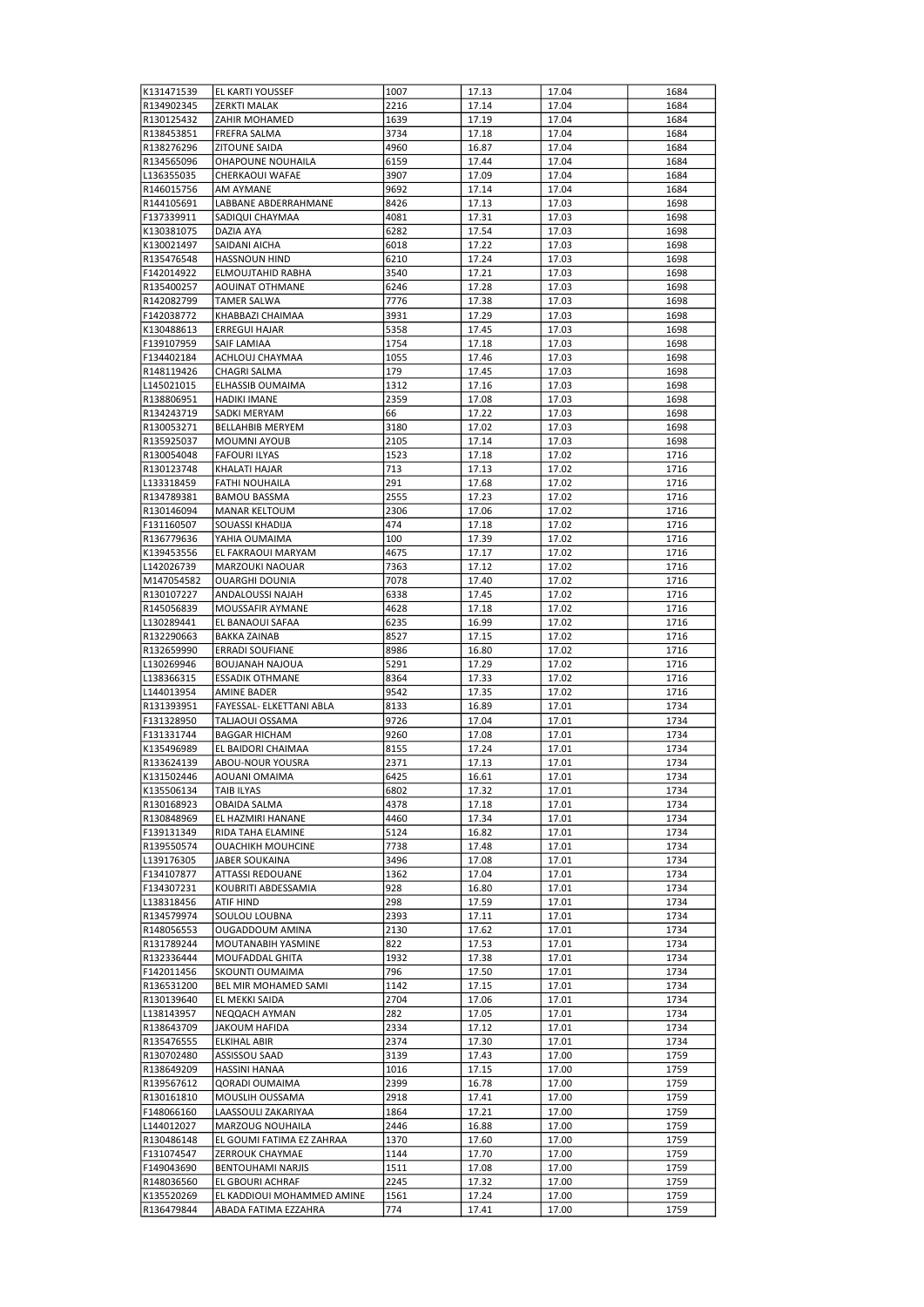| M146069455               | <b>HNIZIL YOUSRA</b>                  | 3120         | 17.25          | 17.00          | 1759         |
|--------------------------|---------------------------------------|--------------|----------------|----------------|--------------|
| R133476811               | ER RAHAOUY SALIMA                     | 2529         | 17.32          | 17.00          | 1759         |
| R134772648               | AYAD HASNAE                           | 3492         | 17.45          | 17.00          | 1759         |
| K138216254               | <b>ARRAF IBTIHAL</b>                  | 3757         | 16.77          | 17.00          | 1759         |
| R130118576               | KHELLAF IMANE                         | 6081         | 17.28          | 17.00          | 1759         |
| F137284065               | SAFIH CHAIMAE                         | 4187         | 17.02          | 17.00          | 1759         |
| F138267340               | ZAKI HANANE                           | 6928         | 17.10          | 17.00          | 1759         |
| R135212306               | MENOUAR LOUBNA                        | 9460         | 17.30          | 17.00          | 1759         |
| H130002912               | SEDRI SALMA                           | 9586         | 17.36          | 17.00          | 1759         |
| 1820180397               | MOHAMED SABRI                         | 9            | 17.00          | 17.00          | 1759         |
| R132910719               | SQUALLI HOUSSAINI KARIMA              | 9521         | 17.46          | 17.00          | 1759         |
|                          |                                       |              | 17.22          |                |              |
| R136486885               | <b>BELLAQ WISSAL</b>                  | 9508         |                | 17.00          | 1759         |
| 1820180349               | LYAZGHI AZIZA                         | 164          | 17.00          | 17.00          | 1759         |
| L136041880               | MOUSSA ZAKARYA                        | 1761         | 17.32          | 16.99          | 1784         |
| R130132763               | <b>BOUHMOU MERYEM</b>                 | 9088         | 17.35          | 16.99          | 1784         |
| R145009513               | KHATIBI ANASSE                        | 8907         | 17.03          | 16.99          | 1784         |
| R134444024               | OULKAID CHAIMAE                       | 7608         | 17.52          | 16.99          | 1784         |
| R130054020               | <b>FATHALLAH ZINEB</b>                | 7013         | 16.98          | 16.99          | 1784         |
| R130013745               | DALLAHY KAOUTAR                       | 5050         | 17.31          | 16.99          | 1784         |
| R149009490               | HILAL HAJER                           | 5431         | 16.83          | 16.99          | 1784         |
| R134690477               | EZ-ZARZOURI LOUBNA                    | 4433         | 17.29          | 16.99          | 1784         |
| K136223435               | <b>GUESSOUS MERYEM</b>                | 2843         | 17.26          | 16.99          | 1784         |
| R139703728               | AKHRICHI NASSIMA                      | 2036         | 17.08          | 16.99          | 1784         |
| L133318319               | EL HADIG WISSAL                       | 3154         | 17.13          | 16.99          | 1784         |
| R138765251               | <b>GELGANE AYOUB</b>                  | 2179         | 17.47          | 16.99          | 1784         |
| R133705447               | LAAOUACHI YASSINE                     | 1693         | 17.39          | 16.99          | 1784         |
|                          | RGUICHI IKRAM                         | 3192         | 17.60          | 16.99          | 1784         |
| R133436962               |                                       |              |                |                |              |
| R133553650               | MOURCHID HIBA                         | 2836         | 17.18          | 16.99          | 1784         |
| R130171189               | EL ASAD SOUKAYNA                      | 1515         | 17.39          | 16.99          | 1784         |
| R132804966               | OUKADA SOUMAYA                        | 2028         | 17.21          | 16.98          | 1800         |
| F137396599               | BENMOUSSA ASSIA                       | 1124         | 17.11          | 16.98          | 1800         |
| R131555680               | ZOUITA RANYA                          | 2175         | 17.15          | 16.98          | 1800         |
| R133743707               | AIT- ELASRI LOUBNA                    | 2153         | 17.06          | 16.98          | 1800         |
| R133217989               | LAHDAR OMAIMA                         | 1219         | 17.37          | 16.98          | 1800         |
| F136366357               | HAIDAR MOHAMED                        | 1498         | 16.98          | 16.98          | 1800         |
| F135257997               | BATTAOUI FATIMA ZAHRA                 | 2814         | 17.13          | 16.98          | 1800         |
| K130232790               | RAHNI FATIMA EZZAHRA                  | 1597         | 17.28          | 16.98          | 1800         |
| R131489301               | MACHKOUR RANIA                        | 1025         | 16.93          | 16.98          | 1800         |
| R135899305               | LACHGAR IMANE                         | 555          | 17.23          | 16.98          | 1800         |
| R130533206               | NAFSSI ASMAA                          | 6669         | 17.47          | 16.98          | 1800         |
| K135482931               | <b>IDRISSI TAHA</b>                   | 6909         | 17.37          | 16.98          | 1800         |
| R130170979               | FARACHI SOUKAINA                      | 3997         | 17.15          | 16.98          | 1800         |
|                          | MOUTAKI HAJAR                         | 4502         | 17.36          | 16.98          | 1800         |
| R132808322               |                                       |              |                |                |              |
| E145018629               | MAROUF FADOUA                         | 4868         | 17.14          | 16.98          | 1800         |
| F138390313               | <b>MARHABI YASSIR</b>                 | 5096         | 16.78          | 16.98          | 1800         |
| F135364890               | EL AMRI HALIMA                        | 3484         | 17.24          | 16.98          | 1800         |
| R136875576               | <b>HAFID ASSIA</b>                    | 3460         | 17.41          | 16.98          | 1800         |
| R139560859               | <b>KADDOURI SADIM</b>                 | 5017         | 17.11          | 16.98          | 1800         |
| L134289462               | <b>IMOUGNI YASSINE</b>                | 4266         | 17.17          | 16.98          | 1800         |
| R134506677               | <b>HAFID AKRAM</b>                    | 9452         | 17.38          | 16.98          | 1800         |
| R133336301               | <b>HARIRI MERYEM</b>                  | 3102         | 17.00          | 16.98          | 1800         |
| L132318249               | EL MAATAOUI SALMA                     | 2544         | 17.51          | 16.98          | 1800         |
| L135031616               | <b>HARCHI RABAB</b>                   | 3578         | 17.42          | 16.98          | 1800         |
| L140007389               | <b>BENEJMA MOUAD</b>                  | 4363         | 17.00          | 16.97          | 1824         |
| L130282641               | AZMY ASMA                             | 2584         | 17.38          | 16.97          | 1824         |
| R138529490               | MAISSA HOUDA                          | 9305         | 17.20          | 16.97          | 1824         |
| M145015934               | LAHYANE MARYEM                        | 1233         | 17.16          | 16.97          | 1824         |
| R132501973               | ELAZZAOUI SHERRAZAD                   | 4572         | 17.48          | 16.97          | 1824         |
| R142079078               | EL HAJJAJI BOUCHRA                    | 5057         | 17.21          | 16.97          | 1824         |
| R139229484               | <b>OULAHCEN FATIMA</b>                | 5355         | 16.99          | 16.97          | 1824         |
| F133051542               | KORCHI CHAIMAA                        | 6121         | 17.32          | 16.97          | 1824         |
| F133286494               | <b>BEL FEKIH YASMINE</b>              | 6447         | 17.29          | 16.97          | 1824         |
|                          |                                       |              |                |                |              |
| K130021656               | <b>ERRAFIY KAWTAR</b>                 | 6192         | 17.35          | 16.97          | 1824         |
| R133589506               | <b>GAGUA YASMINE</b>                  | 3869         | 17.05          | 16.97          | 1824         |
| R130116581               | <b>MAHLOUB YASSER</b>                 | 2250         | 17.31          | 16.97          | 1824         |
| R130805046               | <b>SELLAM ZINEB</b>                   | 1618         | 17.33          | 16.97          | 1824         |
| R138657149               | RHARBAOUI ASSALA                      | 324          | 17.36          | 16.97          | 1824         |
| F130015151               | <b>IDRISSI MANALI HIBA</b>            | 1481         | 17.42          | 16.97          | 1824         |
| R137400062               | ALOUHMY NOUHAILA                      | 589          | 17.08          | 16.97          | 1824         |
| R133453515               | <b>KERMADI SAMAH</b>                  | 406          | 17.23          | 16.97          | 1824         |
| F130015352               | AIT CHRIF HOUSSAM                     | 832          | 17.40          | 16.97          | 1824         |
| F130029841               | EL BAKHTAOUI AYOUB                    | 930          | 16.92          | 16.96          | 1842         |
| R130022331               | <b>HANI SOUKAINA</b>                  | 517          | 17.44          | 16.96          | 1842         |
| R136941270               | <b>INANE HALA</b>                     | 984          | 17.28          | 16.96          | 1842         |
| K131515454               | ECH CHERAYEBY ELALAMI                 | 607          | 17.25          | 16.96          | 1842         |
| R132688533               | <b>FADLI KAOUTAR</b>                  | 1635         | 16.72          | 16.96          | 1842         |
| M130038164               | DRAIOUI MARIAM                        | 3122         | 16.81          | 16.96          | 1842         |
| R138623990               | AMZIL HAMZA                           | 7440         | 17.16          | 16.96          | 1842         |
| R148034582               | ZAHIR HOUDA                           | 5434         | 17.76          | 16.96          | 1842         |
|                          |                                       |              |                |                |              |
|                          |                                       |              |                |                |              |
| F139066029<br>K146016999 | MOUHMID ADNANE<br><b>OUAHABI ABIR</b> | 3944<br>5242 | 17.12<br>17.41 | 16.96<br>16.96 | 1842<br>1842 |